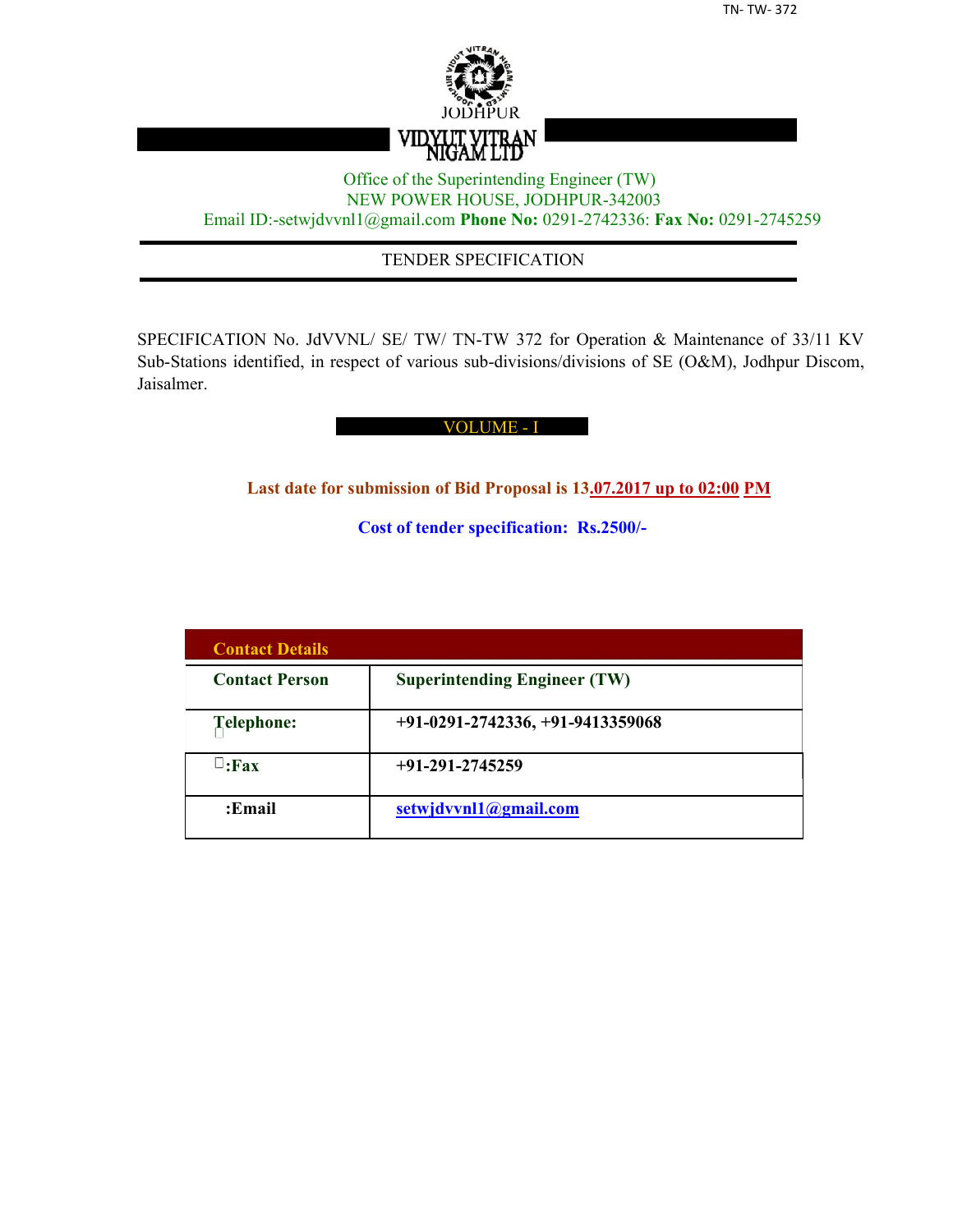#### GENERAL PARTICULARS ABOUT THE TENDER IN BRIEF JODHPUR VIDYUT VITARAN NIGAM LIMITED Office of the Superintending Engineer (TW) New Power House, Industrial Estate, Jodhpur Email ID:-setwjdvvnl1@gmail.com Ph. No.0291-2742336 / Fax No.- 0291-2745259

#### *SPECIFICATION No. JdVVNL/ SE/ TW/ TN-***372** *for Operation & Maintenance of 33/11 KV Sub-Stations identified, in respect of various sub-divisions/divisions of respective circles under the domain of Jodhpur discom i.e. SE(O&M) JdVVNL, Jaisalmer*

| Availability of tender documents<br>on<br>website                                  | 08.06.2017                                                                                                                                                  |
|------------------------------------------------------------------------------------|-------------------------------------------------------------------------------------------------------------------------------------------------------------|
| Date<br>& Time<br>online<br><b>Start</b><br>for<br>submission of Tender bids       | 08.06.2017                                                                                                                                                  |
| & Time for down loading of<br><b>Last Date</b><br>Tender documents                 | Up to 13.07.2017; 12:00 PM                                                                                                                                  |
| $\overline{\&}$ Time<br>for<br>online<br>Date<br>Last<br>submission of Tender bids | 13.07.2017; 02.00 PM                                                                                                                                        |
| Date & Time for online opening<br>of<br>Tender bids                                | 13.07.2017; 03.00 PM                                                                                                                                        |
| RISL Processing fee (non refundable)                                               | Re.1, 000/- (Rs. One Thousand only) for each circle<br>wise tender                                                                                          |
| Cost of Specification(non refundable)                                              | Re. 2,500/- (Re. Two Thousand Five Hundred only)                                                                                                            |
| Validity                                                                           | 180 DAYS FROM DATE OF OPENING OF<br>TECHNICAL BID OR 120 DAYS FROM THE<br>DATE OF OPENING OF FINANCIAL BID<br>WHICHEVER IS LATER                            |
|                                                                                    | Rs. 29400000 approx. of Jaisalmer Circle                                                                                                                    |
|                                                                                    | Discom, details of estimated cost for Jaisalmer Circle has<br>been mentioned in Annexture-E at page No 24.                                                  |
| <b>Estimated Cost of works (Approx.)</b><br>Earnest Money deposit                  | 2% of the estimated cost of each lot of a<br>particular circle, mentioned in (Annexture-E) i.e the<br>EMD is to be furnished as per quoted quantity of GSS. |
| Tendered Quantity of specified scope in<br>Nos.                                    | Total no.of 33/11KV substations in domain of SE (<br>O&M), Jodhpur Discom, Jaisalmer are approx.<br>70 Nos.                                                 |
| Contact<br>Person (Authorized<br><b>Bid</b><br>signatory)                          | Superintending Engineer (TW), JDVVNL Jodhpur                                                                                                                |
| Correspondence Address                                                             | <b>New Power House,</b><br><b>Industrial Estate, Jodhpur-342 003</b>                                                                                        |

Address of RISL:- RajCOMP info Service Limited (RISL) 1 st Floor, Yojana Bhawan, Tilak Marg, C-Scheme, Jaipur (Rajasthan) Phone: 0141-5103902, 4031900 Fax: 0141-2228701 Web: http://risl.rajasthan.gov.in, Email: info.risl@rajasthan.gov.in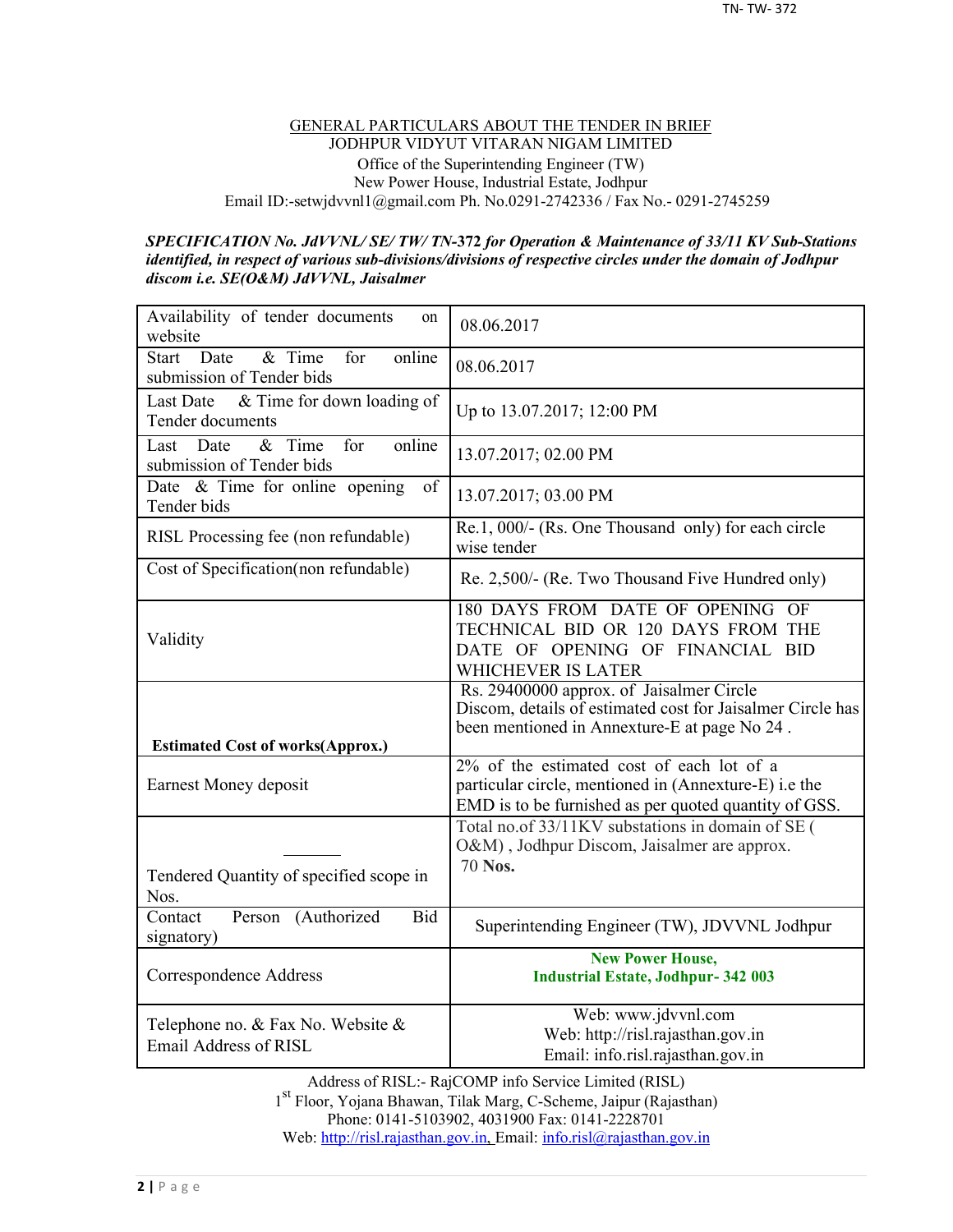|                |                                                                    | Pages     |
|----------------|--------------------------------------------------------------------|-----------|
| S.No.          | Description                                                        | (1 to 88) |
|                | <b>SECTION-I</b>                                                   |           |
| $\mathbf{1}$   | <b>QUALIFICATION REQUIREMENT</b>                                   | 5         |
|                |                                                                    |           |
|                | <b>SECTION-II</b>                                                  |           |
|                | <b>INSTRUCTIONS TO BIDDERS and</b>                                 |           |
|                | <b>COMMERCIAL TERMS &amp; CONDITIONS FOR</b>                       |           |
| $\overline{2}$ |                                                                    | $6 - 19$  |
|                | THE WORK OF OPERATION AND                                          |           |
|                | MAINTENANCE OF 33/11 KV SUB-STATION                                |           |
| 3              | Documents to be uploaded on E-Proc.                                | 11        |
|                | <b>SECTION-III</b>                                                 |           |
|                | TECHNICAL TERMS & CONDITION FOR THE                                |           |
| $\overline{4}$ | WORK OF OPERATION AND MAINTENANCE                                  | 21-23     |
|                | OF 33/11 KV SUB-STATION                                            |           |
|                | Annexture-E (Estimated cost of Jaisalmer Circle)                   |           |
| 5              |                                                                    | 24        |
|                | indicating approx. no. of GSS                                      |           |
|                |                                                                    |           |
|                | Bid Bank guarantee Performa for                                    |           |
| 6              | EMD.(Schedule -1)                                                  | $25 - 26$ |
| 7              | Performa for Contract Agreement (Schedual-2)                       | $27 - 28$ |
|                | No Deviation in Commercial Terms &                                 |           |
| 8              |                                                                    | 29        |
|                | Conditions (Schedule-3)                                            |           |
| 9              | No Deviation in Technical Terms & Conditions                       | 30        |
|                | (Schedule-4)                                                       |           |
|                | List of past Experience.(Schedule-5)                               |           |
| 10             |                                                                    | 31        |
|                | Particulars & details regarding list of equipments                 |           |
| 11             | & Technical hands available as per requirement of                  | 32        |
|                | specification (Schedule-6)                                         |           |
|                | Details of Turnover during last three financial years<br>$(2014 -$ |           |
| 12             | 15,2015-16 & 2016-17)(Schedule-6A)                                 | 33        |
|                | Details of Works Executed during last Five financial years         |           |
|                | (2012-13, 2013-14, 2014-15, 2015-16 & 2016-17) ) (Schedule-        |           |
|                | 6B)                                                                |           |
| 13             |                                                                    | 34        |
|                |                                                                    |           |
|                |                                                                    |           |
|                | Performa for SecurityBank Guarantee for                            |           |
| 14             | safe Custody of material and                                       | 35        |
|                | Equipment(33/11KV GSS) (Schedule-7)                                |           |
|                | <b>Annexures/Formats</b>                                           |           |
| 1.             | Annex-I-PTW Register                                               | 36        |
| 2.             | Annex-II- Identity Card                                            | 37        |
| 3.             | Annex-III-Log sheet                                                | 39        |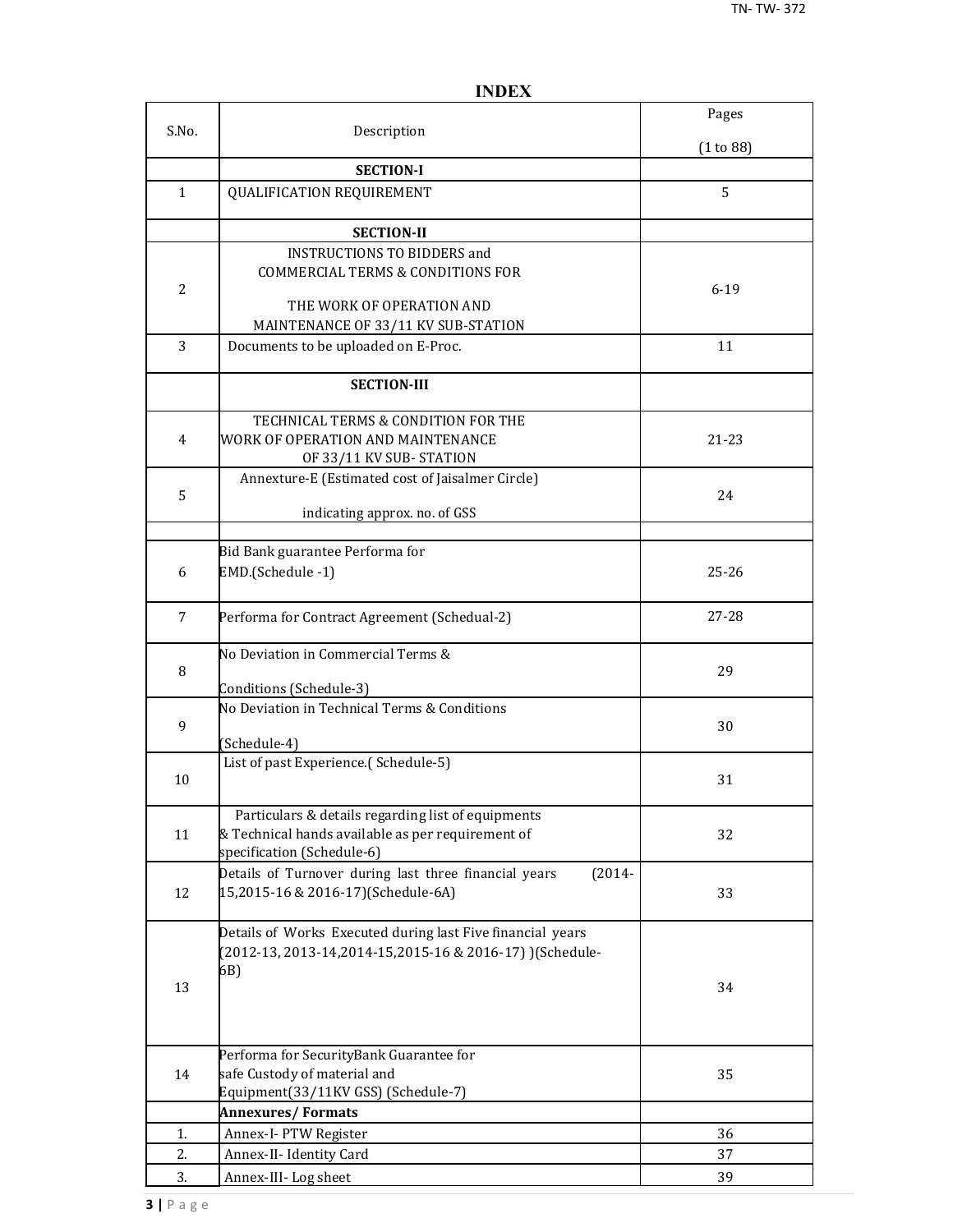| 4.  | Form-V-Certificate by principal employer                 | 40 |
|-----|----------------------------------------------------------|----|
|     |                                                          | 41 |
| 5.  | Form-VI-Renewal of License by licensing officer, GoR     |    |
| 6.  | Form-VII-(Part-I) Register of particulars of contractors |    |
| 7.  | Form-VII-(Part-II) Progress of contract work             | 42 |
|     | Form-VIII-Register of workmen employed by the            |    |
| 8.  |                                                          |    |
|     | contractor                                               | 43 |
| 9.  | Form-IX-Employment Card                                  |    |
|     | Form-X-Return of principal employer to be sent to the    |    |
| 10. |                                                          | 44 |
|     | registering officer                                      |    |
| 11. | Form-XI-MUSTER ROLL                                      | 45 |
|     |                                                          |    |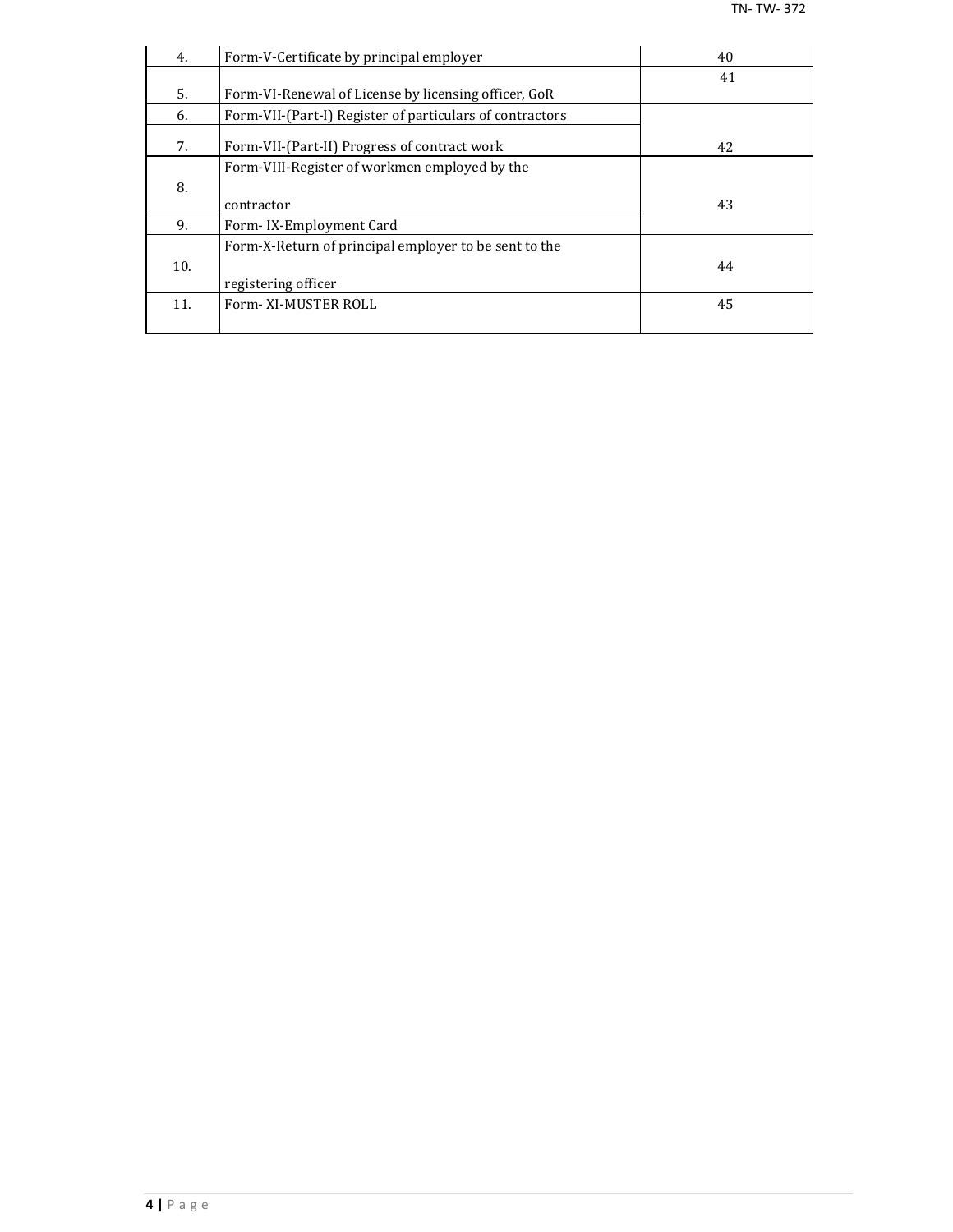#### **SECTION-I**

#### **1. QUALIFICATION REQUIREMENT:**

The bidder must possess the following requirements. It is clarified that the offer of those bids who do not qualify the following requirements shall not be entertained and the same shall be considered as disqualified. It is also intimated that merely meeting the following requirements does not indicate that the bidders shall be shortlisted for opening of financial bid. The short listing shall be made considering all the technical  $\&$  commercial parameters furnished by the bidder along with the technical offer.

- a. The Bidder should possess class "A/B" Electrical license issued by Electrical Inspectorate of any state Govt. or Central Govt. of India and is a qualified contractor who regularly undertakes the projects of the type specified and has adequate technical knowledge and practical experience. If the bidder owns a license other than Rajasthan state, then he will have to obtain it within one month from Electrical Inspectorate of Govt. of Rajasthan before commencement of the work in case he is selected for award failing which the contract awarded is likely to be cancelled. An undertaking to this effect is to be furnished along with bid. The registration should be valid from the date of start of the work and shall remain valid up to 30 days from the date of completion of contract period.
	- i. The bidder should have atleast Three Years experience for operation and maintenance of 33/11 KV sub station and bidder having similar exposures in higher volatage class than 33 KV i.e 66 KV, 132 KV & 220 KV etc. shall also be considerd for Technical Evolution, during last five financial years from date of opening of Bid i.e. from 2012-13 to 2016-17 in any of the Discoms.
	- ii. The Bidder should have mimimum experience of three years for operation  $\&$ Maintenance of GSS of 50 % quantity of GSS for which bidder quoted in last five years.
	- iii. The copies of the relevant detailed work orders should be enclosed regarding above work experience.
	- iv. The 'G' Schedule / reports indicating various activities of works executed should also be enclosed alongwith satisfactorily work completion certificate issued by concerned officer not below the rank of Executive Engineer or equivalent in case of in any of the Discoms.
- b. The Bidder should have **Mimimum Annual Turnover (MAT)** not less than 50 % value of estimated cost of Tender//lot, **for which bidder quoted,** in any one year of last five financial years. In case a bidder is quoting for more than one Lot, Pre-qualificaton reqrement shal be examined on the basis of sum of Lot requirements of MAT of all quoted Lot. Details of all lot are available at "Annexure-F". A **CA Certified certificate is required for the same.**
- c. The contractor should be registered with PF and ESI Department in case of notified area. The certificate may be produced prior to opening bid.
- d. The contractor should possess the valid license as provided under section 12 of the contract labour ( R&A) Act 1970 , an attested photocopy of which should be submitted by the Contractor.

The work of Operation & Mainmtenence of GSS under the domain of Jodhpur Discom shall be one year initially.Nigam shall review same as per need and same can be extended for one more additional year.

The bidder has to quote for minimum lot for a particular tender of circle. However bidder may participate in different Circle under Jodhpur Discom separately as per NIT. A bidder can not avail order more than 3 Nos. of circles out of 11 Nos.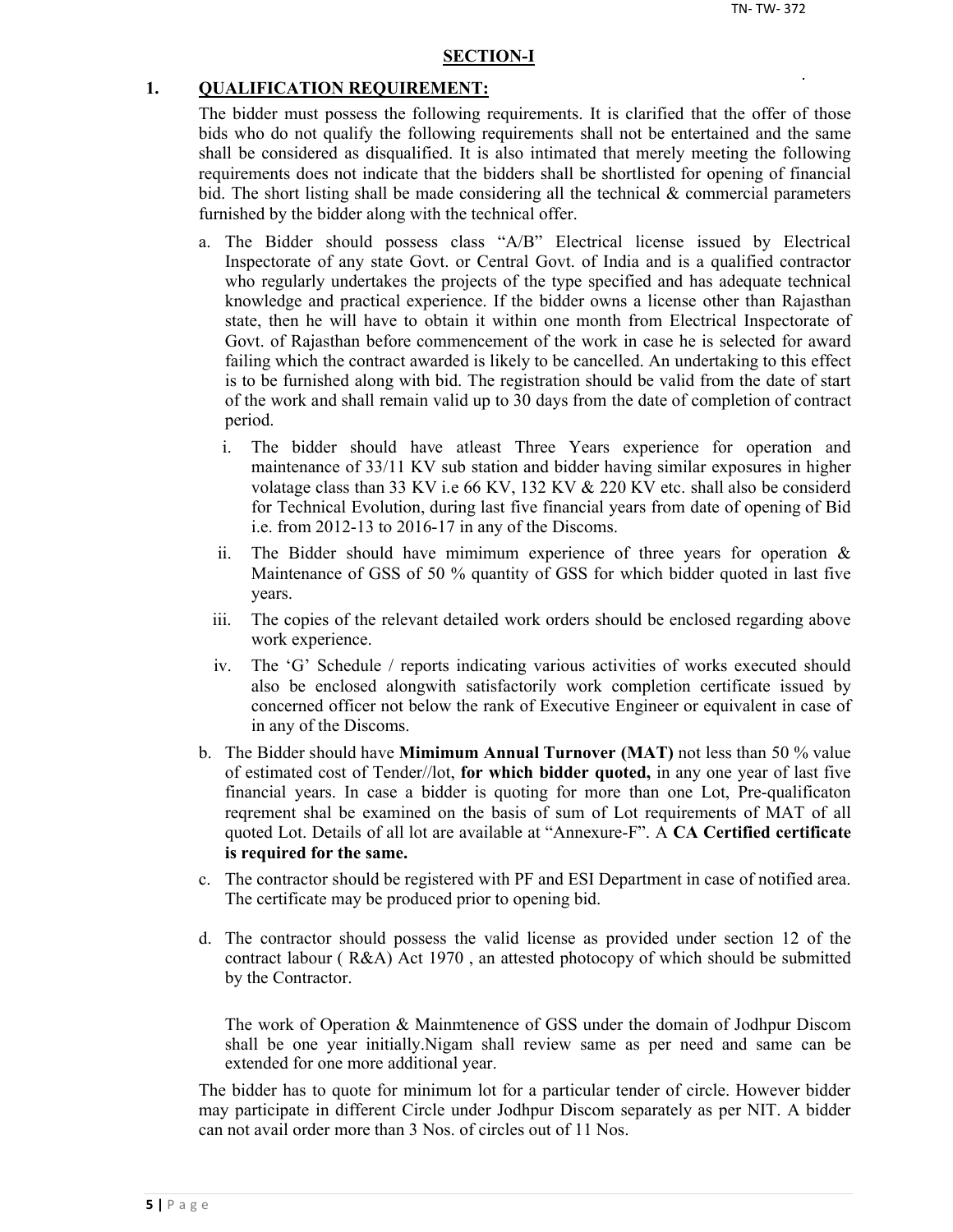#### **SECTION-II**

## **COMMERCIAL TERMS & CONDITIONS FOR THE WORK OF OPERATION AND MAINTENANCE OF 33/11 KV SUB-STATION UNDER JODHPUR DISCOM**

#### **INSTRUCTIONS TO BIDDERS**

#### **2. GENERAL INSTRUCTIONS:**

- 1.1 The Jodhpur Vidyut Vitran Nigam Ltd, or any authority designated herein after called 'OWNER' will receive bids in respect of services as set forth in the accompanying specification. All bids shall be prepared and submitted in accordance with these instructions. The Bidder, in his own interest is requested to read very carefully these instructions and the terms and conditions as incorporated in General Conditions of Contract and Technical specification before filling the Bid proposal form. If he has any doubt as to the meaning of this specification or any portion thereof, he shall before submitting the Bid, refer the same to the Superintending Engineer (TW), Jodhpur Vidyut Vitran Nigam Limited, Jodhpur in writing well in time before the specified date of opening of Bids so that such doubts may be clarified. Submission of the Bid shall be deemed to be the conclusive proof of the fact that the Bidder has acquainted himself and is in agreement with all the instructions, terms and conditions governing the specification, unless otherwise specifically indicated / commented by him in his Bid.
- 1.2 Bids submitted after the time and date fixed for receipt of bids as set out in the invitation to Bid may be rejected.

#### 1.3 INFORMATION REQUIRED WITH THE PROPOSAL:

- i. Oral statements made by the Bidder at any time related to any matter will not be considered.
- ii. The bidder may use in the bid Standard catalogue pages and other documents to provide additional information and data as deemed necessary.
- iii. In case the 'Proposal' information contradicts the specification requirements, the specification requirements will govern, unless otherwise brought out clearly in the technical/ commercial deviation schedule.

#### 1.4 RECEIPT AND OPENING OF BIDS.

- i. Bidder shall submit their bid in electronic format, digitally signed and stamped on each page. Bidder shall procure Digital Signature Certificate (DSC) as per IT act - 2000.
- ii. The electronically received bids will be opened in the office of the Superintending Engineer (TW), Jodhpur Vidyut Vitran Nigam Limited, Jodhpur on stipulated date & time in the presence of such tenderers or their authorized representative, who choose to be present. The system does not permit electronic submission of late tenders after the due date & time.
- iii. In case, the date fixed for opening of the tenders be declared as a public holiday, the bid shall be opened on the next date on which office re-opens after such holiday(s).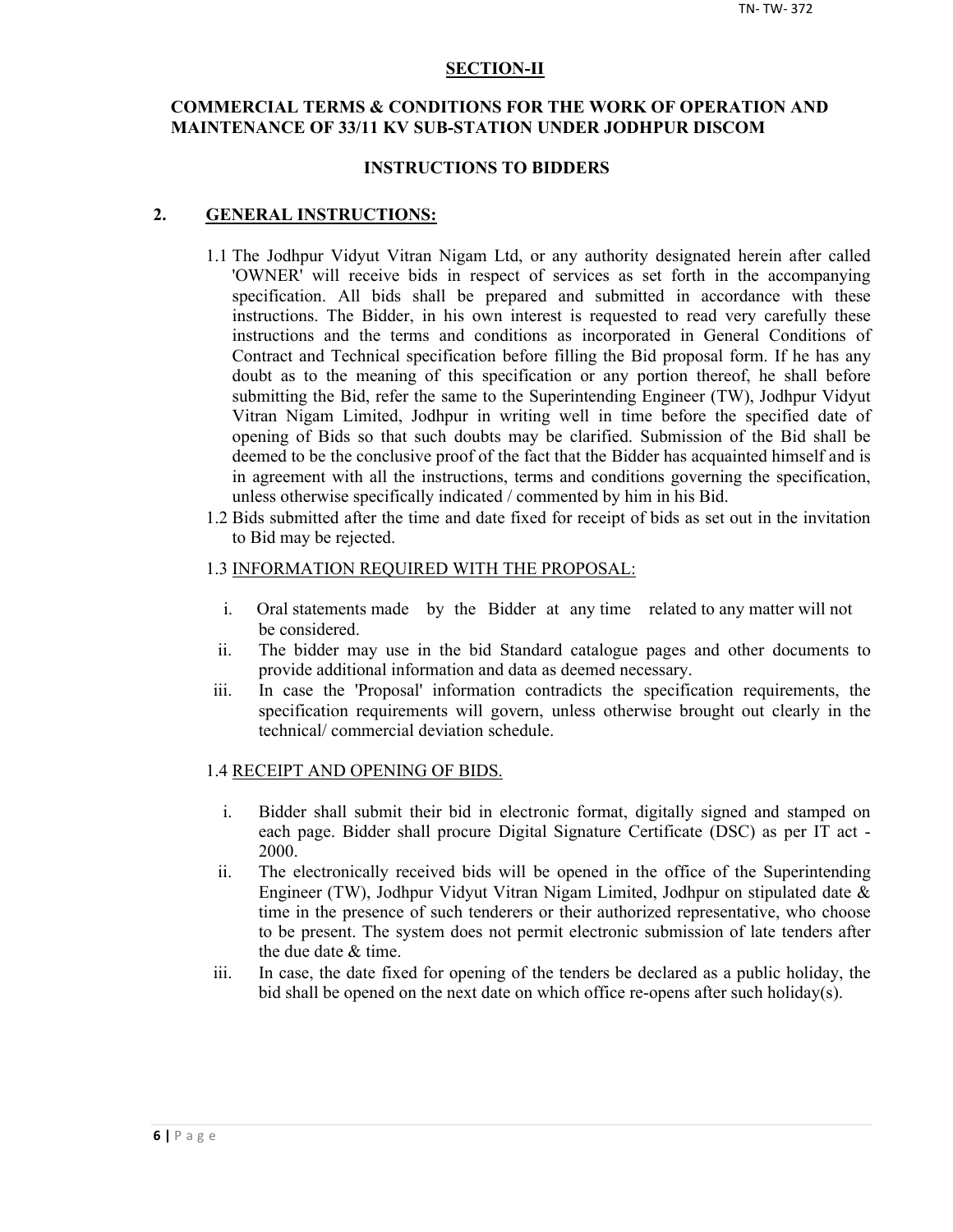## 1.5 FORMAT AND SIGNING OF BIDDER:

i. The tender must contain the name, designation and place of business of the person or persons making the tender and must submit online  $\&$  signing digitally with his DSC (Digital Signature). Tender by a partnership firm must be furnished with

full names of all the partners and should be signed digitally by one of the member of partnership firm or by a authorized representative indicating the designation of the person or persons, with authority letter signed by the Chairman/ Secretary other person authorized to bind the Corporation / Company in the matter.

- ii. Bid by a partnership must be furnished with full names of all partners and be signed with the partnership firm name, followed by the signature (s) and designation (s) of the authorized partner (s) or other authorized representative (s).
- iii. Bids by corporation/ company must be signed with the legal name of the corporation/ company by the President, Managing Director or by the Secretary or other person or persons authorized to bid on behalf of such corporation/ company in the matter.
- iv. A bid by a person who affixes to his signature the word 'President', 'Managing Director' 'Secretary', 'Agent' or other designation without disclosing his principal will be liable to be summarily rejected.
- v. Satisfactory evidence of authority of the person signing on behalf of the Bidder shall be furnished with the bid.
- vi. The Bidder's name stated on the proposal shall be exact legal name of the firm.
- vii. Erasures or other changes in the bid documents shall bear the initials of the person signing the bid.
- viii. Bids not conforming to the above requirements of signing shall be disqualified.

## 1.6 UNDERSTANDING AND CLARIFICATIONS ON DOCUMENTS AND SPECIFICATIONS:

- a. The Bidder is required to carefully examine the specifications and documents and fully inform himself as to all the conditions and terms matters which may in any way affect the Work or the cost thereof. If any Bidder finds discrepancies or omissions in the specifications and documents or is in doubt as to the true meaning of any part, he shall at once request in writing for at least 15 days before the specified date of opening of Techno-commercial Bid for interpretation/clarification by the owner. The Owner, then, will issue interpretation and clarifications as he may think fit in writing. After receipt of such interpretations and clarifications, the Bidder may submit his bid but within the time and date as specified in the Invitation to Bid. All such interpretations and clarifications shall form a part of the specifications and documents, and accompany the bidder's proposal.
- b. Verbal clarifications and information given by the owner or his employee(s) or his representative(s) shall not in any way be binding on the owner.

## 1.7 EFFECT AND VALIDITY OF BID :

- i. The submission of any bid connected with these documents and specification shall constitute an agreement that the bidder shall have no cause of action or claim, against the owner for rejection of his bid. The owner shall always be at liberty to reject or accept any bid or bids at his sole discretion and any such action will not be called into question and the bidder shall have no claim in that regard against the owner.
- ii. The bids shall be valid for a minimum period of 180 days (One hundred eighty)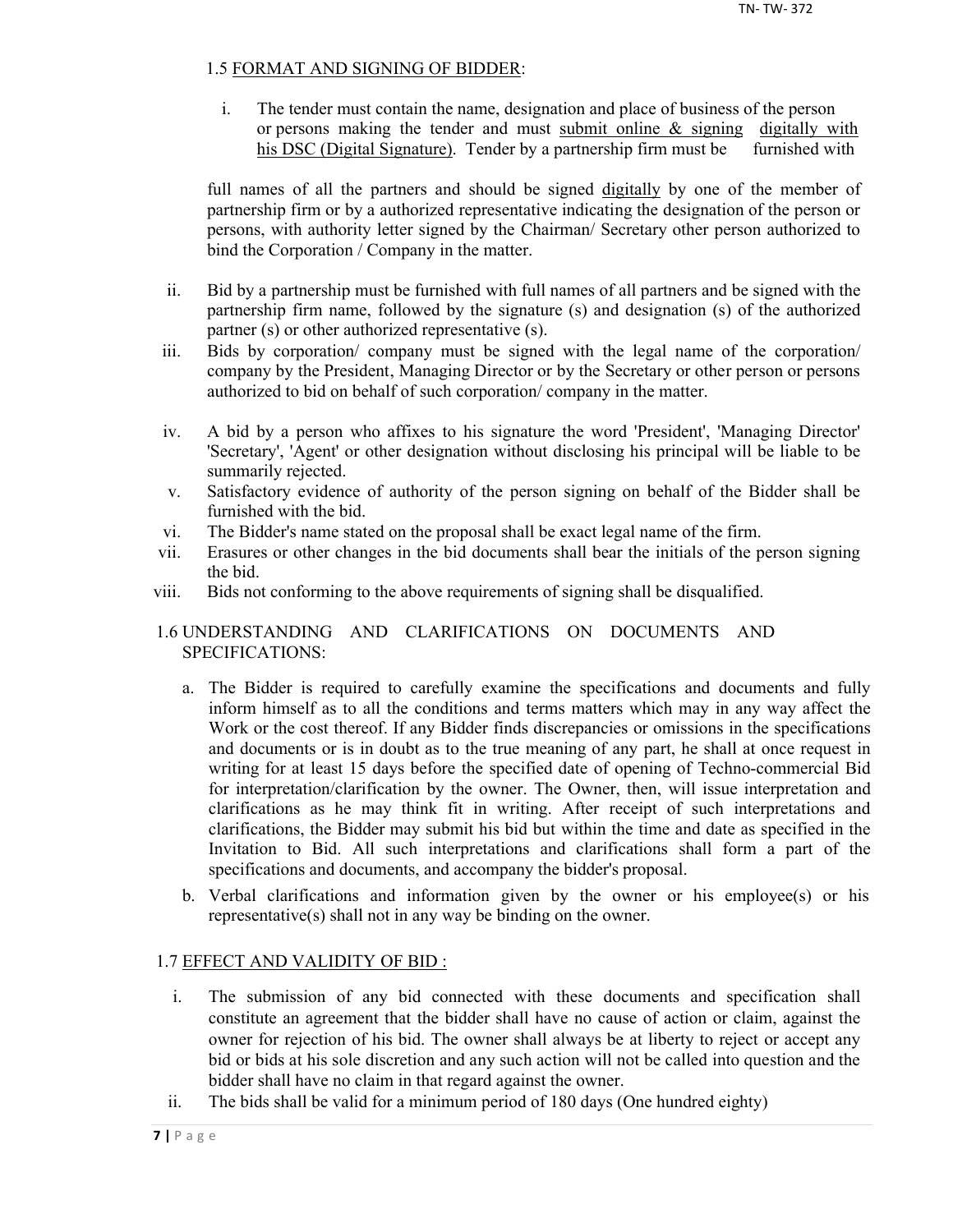days from the date of opening of technical bids or 180 days from the date of opening of financial bid whichever is later. Bids mentioning a shorter validity period than specified are likely to be summarily rejected /ignored.

iii. Owner may ask for extension in validity period. The bidder will be at liberty to accept it or not. In case bidder agrees to extend the validity period without changing his original offer, he will be required to extend validity period of the Bank Guarantee (Submitted against the EMD) suitably.

## 1.8 COST OF SPECIFICATION:

The cost of Bid document as published in NIT shall be furnished along with EMD prior to opening of bid and scan copy be upload on website of RISL. The document shall be downloaded/ uploaded in the manner prescribed in bid document. The cost of bid and EMD shall be furnished through Bank Draft payable to Senior Accounts Officer (CPC), JdVVNL, Jodhpur

## 1.9 LATE BIDS:

The system does not permit electronic submission of late tenders after the due date  $\&$  time.

## 1.10 CLARIFICATION OR MODIFICATION OF BIDS:

To assist in the examination, evaluation and comparison of bids, JDVVNL may ask Bidders individually for clarification, in writing. No change in the substance of the bid shall be permitted except as required to confirm the correction of any typographical error. JDVVNL may modify 'Financial bid' based on discussions with individual Bidders short-listed even after opening of 'Technical bid'.

## 1.11 REJECTION OF BIDS :

Any action on the part of the Bidder to revise the rates / prices and modification in the substance of original tender. Submission of any supplementary information unless & otherwise asked for at his own instance after the opening of the Bid may result in rejection of the Bid and also debar him from submission of Bid to the NIGAM at least for one year.

The owner reserves the right to accept or reject any bid, and to annul the bidding process and reject all bids at any time prior to award of contract, without thereby incurring any liability to the affected bidder or bidders or any obligation to inform the affected bidder or bidders of the grounds for the owner's action.

### 1.12 OPENING OF FINANCIAL BID:

The date and time for opening "Financial bid" will be intimated to the short-listed Bidders by JDVVNL in due course through 'E'-Procurement web portal. 'Financial Bid' of the Bidders, not short-listed shall not be opened and shall be returned to such Bidders.

## 1.13 UNDERSTANDING & CLARIFICATIONS ON DOCUMENTS & SPECIFICATIONS.

The Bidder is required to carefully examine the specifications and documents and fully inform himself as to all the conditions and terms matters which may in any way affect the Work or the cost thereof. If any Bidder finds discrepancies or omissions in the specifications and documents or is in doubt as to the true meaning of any part, he shall at once request in writing for an interpretation / clarification by the owner. The Owner, then, will issue interpretation and clarifications as he may think fit in writing. After receipt of such interpretations and clarifications,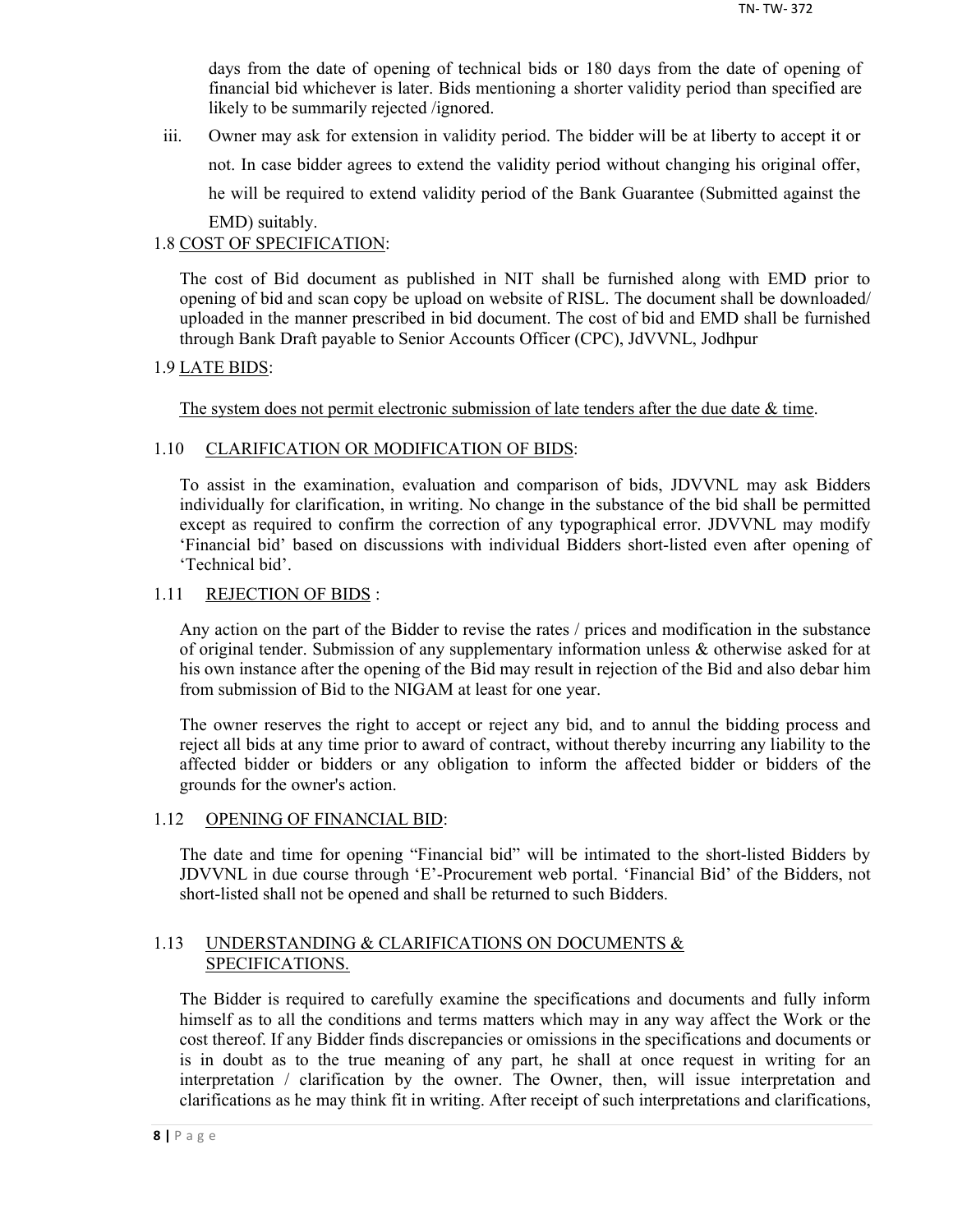the Bidder may submit his bid but within the time and date as specified in the Invitation to Bid. All such interpretations and clarifications shall form a part of the specifications and documents, and accompany the bidder's proposal.

Verbal clarifications and information given by the owner or his employee(s) or his representative(s) shall not in any way be binding on the owner.

#### 1.14 POLICY FOR BIDS UNDER CONSIDERATION:

Bids shall be deemed to be under consideration immediately after they are opened and until such time official intimation of award / rejection is made by the owner to the bidders. While the bids are under consideration, bidders and / or their representatives or other interested parties are advised to refrain from contacting by any means, the owner and / or his employees / representatives on matters related to the bids under consideration. The owner, if necessary, will obtain clarifications on the bids by requesting for such information from any or all the bidders, either in writing or through personal contact, as may be necessary. Bidder will not be permitted to change the substance of the bid after the bid has been opened.

#### **3. SUBMISSION OF BIDS:**

The bidders, in their own interest, are requested to read very carefully Technical Specification before filling the bid. The Bid documents be downloaded from JDVVNL website www.JdVVNL.com or http://eproc.rajasthan.gov.in and upload the tender on website of RISL www.http://eproc.rajasthan.gov.in. No hard copy of the bidding documents will be provided to the bidders through this office. In case of any discrepancy found in bidding documents downloaded from the website and appended with the bid (as a bid document) and original copy of such document available in the office of Superintending Engineer (TW), Jodhpur Discom, Jodhpur will be considered as final document for all purpose. The cost of Bid document as published in NIT shall be furnished along with EMD before opening of bid and scan copy be upload on website of RISL. The document shall be downloaded/ uploaded in the manner prescribed in bid document.

3.1 Tenders shall be submitted online in the electronic format attached here to and all blanks in the tender and the schedule to the specification shall be duly filled in. The completed forms, schedule(s) shall be considered as part of the contract documents in the case of successful tenderer (s).

3.2 No alteration should be made to the format of the tender specification and schedules. The tenderer must comply entirely with specification.

3.3 The tender and all accompanying documents shall be in Hindi/English Language and shall be signed digitally by a responsible and authorized person. The name, designation and authority of the signatory shall be stated in the tender.

3.4 Tender should be filled in only with ink or typed and must be submitted online after signing digitally .

3.5 All additions, alterations and over-writing in the bid must be clearly signed by the signatory of the bidder otherwise bid will be summarily rejected.

3.6 The bidder must quote the prices strictly in the manner as indicated herein, failing which bid is liable for rejection. The rate/prices shall be entered in words as well as in figures. These must not contain any additions, alterations, over-writing, cuttings or corrections and any other marking which leave any room for doubt.

3.7 The Purchase Authority will not be responsible to accept any cost involved in the preparation or submission of bids.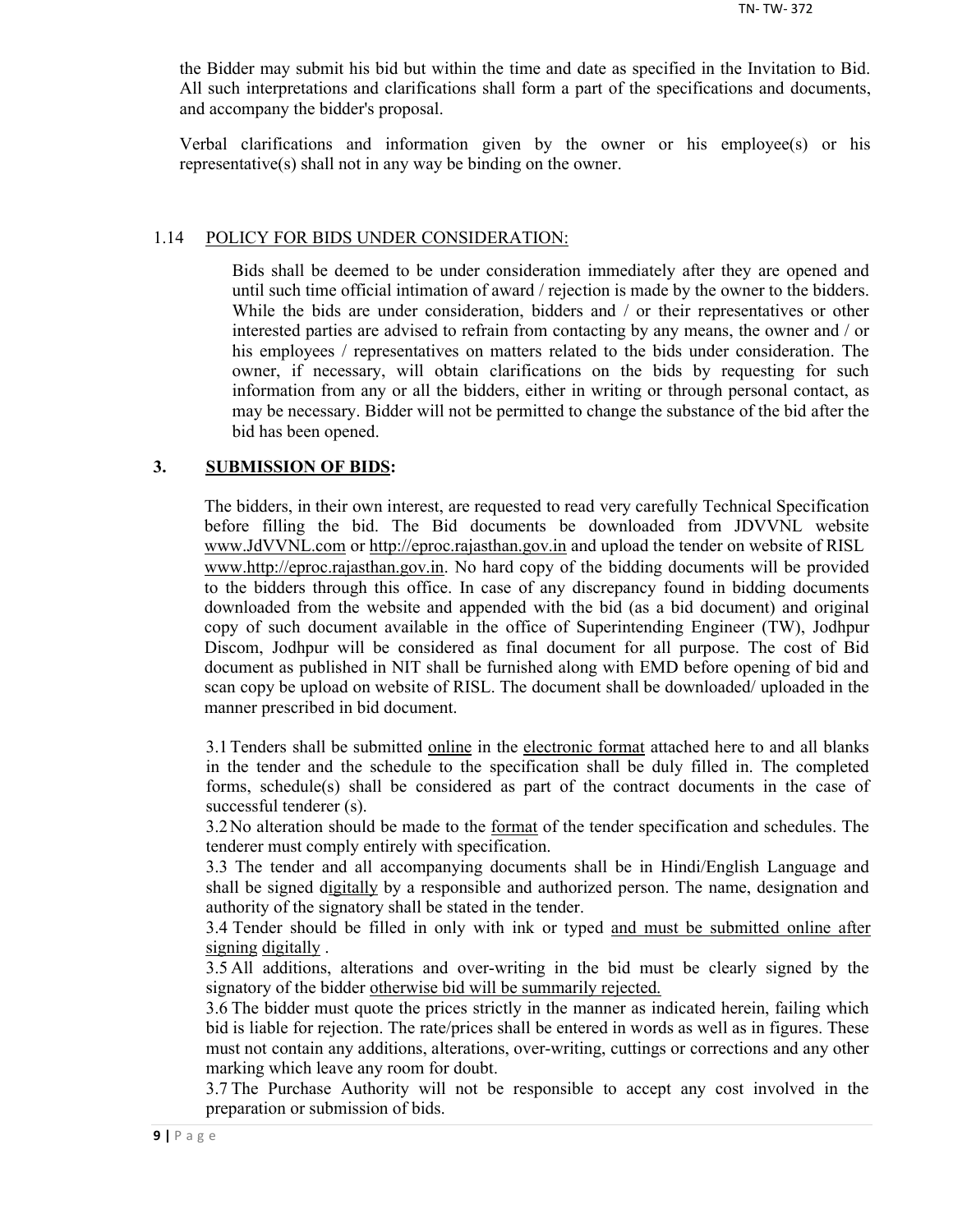3.8 Any printed conditions of sale on the bid shall not be accepted by the purchase Authority. 3.9 The tender offer shall be submitted in time specified on http://eproc.rajasthan.gov.in in electronic format in the following manner:

i. COVER – I for details of EMD / Valid exemption certificate/ Registration certificate with copy of letter indicating validity of B.G. / Tender processing fee and Cost of Tender

document (to be filed in pdf format).

- ii. COVER II for Techno- Commercial Bid (to be filed in pdf format): In this part of bid, tenderer will have to furnish Guaranteed Technical Particulars in regard to all required details of Technical Specification and confirmation of commercial terms and conditions of GCC (General Conditions of Contract) and its addendum/corrigendum, if any, along with details required in various/schedules "EXCEPT THE PRICE SCHEDULE" so that the purchaser may be able to examine whether the offer submitted is technically acceptable and also confirm to our commercial terms and conditions or not.
- iii. COVER III for Financial/Price Bid/BOQ (to be filed in pdf and xls format).

This price bid shall include submission of details of prices as per specification. The price bid will be opened only after being satisfied with Technical and Commercial Bid as per qualifying requirement stipulated in the Specification and bid of such qualified bidderswill only be opened. The date of opening of such price Bids will be intimated in due course of time.

- 2.1 Bidders shall indicate in their bid the name and complete address of Excise authorities under whose jurisdiction is their works / offices falls.
- 2.2 All bids and accompanying documents shall be addressed to the S.E. (TW) Jodhpur Vidyut Vitran Nigam Limited, Jodhpur.
- 2.3 The tenderer should sign the tender documents digitally and stamped on each page.
- 2.4 The tenders given in the form other than prescribed form will not be considered.
- 2.5 Only one representative, on submission of valid authorization of the signatory of the bid, will be allowed to be present during the opening of the bid.
- 2.6 The conditional bids shall not be accepted.

## **4. PRICE:**

The rates for operation and maintenance of 33/11 KV sub-station are inclusive of all taxes, duties local levies including surcharge and other misc. Charges and Service tax, if payable, shall be reimbursed on submission of documentary proof in support of the claim. The price is firm in all respect. However, in case a new statutory tax, duty or local levies are imposed on this contract during its currency the same shall be reimbursed by the Nigam at actual on submission of documentary evidence.

Note:- The bidders are required to quote the price as per clause No. 1 and 3(ii) of section –II regarding worker to be deployed and minimum wage criteria in prescribed Price Bid/BOQ format.

## **5. EARNEST MONEY DEPOSIT:**

i. In pursuance to RTPP Act, 2012 of Govt. of Rajasthan, Bid security / earnest money deposited by the bidder should be 2% of the estimated cost in the form of banker cheque / DD/ BG in favour of concerned AO(O&M). No preference/relaxation should be given to CLRC registered contractors in compliance to RTPP act. The Demand draft shall be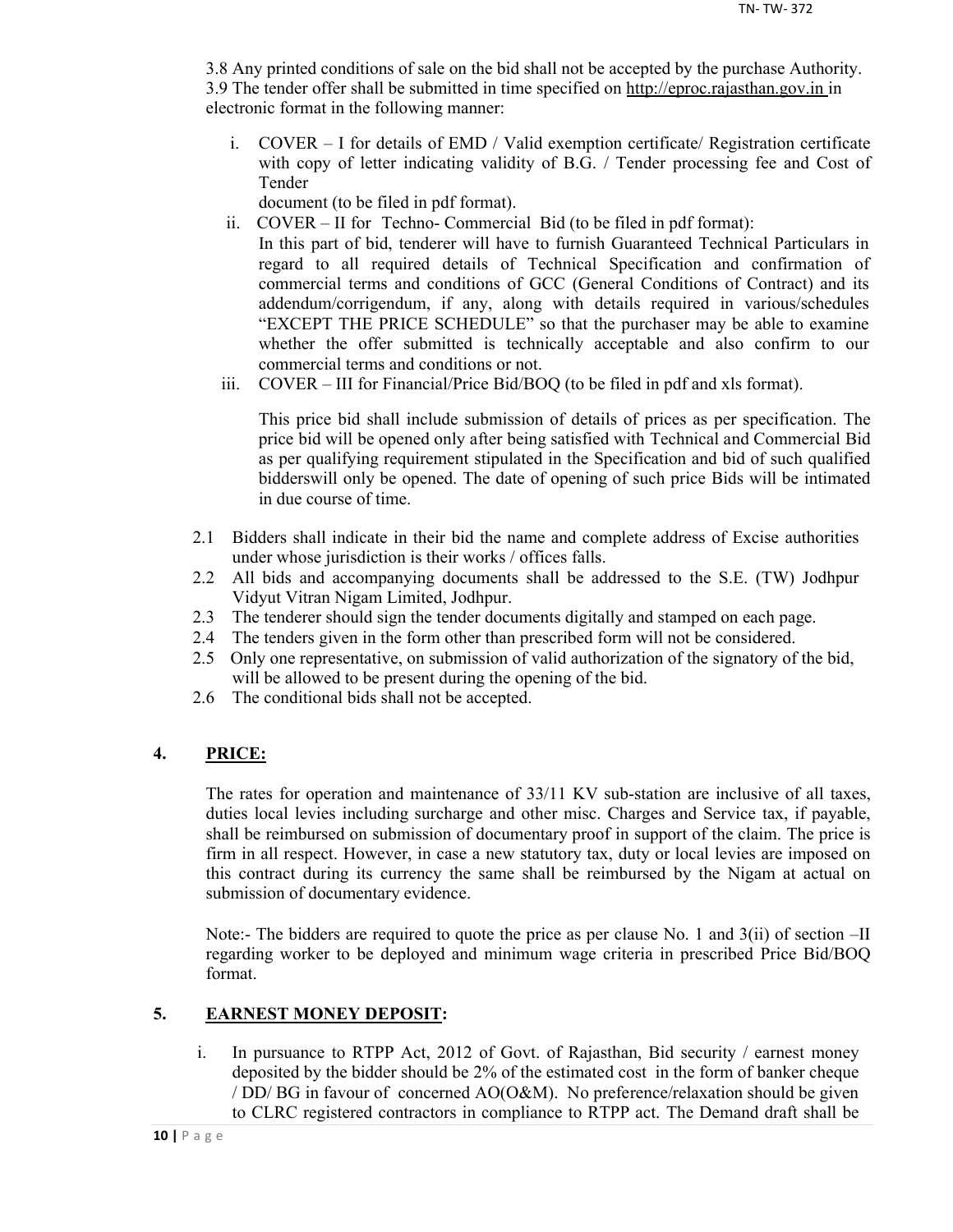accompanied with the bid in an envelope as per instructions given in these bidding documents. No other mode of deposit shall be accepted.

- ii. Any other mode except as specified under clause (i) above such as Postal orders/ cheques/ other forms of instruments are not acceptable.
- iii. In case of unsuccessful tenderer, the Earnest money will be refundable on production of the original receipt within a fortnight after finalization of the tender. In case of successful tenderer(s) the Earnest Money will be taken into account in arriving at the amount of the security cum performance guarantee if vendor(s) desires to furnish cash security deposit. However if the security cum performance guarantee is furnished through bank guarantee (BG) the EMD will be released consequent to acceptance of such BG.
- iv. Request for adjustments/proposals for acceptance of Earnest Money deposits, if any, already lying with the Discom's in connection with some other tenders/orders shall not be entertained.
- v. No interest shall be payable on such Deposits.
- vi. The JDVVNL reserves the right to forfeit Earnest Money Deposit or a part thereof in circumstances, which according to it indicate that the tenderer is not earnest in accepting/executing order placed under the specification.

#### **Documents to be Uploaded with the Tender:-**

- a. **Cover I** for details of EMD / Tender processing fee and Cost of Tender document as detailed below:
	- i. Proof of depositing EMD (DD/Banker's Cheque) /vendor Registration certificate with copy of letter indicating validity of B.G / central or state Govt. undertaking certificate for exemption.
	- ii. Proof of depositing DD/Banker's Cheque towards e- tender processing fee.
	- iii. Proof of depositing cost of tender documents (DD/Banker's Cheque).
- b. **Cover II** for Techno- Commercial Bid as detailed below duly signed and stamped:-
	- (i) Schedule-1.(Bid –bank guarantee form for EMD ).
	- (ii)Schedule 3 for confirmation with regard to "NIL DEVIATION" in respect of commercial terms & conditions of the specifications otherwise Schedule VB.
	- (iii) Schedule-4 for confirmation with regard to "NIL DEVIATION" in respect of Technical terms & conditions of the specifications otherwise Schedule VA.
	- (iv) Schedule-5 for list of past Experience.
	- (v) Schedule-6 for Particulars & details regarding list of equipments & Technical hands available as per requirement of specification.
	- (vi) Schedule-6(A) regarding qualification requirement for annual turn-over /Profit and Loss account /balance sheet/Income Tax Returns along with necessary supporting documents and certificate of registered charted Accontant for eligibility.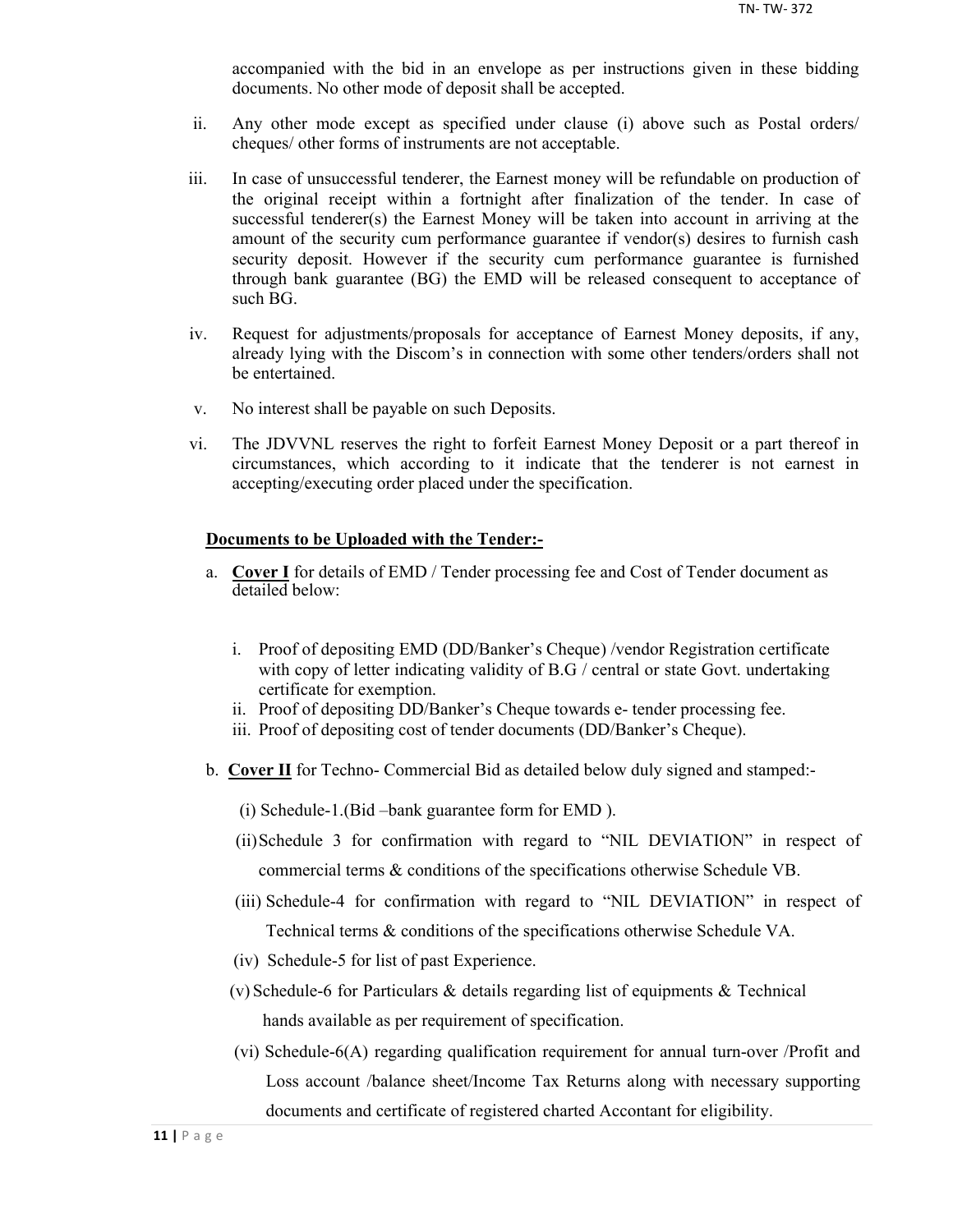- (vii) Schedule-6(B) for detail indicating execution of works durning last five financial years along with supporting documents like copy of W.O , G-Schedule, final bill, duly notarized completion certificate atc. Specified on "Qualification Requirement".
- (viii) Schedule7 for Security Bank Gurantees for safe custady of 33/11KV GSS regarding

opreatiopn & Mainenence of GSS.

Following documents are also required to be uploaded with the Tender are here under:-

- (i) Copy of class "A/B" Electrical contractor license.
- (ii) Copy of Registration with labour department, insurance certificate, undertaking in respect of resistration of Building & Construction, Act-1996 and oth supporting documents required as per specifications.
- (iii) Power of Attorney for authorized signatory to sign the tender document digitally.
- (iv) Copy of latest Balance-Sheet for last 3 years.
- (v) Name & correspondence address of the bidder along with phone /Fax No. & email address.
- c. **Cover-III** For financial/price bid/BOQ (to be filled in Excel format) in prescribed schedule.P1-P12 alongwith corresponding lot number mentioned in Annexure-F.

## **6. PAYMENT:**

After completion of period of one month for operation and maintenance, the contractor shall submit bills in triplicate, in first week of following month to the concerned Assistant Engineer for verification. While verifying the bill following certificates shall be recorded by Assistant Engineer (O&M) on each bill: -

- 1 The contractor has carried out all the operation & maintenance duties satisfactorily as specified in the specification during the month for which payment has been claimed.
- 2 All the records prescribed under the specification were regularly maintained by the contractor during the month at each Sub-Station.
- 3 The power availability during the month of has been  $\%$
- 4 The contractor has deployed one ITI holder worker in each shift of 8 hours per day.
- 5 Weekly duty chart was displayed by the contractor on the notice board.
- 6 Appointment letter of workers were pasted by the contractor on the notice board.
- 7 The contractor had performed watch and ward of every Sub-station area and equipment and had maintained lighting arrangement properly.
- 8 Payment to worker should be ensured / verified by Contractor as per wages rules and next payment shall be released after verification of same through Bank Statement of worker.

During operation & maintenance of SubStation, proper supply as per prevailing Nigam rules should be given by his deployed workman as intimated by Nigam time to time. The same labour must not be allowed to perform duty more than 8 hours duty during a day (24 hours), failing which it will be treated violation of Labour Act/ Rules and panelty will be imposed as per penal provision.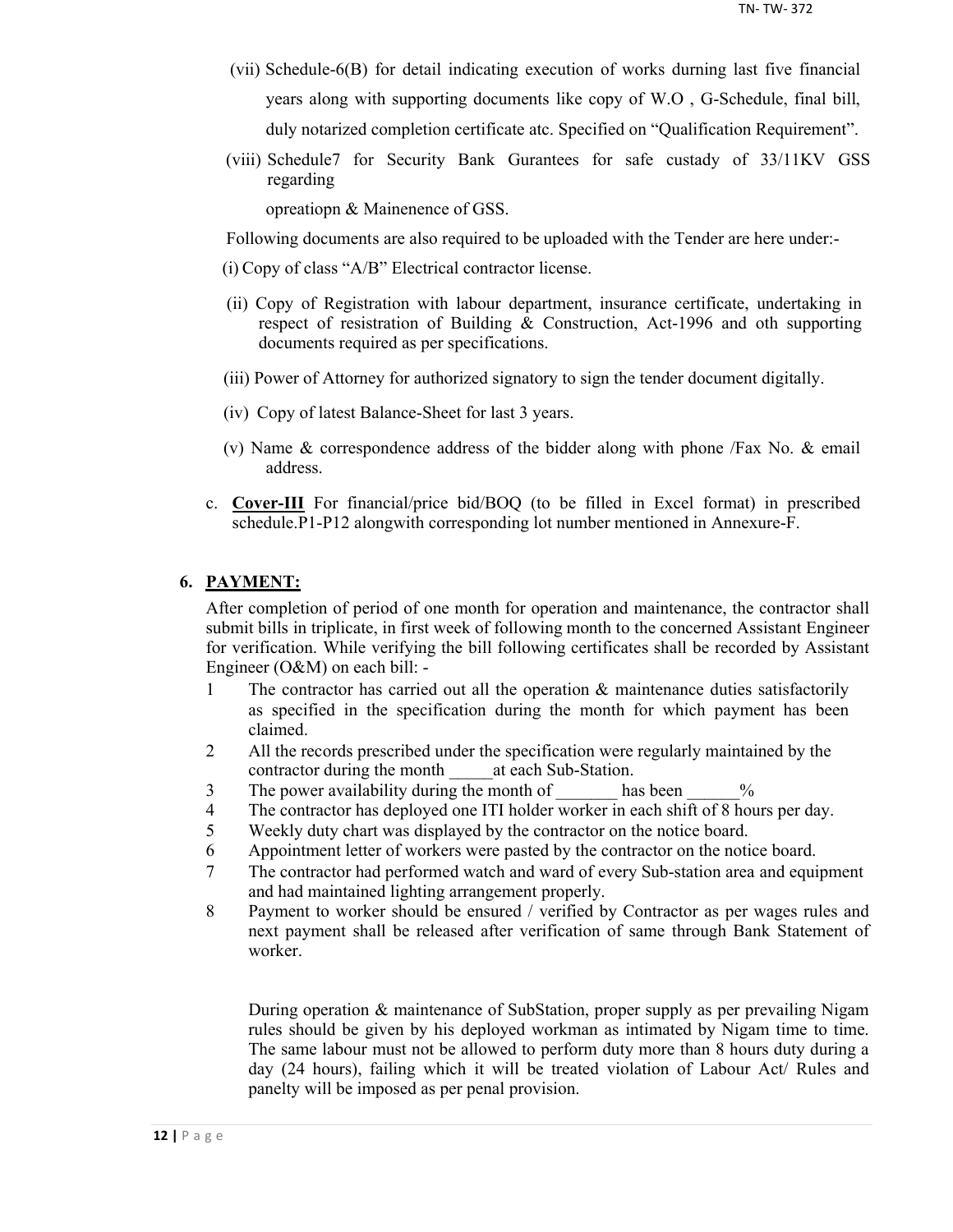The contractor will deploy workmen for sub-stations which could be used **partially or solely** for any of the sub-station and shall be at the discretion of Discom.

The bidder shall produce copy of Bank statement of payment proof of the previous month in the forthcoming bills.

After due verification and recording above certificates, the AEN (O&M) will further forward the bill to concerned XEN for counter checking and signature and onward transmission to the Sr. Accounts Officer (CPC), JDVVNL, Jodhpur for arranging 95% payment subject to any deduction covered under the contract, 5 % payment is deducted against performance security for Tender.However contractor may submit Bank Gurantee of 5 % value of work order of Tender/cluster valid for one year with grace period of three month. The payment shall be made by the Sr. Accounts Officer (CPC), JDVVNL, Jodhpur within the period of 30 days from the date of receipt of the bills in his office and on receipt of copy of insurance premium receipt in respect of the workers engaged by contractor and copy of challans with supporting details of the workers engaged, wages paid, PF  $\&$  ESI (if applicable) subscription and contribution duly tallied with the challan amount from the contractor in token of deposition of  $PF \& ESI$  (if applicable) amount for the previous month as well as on completion of the contractual formalities as mentioned at clause No. 2,3,6,7 which ever is later. However, 95% payment of first bill of every contract shall only be made after random checking of at least 3 Sub-stations per division by the officer(s) nominated by Circle SE for ensuring the compliance of the entire contractual obligation to be discharged by the contractor. The checking officer shall submit his report to Circle SE  $\&$  Sr. AO (CPC) within a week from the date of nomination (by second week positively). The Sr. AO (CPC) on receipt of this report only shall arrange payment of the first bill to the contract as per the terms of payment. The balance 5% payment shall be made along with final bill after satisfactory completion of contract and after meeting out all legal and contractual liabilities by the contractor as per terms and condition of the contract and if contractor submits PBG amounting 5 % of value of

work order Tender/ Cluster instead of 5 % deduction from bill, 5 % PBG shall be refunded after satisfactory completion of contract and after meeting out all legal and contractual liabilities by the contractor as per terms and condition of the contract.The final bill shall also be routed through Executive Engineer concerned. All other statutory deductions like taxes and duties etc. as per prevailing rates shall be made by the Sr. Accounts Officer (CPC) while payment to the contractor.

In the event of introduction of GST in the course of performance of contract, project Implementation Agency (PIA) i.e. JDVVNL shall examine its impact on the affected transactions under the contract in totality, for equitable adjustment in the contract price, if required. The contractor shall furnish the relevant details/documents for this purpose, as may be required by PIA.

For the purpose of the Contract, it is agreed that the Contract Price specified in (Contract price and terms of Payment) of the Contract Agreement is based on the taxes, duties levies and charges prevailing at the date seven (07) days prior to the last date of bid submission. If any rates of Tax are increased or decreased, a new Tax is introduced, an existing Tax is abolished, or any change in interpretation or application of any Tax occurs in the course of the performance of the Contract, which was or will be assessed on the Contractor in connection with performance of the Contract, an equitable adjustment of the contract price shall be made to fully take into account any such change by addition to the Contract price or deduction there from, as the case may be, in accordance with Changes in Laws and Regulations thereof. However, these adjustments would be restricted to direct transactions between the Employer and the Contractor for which the taxes and duties are reimbursable by the Employer as per the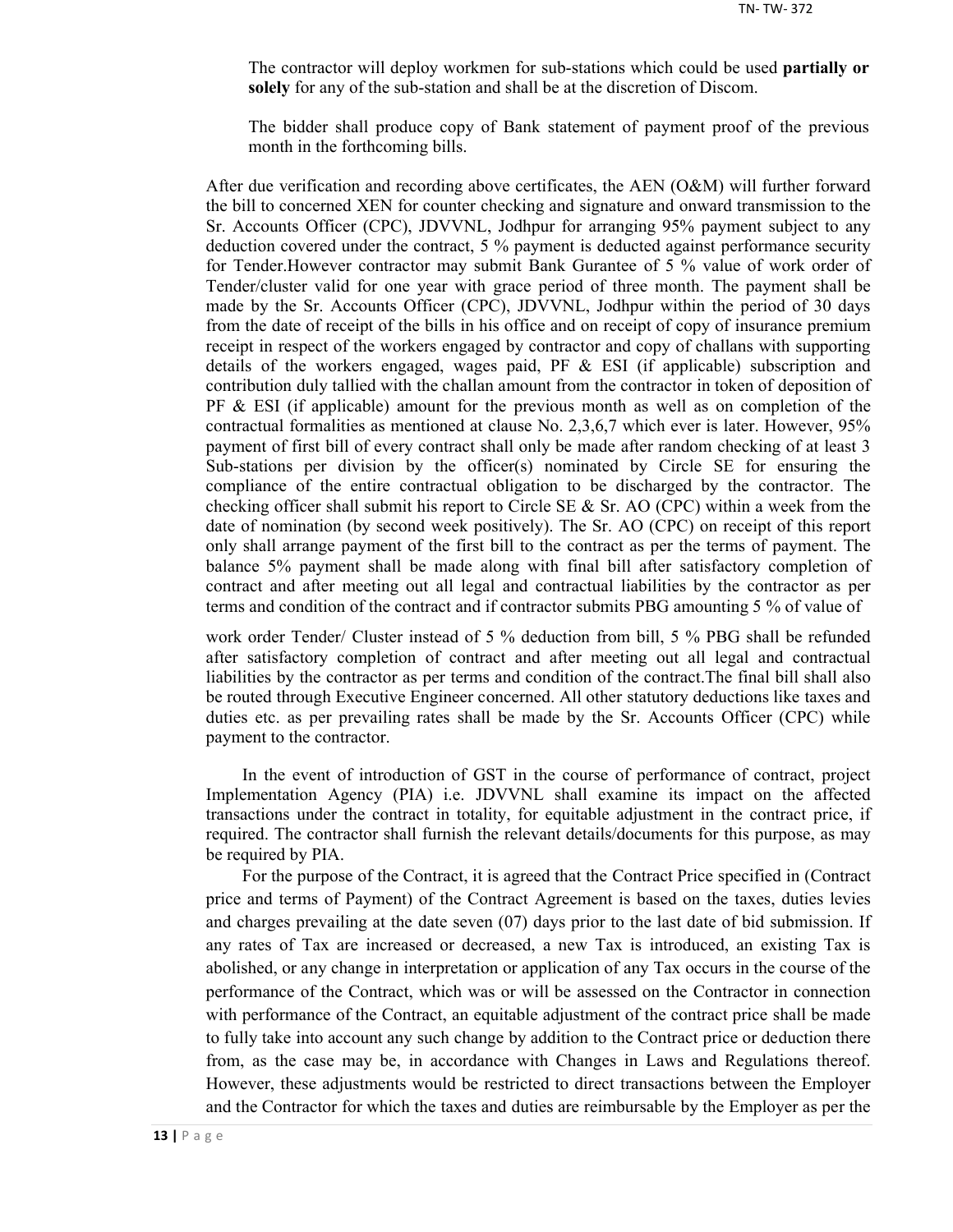Contract. These adjustments shall not be applicable on procurement of raw materials, intermediary components etc. by the Contractor and also not applicable on the bought out items dispatched directly from sub-vendor's works to site.

**No interest shall be paid for delay in payment, if any.**

### **7. BANK GUARENTEE AGAINST SAFETY OF MATERIAL & EQUIPMENT:**

Before commencement of work by the contractor, he shall furnish a Bank Guarantee in favour of Superintending Engineer (TW), JDVVNL, Jodhpur equivalent to 10 % of Contract value towards safety of JDVVNL"s material and equipment installed. The Bank Guarantee shall remain valid during the currency of the contract with a grace period of 3 months. The Bank Guarantee shall be released after ascertaining that all the legal and contractual liabilities as per contract have been met out by the contractor to the entire satisfaction of Nigam. Performa for safe custody Bank Guarantee has been enclosed.

## **8. AWARD OF CONTRACT:**

Notification of award of contract will be made in writing to the successful bidder(s) by the owner.

The contract will be awarded to the best qualified and the substantially responsive bidder offering the lowest evaluated bid in conformity with requirements of these specifications and documents and the owner shall be the sole judge in this regard and subject to the provisions of these instructions to bidders and other terms and conditions detailed out in these documents and specifications. A responsive bid is one which accepts all terms and conditions of these specifications and documents without any major modifications. A major modification is one which affects in any way the prices, quality, quantity or delivery period of the equipment or which limits in any way the responsibilities or liabilities of the bidder or any rights of the owner as required in these specifications and documents. However, the owner may waive any minor formalities or irregularities in the bid.

The contract will be awarded to first lowest responsive bidder after having discussions  $\&$ negotiations with him, for ascertaining the reasonable price for tendered work. However where the prices quoted / agreed by such first lowest bidder, even after negotiation is considered higher, the competent purchase committee / authority may offer a still lower price, considered reasonable to all qualified participating bidders including first lowest one. On acceptance of such price by one or more bidders, the contract would be awarded to bidder standing lowest among those counter offer prices) as per original comparative statement.

The contractor shall be fully responsible for the works to be executed under the contract and it should be expressly understood by him that any breach under any one of contract shall automatically be deemed as a breach of another contract and any such breach or occurrence giving the owner a right to terminate a contract and or recover the damages under that contract shall give owner a right to terminate the another contract and or recover the damages under such contract as well. However such breach or occurrence in any contract shall not automatically relieve the contractor of any of his obligations under another contract.

If more than one bidder exists at same price then quantity of GSS to be awarded shall be distributed equally among the bidders existed on same price.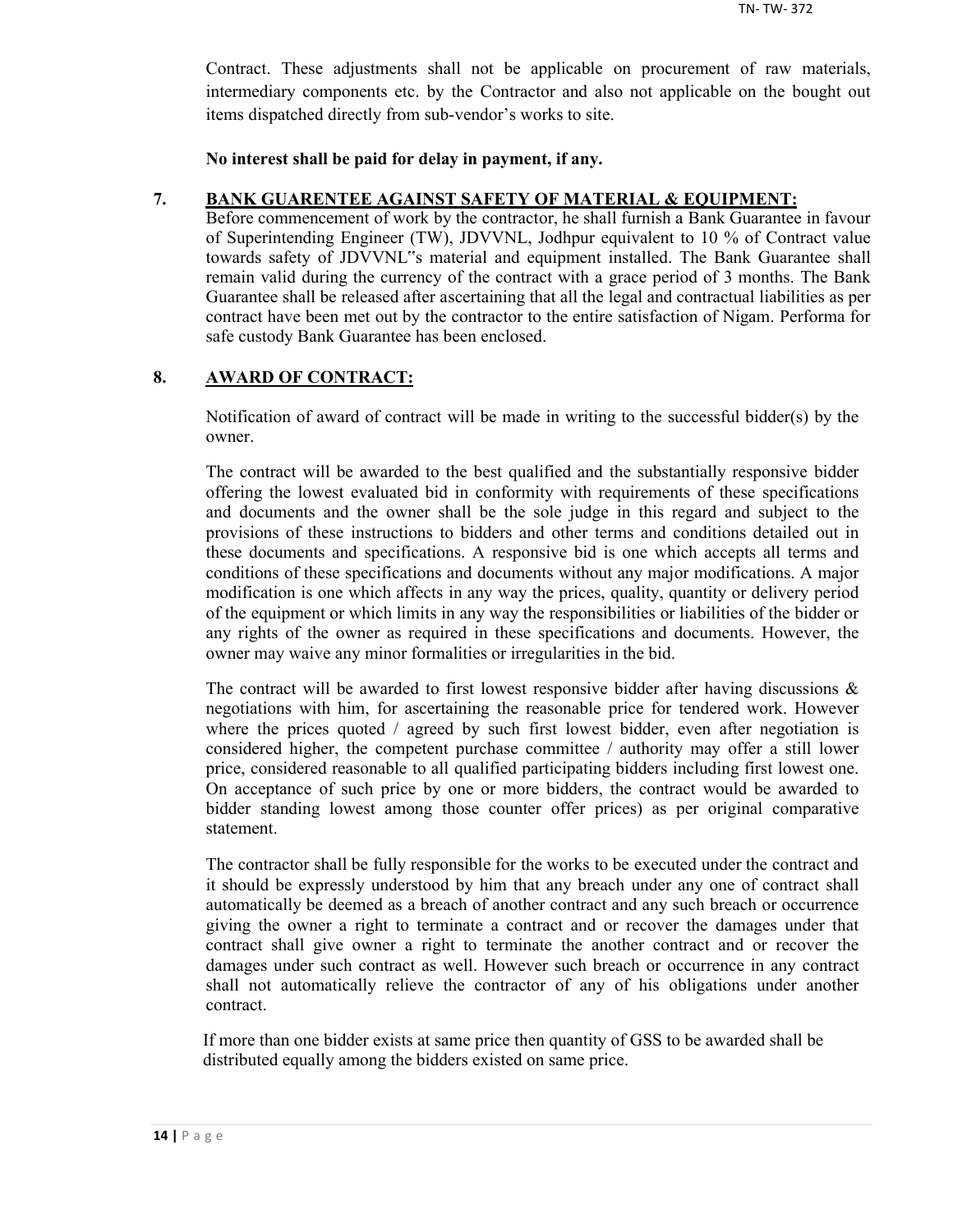## **9. FUNCTION AND DUTIES TO BE PERFORMED BY CONTRACTOR/ CONTRACTOR WORKERS:**

#### **(A) Operational function & duties to be performed: -**

Workmen of contractor shall strictly provide three phase & single phase supply on each 11 KV outgoing feeder 33/11 KV Sub-station as per schedule / block hours and timings as intimated by officers of JDVVNL from time to time.

For making supply off and on, workmen shall operate main 11 KV and outgoing feeders VCB/OCB/KIOS (if available on 11 KV feeders) along with operating GO"s and fuses of 11 KV feeders.

- (iii)For providing single-phase supply by removing 33 KV sides and 11 KV side fuses or by other single phasing mechanism as per prevailing methodology and system instructed/ directed by officers of JDVVNL.
- (iv)All operation for providing three phase /single-phase supply on 11 KV feeders should be done carefully with all safety measure as well as guidelines prescribed for operations.
- (v) The contractor will be solely responsible for any damage of equipment or accident of any workman.
- (vi)In case contractor needs shut down at 33 KV/11 KV sub-station to carry out any repair or maintenance work prior permission of shut down shall be obtained from the concerning Assistant Engineer/ Junior Engineer. The material required for such maintenance (excluding T&P) shall be provided by the Assistant Engineer Incharge of the sub-station. Any shut down on any of the 33/11 KV lines at the sub-station required by Jodhpur Discom"s authorized employee(s) shall be given by the contractor or his authorized representative on the requisition of PTW form (Annexure-I).
- (vii) On failure of 33/11 KV line the contractor or his authorized person shall intimate to the concerned Assistant Engineer / Junior Engineer promptly.
- (viii) In case of tripping of supply or blowing of fuse of any feeder the same will be replaced immediately according to capacity by the contractor or his authorized person. The capacity of fuses for each feeder shall be prescribed by Assistant Engineer concerned.

(ix) The appropriate capacity TC fuse wire shall be arranged by the contractor. The other required material as per requirement shall be arranged by the Nigam after due verification from the concerned AEN of the sub-division.

#### **(B) Maintenance duties to be performed: -**

- (i) The contractor shall check oil level of power Transformers leakage, if any in the power transformer checking air passage are free and also check the color of the silicagel. The contractor shall observe earthing of the transformer and he will inspect any crack ness of flat of earthing of the dryness. He will intimate the position to JEN/AEN.
- (ii) The contractor shall carry out inspection & maintenance of circuit breaker as under: The contractor shall inspect switchgear premises  $\&$  circuit breaker. He will clean the circuit breaker. He will inspect oil position of the circuit breaker and if any leakage is found he will intimate to JEN/AEN. Any unusual smell /noise observed in the OCB shall be intimated to JEN/AEN. He will also observe position of auxiliary fuses whether intact or not. The position shall be intimated to JEN/AEN. The contractor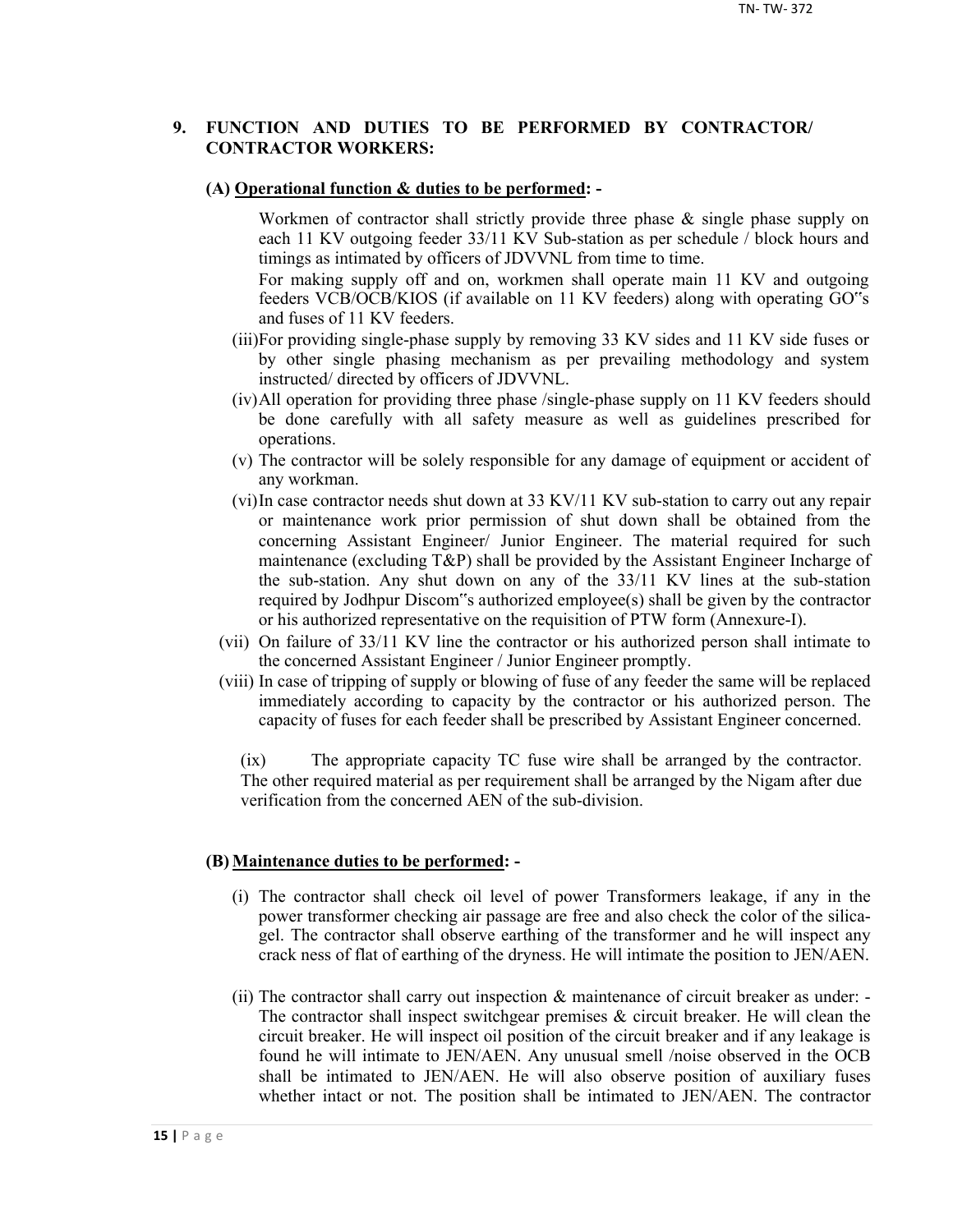shall observe working order of indicating & measuring instrument whether they are in working order or not. The position / condition will be intimated to JEN/AEN. He will also examine position of dirt, top fitting and oxide film on lighting arrester. He will clean with dry cloth and tight bolt if found any looseness. The position will be

intimated to JEN/AEN. The contractor shall observe water level of battery if the water level is low he will fill water and position will be intimated to JEN/AEN.

- (iii)The 33/11 KV sub-station area will be maintained clean by cutting grass and shrubs and toilet cleaning etc. by the contractor at his own cost and material required for this work will be arranged by the contractor himself.
- (iv)The contractor shall be full responsible for watch and ward of the Sub-Station area and equipments.
- (v) The contractor shall maintain the Jodhpur Discom property and equipment safely and any damage caused solely due to lack of contractor or his employee then losses will be recovered form his due payment. If amount of damage/losses are more than due payment then he will be liable to deposit the balance amount otherwise this will be recoverable as per law.
- (vi)The contractor shall replace 33 KV and 11 KV GO Blades/Rods. The requisite material shall be provided by Jodhpur Discom.
- (vii) Initially the Nigam shall hand over the sub-station to the contractor with proper lighting arrangements including providing of fixture and bulbs, tube light etc. subsequently; the contractor shall maintain the lighting arrangements at the substation.
- (viii) The contractor or his authorized persons shall pour sufficient quantity of water in earthing pits in 33/11 KV Sub-station premises from time to time.

(ix) All the T&P like earth chain, plier, screw driver, hand gloves required for maintenance including safety items shall be arranged by the contractor firm.

## **10. SECURITY DEPOSIT:**

In pursuance to RTPP Act 2012 Govt. Of Rajasthan, the contractor shall deposit 10% amount of the total contract value in form of DD with the Sr. Accounts Officer (CPC), JDVVNL, Jodhpur within 7 days from the dates of work order towards security amount and same will be refunded to contractor on successful completion of contract and after meeting out all legal and contractual liabilities by the contractor as per terms and condition of the contract. The security deposit so received would be non-interest bearing.

## **11. CONTRACT DOCUMENTS AND AGREEMENTS:**

The contractor shall execute a contract agreement with Superintending Engineer (TW) concerned within a period of 7 days from the date of work order on a non -judicial stamp paper of appropriate value as per the Indian Stamp Duty Act.

The order placed under this specification shall be governed by the terms and conditions as incorporated in this section of the Specification and as given in the detailed work order and its annexure(s). The terms and conditions as specified in this section if differ from the terms indicated in the detailed work order and its annexure(s) the latter shall prevail. The contract shall for all purposes be construed according to the Laws of India and subject to jurisdiction of Rajasthan Courts only. For the due fulfilment of the contract, the contractor shall execute an agreement in the prescribed form Annexure-C on Rajasthan State Non-judicial stamp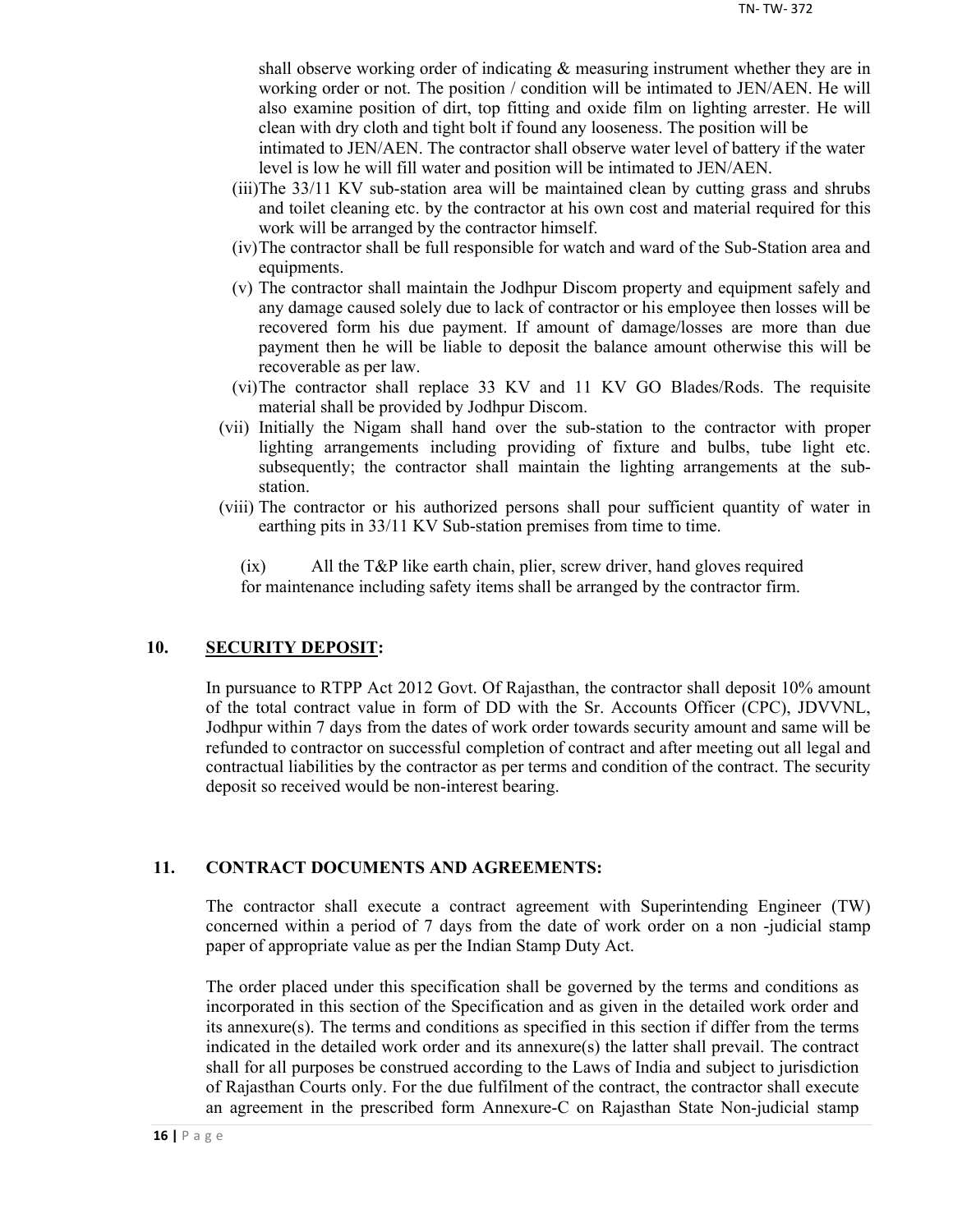paper bearing stamp duty as applicable. The expenses of completing and stamping the contract agreement shall be borne by the Contractor. Such agreement shall be executed and signed by the competent authority of the contractor on each page thereof. The original copy is only to be executed on the stamp paper. The remaining two copies may be executed on simple paper. Such complete agreement form along with the contract documents together with a Power of Attorney" in favour of the Executants shall be required to be submitted returned to the owner within a period of 15 days from the receipt of order duly signed on each page. One copy of the executed agreement duly signed by the purchaser/owner shall be sent to the supplier for his reference. The contract documents shall mean and include the following:-

- 1. Contract agreement along with letter of Intent.
- 2. Work order and its annexures.
- 3. Instructions to bidders.
- 4. General Technical Conditions and Specifications
- 5. Power of Attorney in favour of the signatory.

**Commencement Period And Delay Panelty ;-** The contractor shall have to commence the work within a period of one and half month (45 days) from date of issuing work order. He has to also complete the execution of contract agreement and other formalities during the commencement period. After lapses of commencement period, if work is not started then delay penalty based on contract value per month per GSS shall be as under:-

- (i) 10% per week or part thereof for first two weeks.
- (ii) In case delay exceed more than two weeks then  $\omega$  of 30% per week and part thereof.
- (iii) If delay exceed four weeks then work order shall be cancelled with forfeiture of EMD and Security Deposite.

### **12. SUPERVISION:**

The work shall be carried out under the supervision  $\&$  control of the contractor and supervision  $\&$  control of the work /job will be contractor's responsibility. Contractor will dictate about the work to his persons without any interference / instructions from Jodhpur Discom in day working. Supervision, control and regulation of condition of the workmen engaged by contractor shall be his responsibility. The contractor shall ensure that the persons deployed by him are fully trained for the job. The persons engaged by him shall be treated his employees for all purposes. He will be responsible for payment of remuneration to such staff as may be provided by any law, rule and regulations of the time being in force and that the Jodhpur Vidyut Vitran Nigam Limited shall not be responsible in any of the matters connected with the employees of the authorized contractor.

However to ascertain and maintain the quality of work and other conditions specified for supply of electricity, any Officer of Jodhpur Discom not below the rank of Junior Engineer may suddenly check the sub-station at any time. Any short coming / deficiency in the work observed during checking shall be rectified/ attended free of cost immediately otherwise Jodhpur Discom will be free to get the deficiencies rectified / attended at the cost and risk of the contractor besides withholding his payment/ terminating the contract.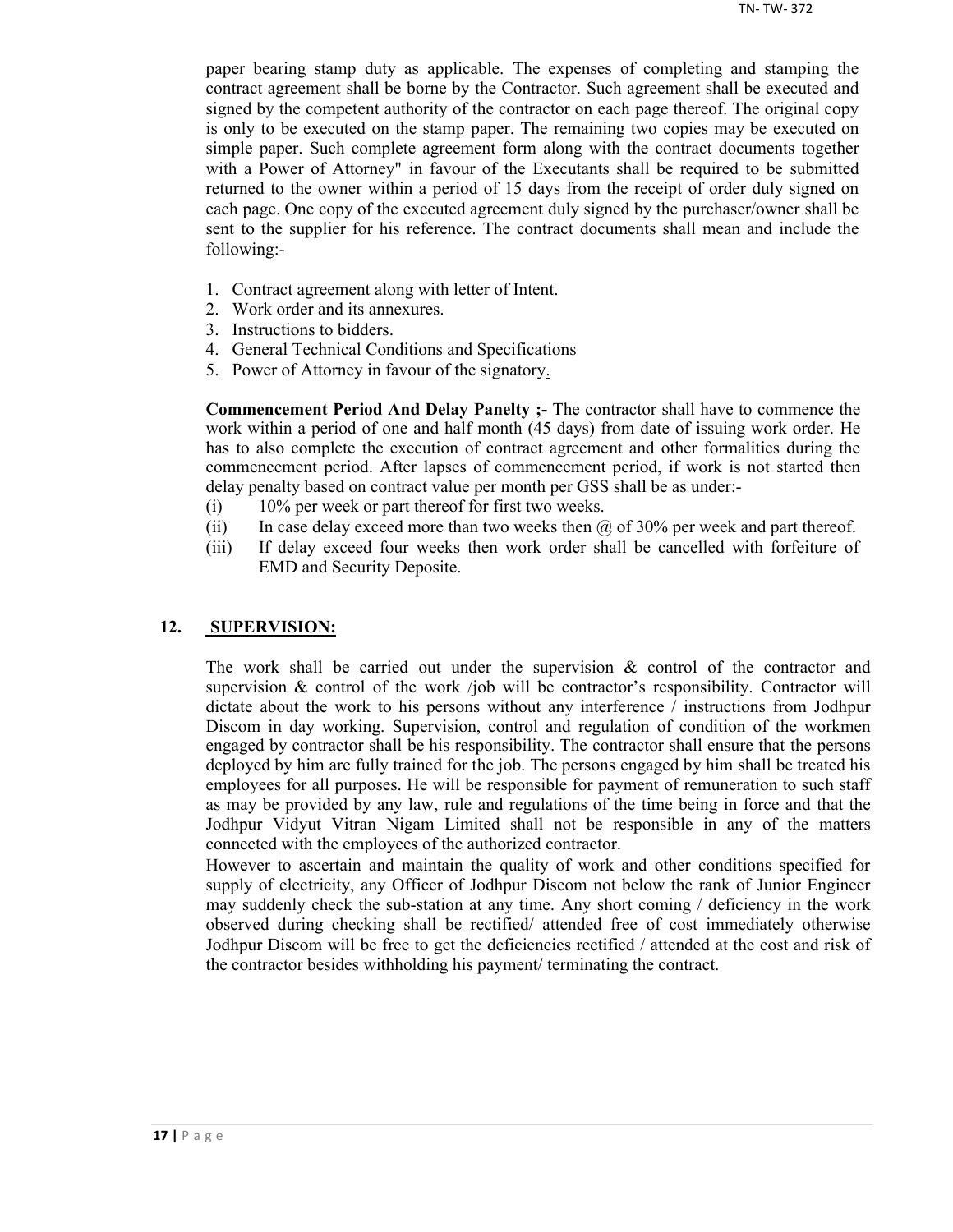## **13. WORK COMPLETION SCHEDULE & AVAILABILITY OF POWER:**

(i) Power availability means the supply available on 33 KV mains/ 11 KV Bus Bar. If any month availability of power is less than 95 % in aggregate due to the reasons solely attribute to the contractor, then a penalty of 2% of monthly contract value (for the concerned sub-station) for every fall of 1% below availability of 95% shall be recovered from the contractor. If power availability falls below 90% in any month then besides deduction of above penalty contract may be terminated without any further notice.

In case of block hours supply specified on each 11 KV feeder if any distributed /shortage/ excess in supply occurs due to deficiency /negligence of the contractor, the sum of duration of individual feeder for the time supply remained disturbed /contrary to block hours will be deducted time of availability of supply. The concerned Unit Officer shall record a certificate on each bill regarding availability of power. Further, in case of excess supply of power on any feeder beyond block hours by the contractor due to the reasons not beyond his control, the contract shall be liable to be terminated without further notice besides above deduction of penalty.

## **14. PERIOD OF CONTRACT:**

The work may be awarded initially for a period of <u>one year</u> extendable by another one year on satisfactory performance of the contractor, on the discretion of management same rates, terms & conditions with mutual consent.

## **15. SETTLEMENT OF DISPUTES:**

- i. All disputes, differences, questions whatsoever so arising between the owner & contractor upon or in relation to or in connection with contract shall be deemed to have arisen at Jodhpur (Rajasthan.) and no court other than court in Jodhpur (Rajasthan) shall have jurisdiction to entertain the same. In any time any question, dispute or difference what so ever which may arise between the JDVVNL and the agency, the same shall be decided by the MD, JDVVNL or by the settlement committee constituted by him and shall be final and binding on both the parties
- ii. The NIGAM has constituted settlement committee to settle the disputed cases. For the disputed amount up to Rs.2.5 Lac the case may be referred to the CE level settlement committee and if the disputed amount is more than 2.5 Lac the case shall be referred to the corporate level settlement committee. The non refundable fees for referring the case to the settlement committee is as given below:

| i) Reference fee for CE level settlement committee -        | $Rs$ 300/-          |
|-------------------------------------------------------------|---------------------|
| ii) Reference fee for corporate level settlement committee- | $\text{Rs } 3000/-$ |

iii) Fee for review of cases by corporate level settlement committee- Rs.5000/

\* The Nigam has rights to revise above fees without any prior notice.-

iii. The settlement committee fees as shown above shall be deposited in cash/demand draft /pay order with the Sr. Accounts Officer (EA & Cash) JDVVNL, Jodhpur and shall furnish receipt thereof with a request for referring their disputes to the settlement committee for consideration/decision.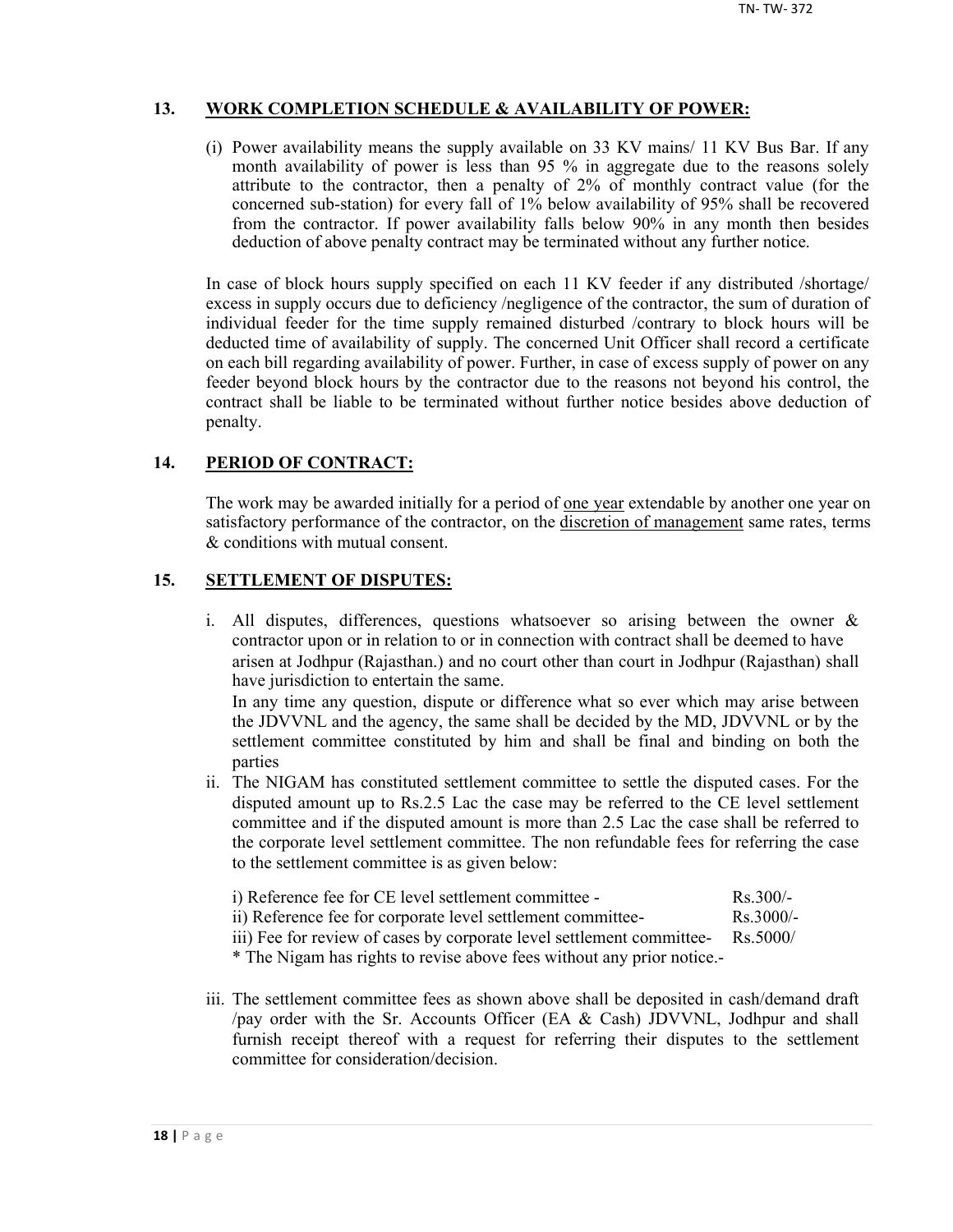## **16. FURTHER CORRESPONDENCE:**

All correspondence pertaining to the work order shall be addressed to the Superintending Engineer (TW), JDVVNL, Jodhpur.

## **17. PENAL PROVISION:**

i Workmen/person found performing duty more than One shift (8 Hours) at any substation i.e. He continues the duty in next shifts then penalty at rate of Rs.250/- Per shift per day shall be imposed.

ii If deficiency as mentioned above at point (i) remains/continues upto 7 days then the work order shall be cancelled / terminated and the Security deposit and safe custody bank guarantee against equipment shall be forfeited.

iii In case of non maintenance of any or all the records as set out in the specification or incomplete records at any Sub-Station assigned to the contractor is reported during checking by the Inspecting officer then an amount equivalent to 10% of the contract value for the month in respect of the Sub-Station assigned where deficiency noticed, shall be recovered from the contractor's bill.

iv In case of such deficiencies (as mentioned in sub clause (iii) above) , penalty of Rs. 500 / - per incidence shall be imposed . And if such incidences are more than thrice a month at any sub-station, then besides above deductions, the contract shall be cancelled for that particular sub-station and the contractor shall be liable for penalty as per prevailing penal rules.

v In case any sub-station is reported to be unmanned (without contractor's worker) by the Inspecting officer then work order shall stand terminated with immediate effect.

vi Single Phase and Three Phase supply must be maintained as per instruction issued by Nigam Authority time to time and in case of non compliance of instruction noticed at any substation the Penlty  $\omega$  10% contract value per GSS per month shall be imposed.

vii In case a contractor feeds, excess block supply from prescribed block hours more than 1.00 hr per day and 15 hrs in a month on the feeder then penalty amount of Rs.2000/-(Rupees Two thousand ) for each excess hour shall be recoverable from the contractor firm. If such violation is repeated in more than two months during the contractual period then that 33/11 KV sub-station will be detached from the contractor and personnel deployed on such sub-station will be terminated. If such practice is repeated at other substation also than the Superintending Engineer (O&M) in concurrence with the Zonal Chief Engineer may take action as per prevailing penal rules. Excess supply hours will be verified through CMRI. If CMRI of the feeder meter is not available then it is to be verified from log-sheet to be maintained at sub-station or any other available authenticated data."

## **18. CANCELLATION OF THE CONTRACT:**

The performance of the contractor shall be watched regularly. If at any stage it is found that the performance of the agency is not satisfactory or if the contractor commits breach of any of the terms  $\&$  condition then the contract may be rescinded by giving one-month notice in writing to the contractor to this effect. In such case, no compensation will be paid by the Nigam. In case the contractor wishes to rescind the contract then he will have to give three months notice in writing to the Nigam.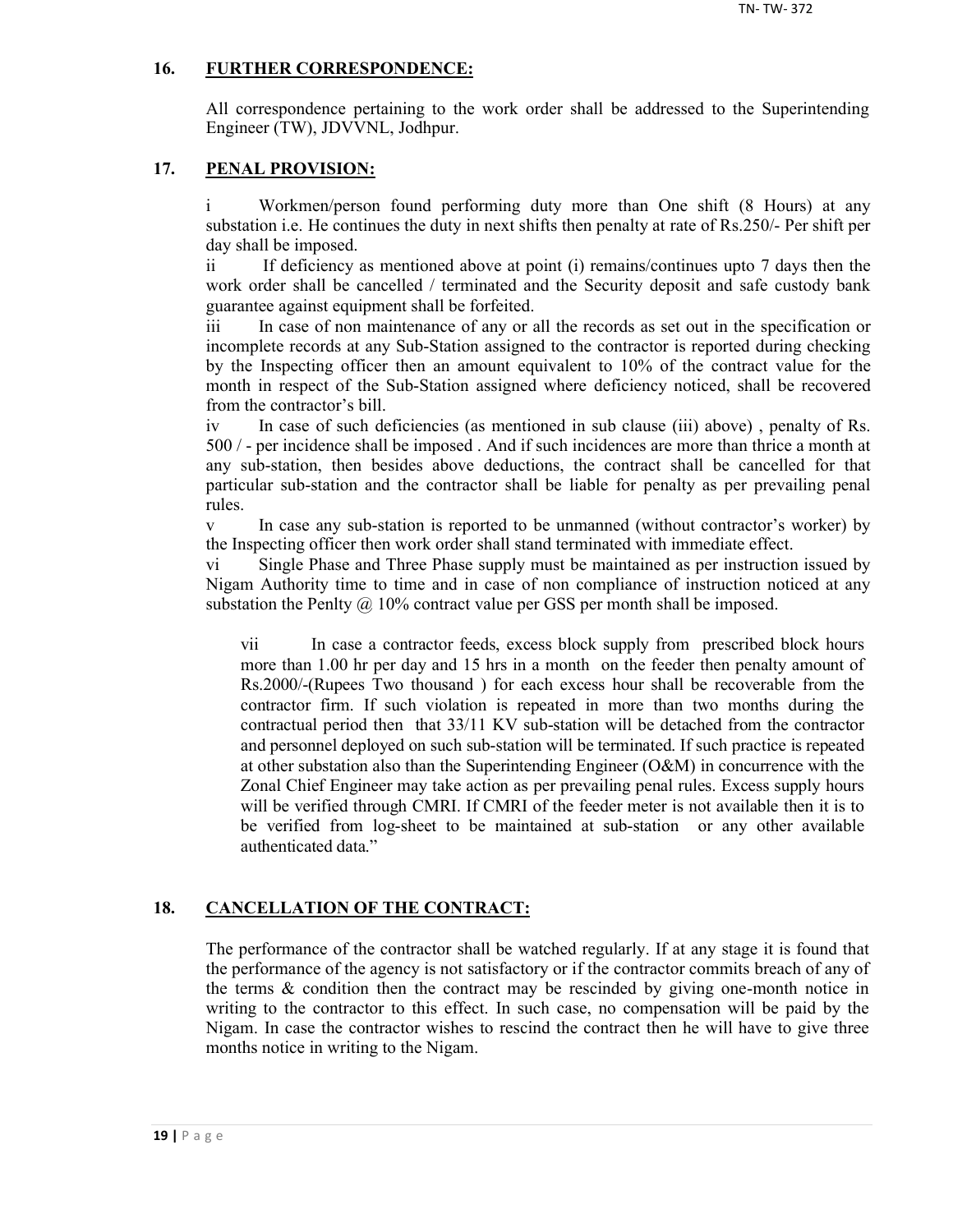Due to unforeseen reasons / change of Nigam"s policy the contract can be rescinded by the Nigam at any time by giving three months notice in writing to the contractor to this effect.

#### **19. SUB-LETTING:**

The contractor shall not sublet the contract or any part of this contract to any other person / Agency. In case of violation, action will be taken against him as per prevailing law in force/ besides termination of contact.

#### **20. UNDER TAKING:**

The Jodhpur Vidyut Vitran Nigam Limited reserves right to withhold payment of the contractor for any liability put on the department due to workmen compensation Act or any other liability by any other court for the period beyond six month from the date of expiry of contract for which contractor shall give an undertaking on non -judicial stamp paper worth Rs. 500/- of Rajasthan Government. The contractor shall be solely responsible for payment of compensation to the workers in case of accident as provided by the Workmen Compensation Act.

### **21. HANDING OVER BACK ON COMPLETION/ CANCELATION:**

The contractor shall be fully responsible for upkeep, operation & maintenance, security and safety of the equipment, property and records etc. of each sub-station let out to him under the contract. On completion/cancellation of the contract, the contractor shall hand over back to Jodhpur Discom the equipments. Property and record etc. of each sub-station in good working order. The contactor shall make good to Jodhpur Discom any loss suffered by it due to contractor's default in this regard.

### **22. TELEPHONE AND TRUNK CALL CHARGES:**

Jodhpur Discom (JDVVNL) shall pay the rental charges & free call/ minimum charges of BSNL/other company telephone only. Excess call charges over the minimum charges shall be borne by the contractor. However when telephone is being used for JEN/AEN office, full charges shall be paid by the Nigam.

#### **23. ACCEPTANCE OF THE ORDERS:**

On receipt of work order, the contractor shall submit its acceptance within a period of 7 days from the date of work order to the Superintending Engineer (TW), JDVVNL, Jodhpur, and copy to concerned Superintending Engineer (O&M) failing which his security Deposit as available with the Nigam shall be liable to be forfeited.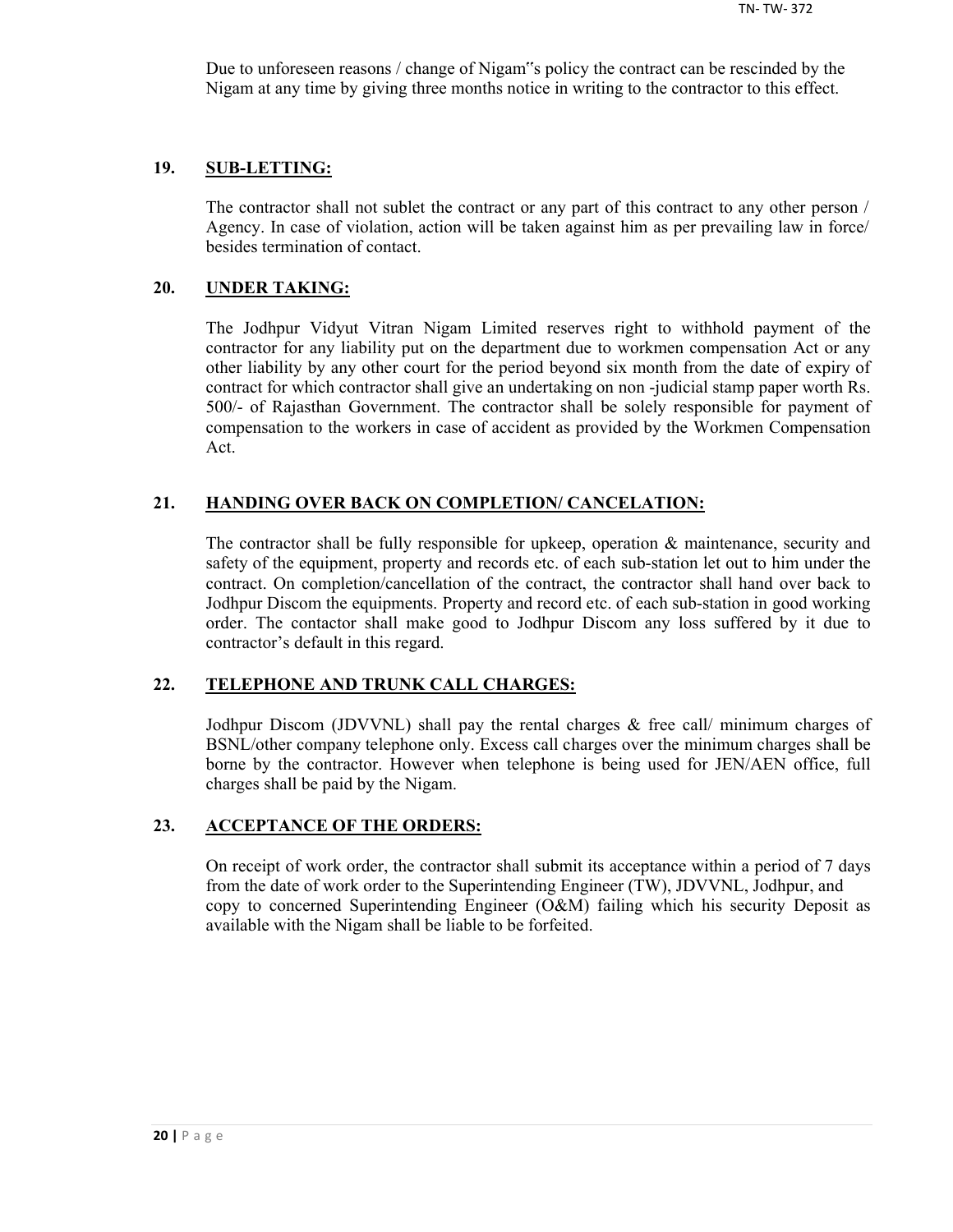## **SECTION-III**

## **TECHNICAL TERMS & CONDITION FOR THE WORK OF OPERATION AND MAINTENANCE OF 33/11 KV SUB-STATION UNDER JODHPUR DISCOM**

- **1.** For carrying out round the clock operation & maintenance of the 33/11 KV Sub-Station, the contractor shall employ his own, 3 (three) persons per day per GSS who possess a minimum qualification of ITI from a recognized/ Govt. Institution in each shift i.e one Skilled (ITI) in each shift is to be deployed. The contractor shall ensure that the persons engaged by him should not continue the shift for more than 8 hours in a day. The contractor shall provide following details of each worker engaged by him on each sub-station at his own cost:
	- a. Appointment letter with photo affixed duly counter signed by the Assistant Engineer (O&M) containing details such as name, father"s name date of birth, age, home address. Per month wages including confirmation from such persons about having been engaged by the contractor along with wages at which employed and educational qualification, duly signed by the employee engaged and attested by the contractor. A copy of this appointment letter issued by the contractor to his worker shall be providing to the Assistant Engineer concerned and also pasted on the Notice Board of the Sub-Station. The copy of appointment letter of workers shall also be provided to the circle Accounts Officer along with the first bill.
	- b. Identity card of each employee engaged in enclosed Performa (Annexure-II) for counter signature of concerned Executive Engineer. The identity card after counter signature will be returned back to the contractor for keeping it with his employees. The identity card so issued will not be used for any legal purposes and will be treated as null and void for the same. Further the identity card so issued shall be used by the workers in 33/11 KV substation premises only.
	- c. If any engaged person(s) to be replaced/ shifted by the contractor, then a written prior permission from the concerned Executive Engineer will be obtained by the contractor.
	- d. Weekly duty chart (Monday to Sunday) shall be displayed by the contractor on the Notice Board of the Sub-Station.
- **2.** Contractor shall abide by all the applicable laws in-force and non-compliance shall be his responsibility. The contractor shall comply with Rules/ Regulation issued by Government of India as well as of Rajasthan Government and local bodies from time to time.
- **3.** (i) The Contractor shall abide by factories Act, 1948, Minimum Wages Act, Payment of Wages Act, 1936, Industrial Dispute Act, 1947, EPF & MP Act, Workmen Compensation Act, Contract Labour (R&A) Act, 1970, ESI Act, 1948 and other Acts, Rules as applicable to workers employed by him. The act of Govt of Rajasthan for minimum wages be also followed while deciding the tendered prices.

(ii) Contractor/bidder shall abide by factory Act 1948 minimum wages Act, and he is bound not to pay wages to worker less than the prevailing rate of minimum wages as per above Act which is declared by Labour Department of GOI/GOR time to time. Therefore bidders are required to quote the price in view of above minimum wages Act with Taxes, if any.

- **4.** All T&P and safety devices like hand gloves, safety belt, earth chain, insulated pliers, screw driver, spanner set etc. of standard quality for this work will be arranged by the contractor at his own cost.
- 5. The contractor has to provide proper safety to equipment/ items and workman/ labour deployed at sub-station and also issue protection tip/ instructions to them.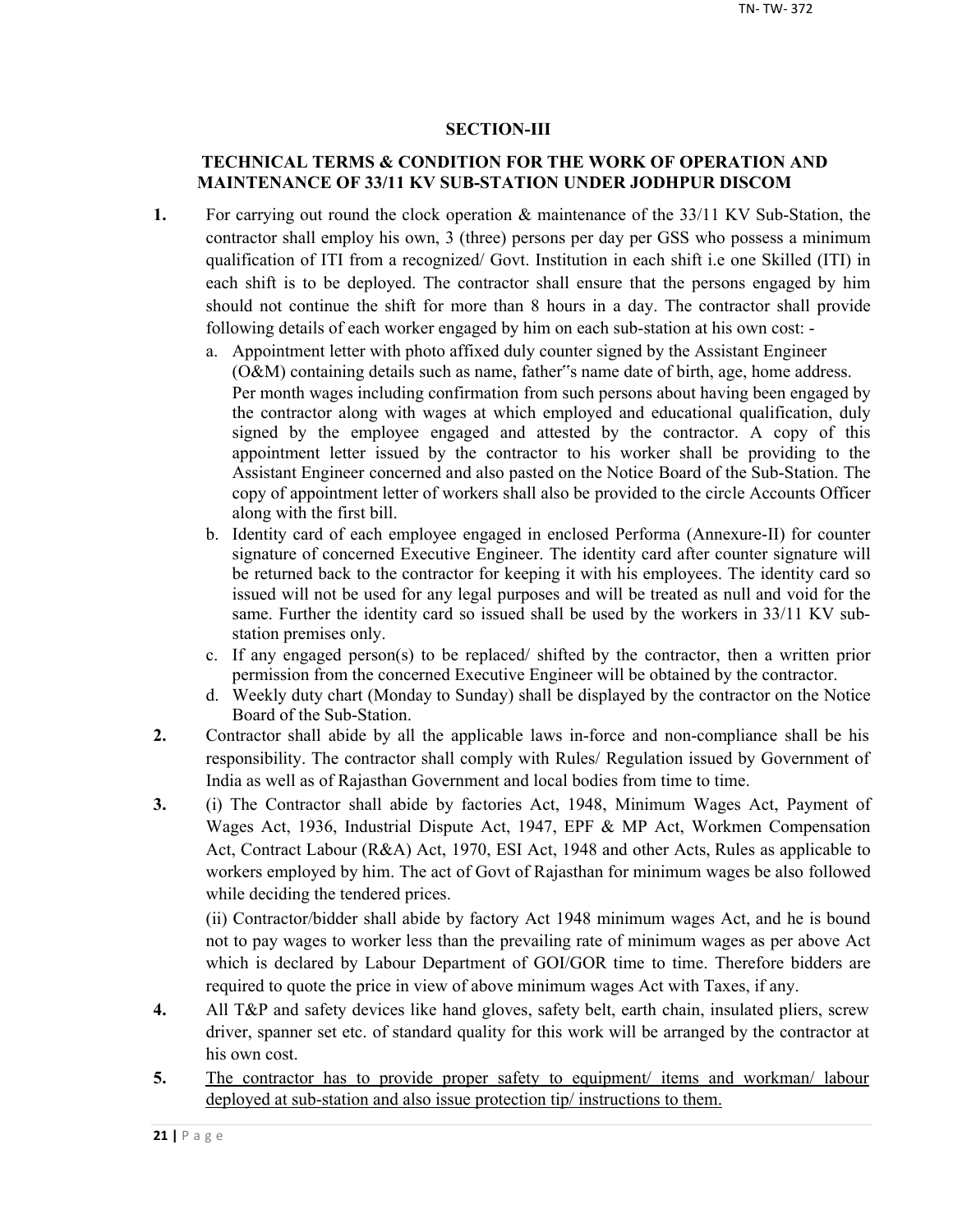- **6.** The contractor shall be required to get all workmen insured under Group Insurance Scheme against accident/miss-happening of the workmen during execution of work at his cost to cover the liability of workman as per workmen"s compensation Act, which should be paid by the Insurance Company against the accident. The Jodhpur Discom shall not be held responsible for any accident/ injury/ casualty during the execution of the contract, total responsibility will be of the contractor whatsoever and contractor/ Insurance Company will pay the compensation as per workmen compensation Act, 1923 and amendment thereto.
- **7.** The contractor and his authorized person will not interfere in the working of Jodhpur Discom. Any unlawful activities shall not be allowed. No person other then the contractor"s duty person and officers/ officials of Jodhpur Discom shall be allowed to enter into the premises of 33/11 KV sub-station.
- **8.** Jodhpur Discom shall not be responsible in any manner for any act or omission or commission of the workers engaged by the contactor No. claim in this regard shall lie against Jodhpur Discom. If by virtue of any law in force, Jodhpur Discom is made liable to pay any amount by way of penalty / damages/ fine etc. contractor shall be liable to indemnify/ reimburse to the extent of amount so paid along with other expenses incurred by Jodhpur Discom to defend such cases.
- **9.** The concerned officers of the Jodhpur Discom shall have the authority to inspect the work site/ sub-station at any time during the period of contract.
- **10.** All the consumable items such as TC fuse wire, bulbs, tube lights, distilled water etc. shall be arranged by the contractor at his own cost.

## **11. Engineer Incharge/Nodal Officer:-**

The engineer In-charge for verification and monitoring of supply position and other technical issues against this order shall be concerned Superintending Engineer (O&M).

- **12.** The following record shall be maintained at each sub-station by the contractor or his authorized representative and shall be produced on demand for which register shall be provided by Jodhpur Discom:
	- a. PTW (Permit to Work) Register (Annexure- I)
	- b. Identity Card (Annexure- II)
	- c. Log Sheet (Annexure- III)
	- d. Maintenance of power Transformer (Annexure- IV A)
	- e. Maintenance of Circuit Breaker (Annexure- IV B)
	- f. Transformer failure report (Annexure- V)
	- g. Roznamcha containing the incidence of all nature like disturbance of supply on 11 KV, failure of 33 KV supply and damage of equipment of sub-station etc. (To be maintained in ordinary register).
	- h. Daily attendances register of workers.
	- i. Register of workmen employed by contractor (Form ix). Employment Card (Form x) and Register of wages (Form xii) prescribed under Rajasthan Contract Labour (R&A) Rules, 1971.
	- j. Certificate of principal employer (Form-V), Renewal with Licensing officer (Form-VI, pt-I), Register of particulars of contractors (Form-VII), Progress of contract work(Form-VII, Pt-II), Annual return of principal employer to be sent to registering officer (Form-XXI)
	- k. Jodhpur Discom will provide Notice Board to the contractor having (a) Name of utility.
	- l. Name of 33/11 KV sub-station with district on which contractor person will write by chalk as under:
		- i. Block of supply hours for agriculture sector giving feeder wise details.
		- ii. Name of employee on duty.
		- iii. Single-phase supply hours.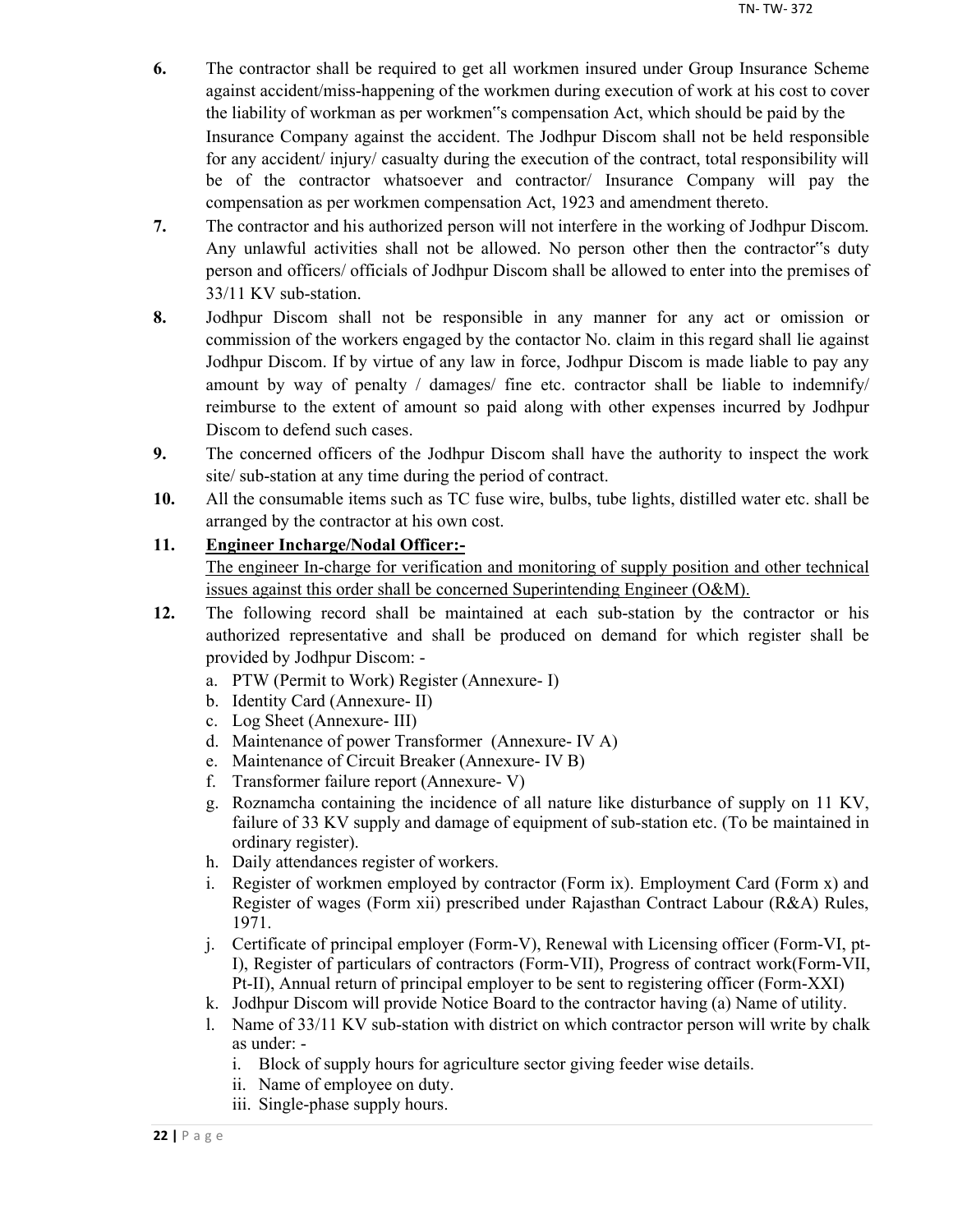## **RESPONSIBILITIES OF THE BIDDER:**

- i. Employee on duty at the S/S shall record consumption on feeder meter reading hourly and shall maintain the record in the log sheet as well as in the soft copy. The bidder shall develop a technically support system in such a way that the details of meter readings shall be communicated to concern JEN & AEN on daily basis through e-mail/ digital form.
- ii. Contractor shall analyze the excess power drawl on feeder on daily basis such as excess load during single phase supply  $\&$  shall intimate the same to concern JEN, AEN, XEN & the SE through e-mail/digital form.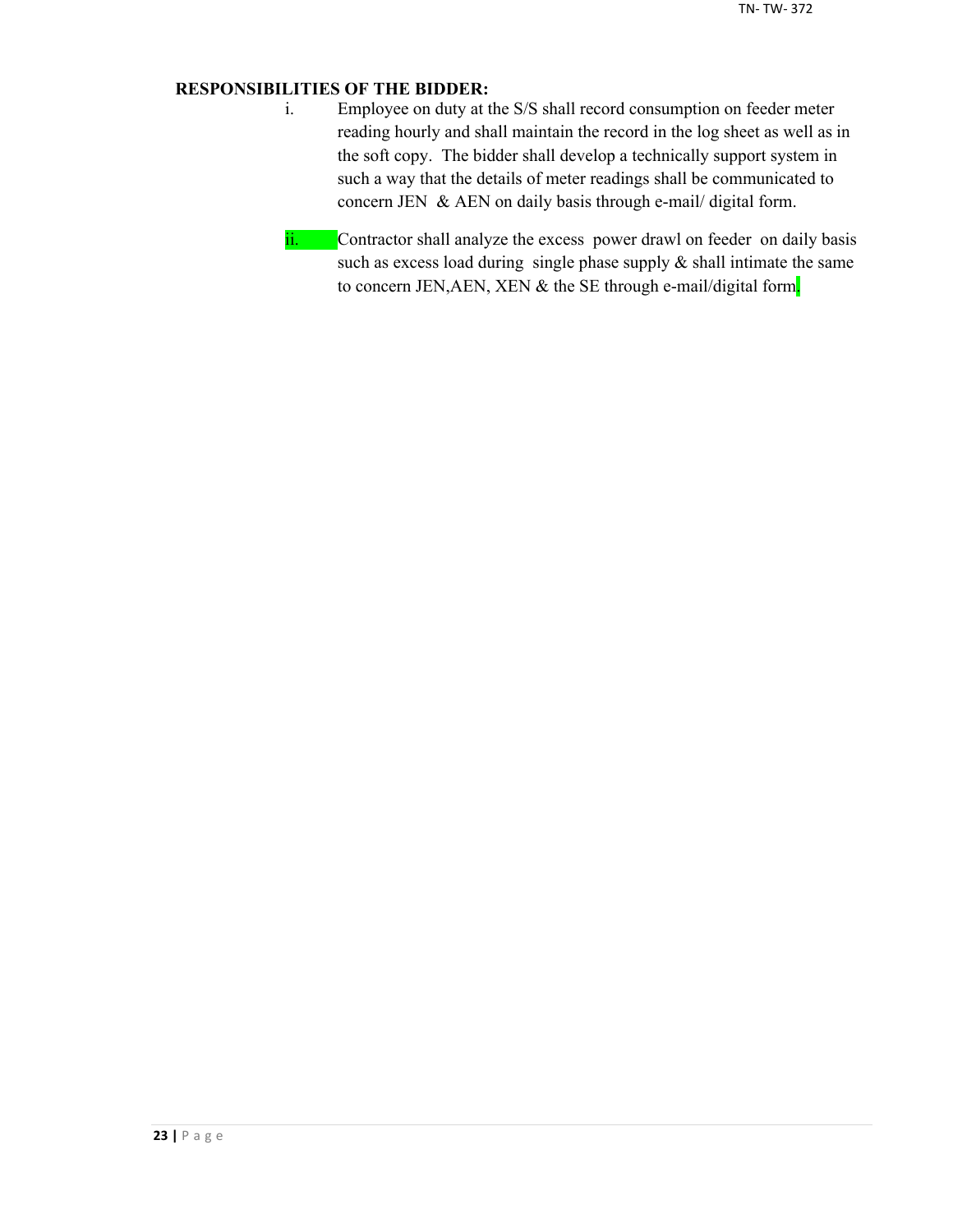## **Annexure – E**

## **TN No. 372**

| S. No. | Name of<br><b>Circle</b> | No. of<br>33/11<br><b>KV GSS</b> | <b>Estimated</b><br>Value in Rs (<br>for $1 yr$ ) | <b>Tender</b><br>Fee for E-<br>Proc. (Rs) | <b>Bid</b><br><b>Document</b><br>fee<br>(Rs) | <b>Earnest</b><br>Money $@2\%$<br>of ECV<br>(Rs)                       |
|--------|--------------------------|----------------------------------|---------------------------------------------------|-------------------------------------------|----------------------------------------------|------------------------------------------------------------------------|
| 1      | Jaisalmer<br>Circle      | 70                               | 29400000.00                                       | 1000                                      | 2500                                         | 588000.00<br>$(20\% \text{ cash and } 80)$<br>% BG may be<br>accepted) |
|        | Cost                     |                                  |                                                   |                                           |                                              |                                                                        |

#### **Note :-**

- 1. The tender quantity of 33/11 KV Substation which are to be given on contract for Operation and maintenance may be reduced or enhanced as per Nigam Requirement.
- 2. Bid Document fee for each Lot is Rs. 2500/- and Tender Fee for e-procurement for each Lot is Rs. 1000/-.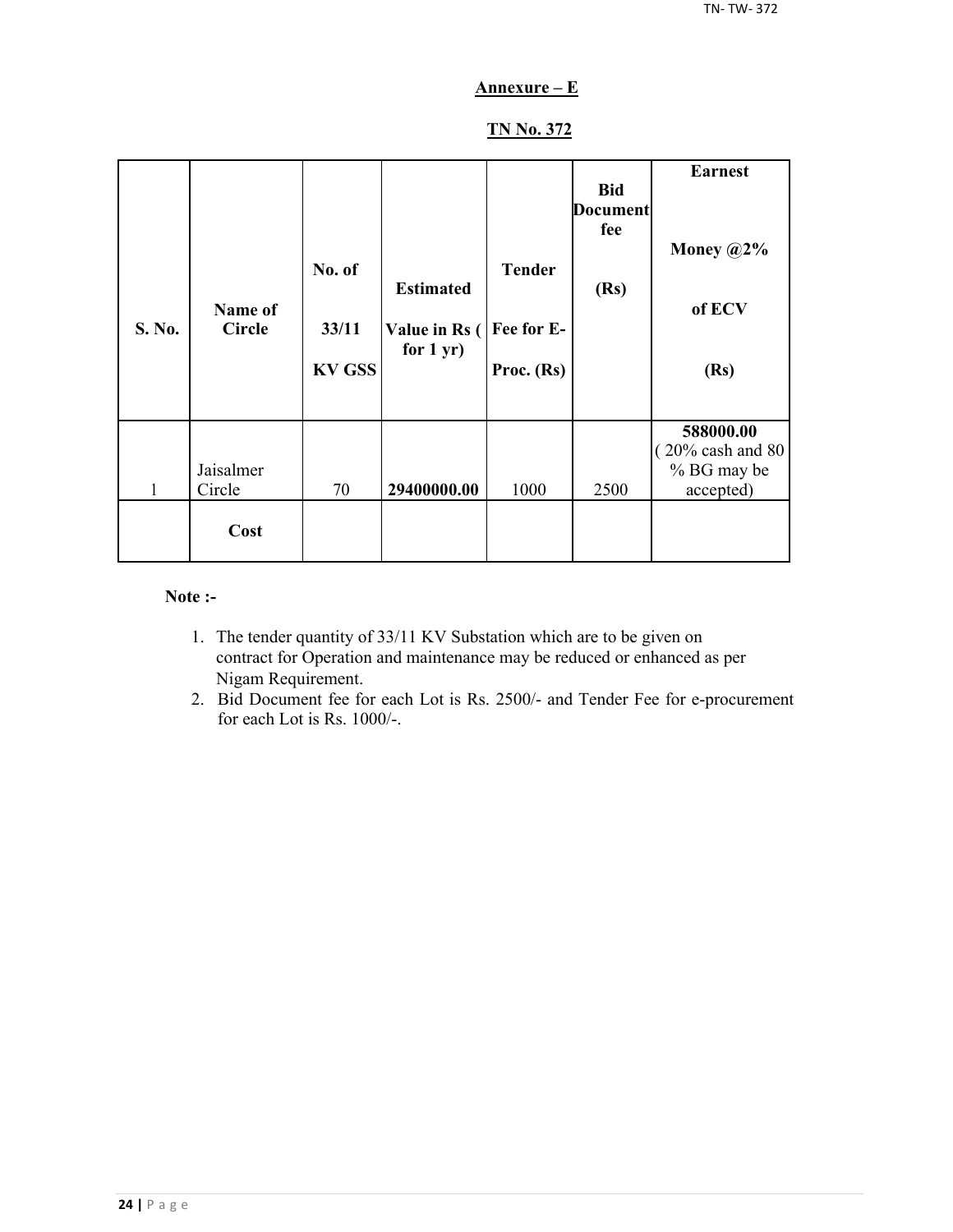TN- TW- 372

Schedule - I

#### *Bid Bank Guarantee* **(FOR EARNEST MONEY)**

**Ref : Bank Guarantee No. .................... Dated: ........**

**To, The Superintending Engineer (TW), Jodhpur Vidyut Vitran Nigam Limited, New Power House Road Jodhpur-342003**

- **1. Whereas .............................[name of the Bidder] (hereinafter called "the Bidder") has submitted its bid dated .............................[date of submission of bid] for the construction of......................... [name of contract] (hereinafter called "the Bid").**
- **2. KNOW ALL PEOPLE by these presents that WE.......................... [name of bank] of ..................... [name of country], having our registered office at................................ [Address of bank] (hereinafter called "the Bank"), are bound unto.................................... [name of Purchaser] (hereinafter called "the Purchaser") in the sum of Rs.\*\_\_\_\_\_\_\_\_\_\_\_\_\_\_\_\_ for which payment well and truly to be made to the said Purchaser, the Bank binds itself, its successors, and assigns by these**  presents. Sealed with the Common Seal of the said Bank this day of 200<sup>1</sup>.
- **3. THE CONDITIONS of this obligation are:**
- **i. If the Bidder withdraws its Bid during the period of bid validity specified by the Bidder in the Bid Form; or**
- **ii. If the bidder refuses to accept the correction of error in his Bid ; or**
- **iii. If the Bidder, having been notified of the acceptance of its Bid by the Purchaser during the period of bid validity:**
- **(a) fails or refuses to execute the Contract agreement, if required; or**
- **(b) fails or refuses to furnish the performance security, in accordance with the General Conditions of Contract;**
- **4. we undertake and authorize our branch situated at Jodhpur (Rajasthan) address:**

to pay to the Purchaser up to the above amount upon **receipt of its first written demand, without the Purchaser having to substantiate its demand, provided that in its demand the Purchaser will note that the amount claimed by it is due to it owing to the occurrence of one or all of the three conditions, specifying the occurred condition or conditions.**

- **5. The decision of the SUPERINTENDING ENGINEER (TW), JODHPUR VIDYUT VITRAN NIGAM LIMITED, JODHPUR shall be final whether breach has been committed on the right to demand the amount of guarantee from us which has accrued to the purchaser.**
- **6. This guarantee shall not cease or determine, if the purchaser grants time or indulgence or vary the terms of the contract with the contractor or without our consent or knowledge.**
- **7. The guarantee herein contained shall not be affected by any change in the constitution of the contractor.**
- **8. We, \_\_\_\_\_\_\_\_\_\_\_\_\_\_\_\_\_\_\_\_\_ further undertake not to evoke this guarantee during its currency except with the previous consent of the SUPERINTENDING ENGINEER (TW), JODHPUR VIDYUT VITRAN NIGAM LIMITED, and JODHPUR.**
- **9. All disputes arising under the said guarantee between the Bank and the Nigam or between the Contractor and the Nigam pertaining to the guarantee shall be subject to the jurisdiction of Courts in Jodhpur, Rajasthan alone.**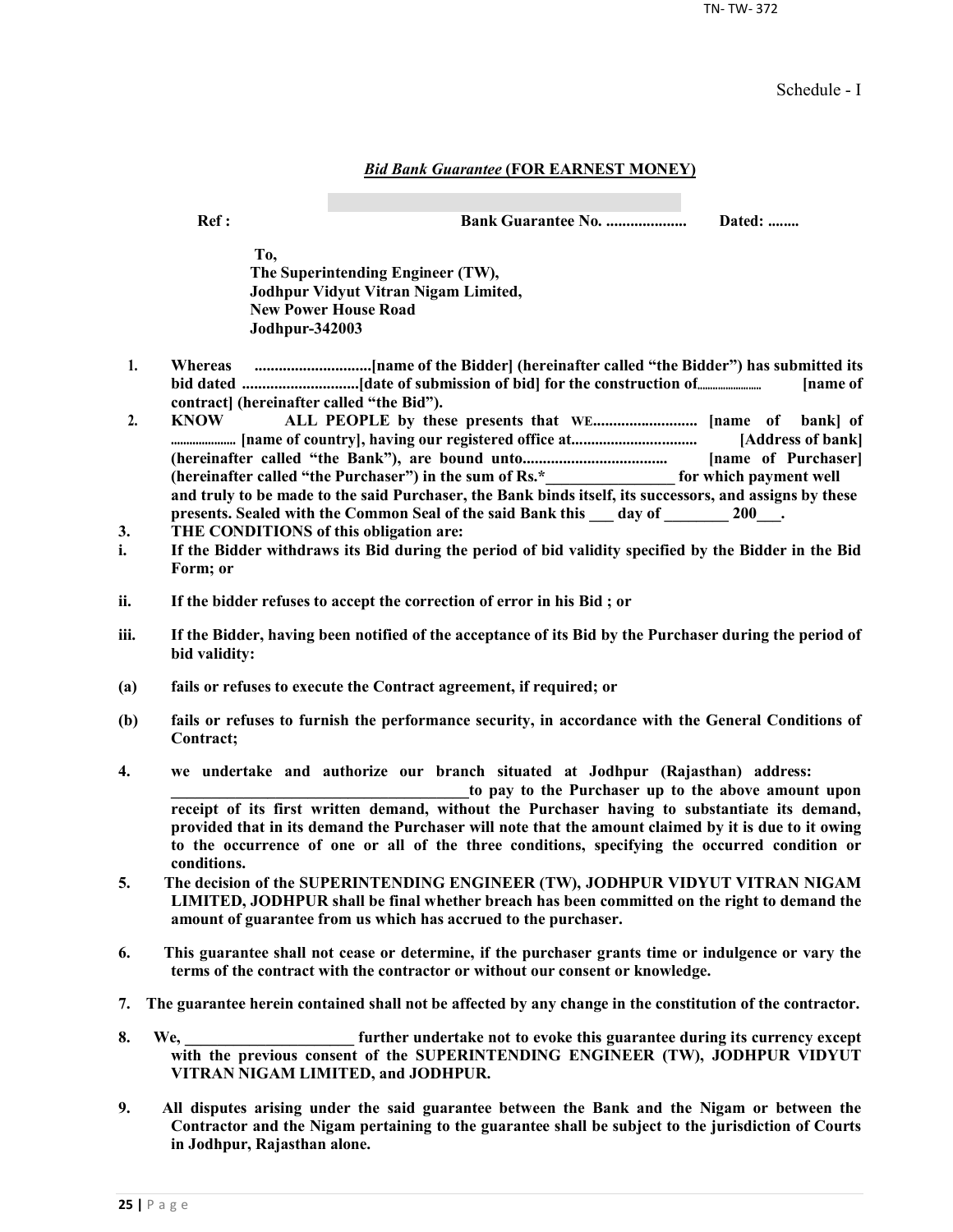**10. This guarantee will remain in force up to and including one hundred Eighty (180) days after the date**

**of the opening of bids, i.e. up to \_\_\_\_ , with a further grace period of Ninety (90) days and any demand in respect thereof should reach the Bank not later than the above date.**

**Yours faithfully,**

**Bankers (EXECUTANT)**

**Witness:-1.**

**2.**

**The Bidder should insert the amount of the guarantee in words and figures denominated in the currency of bid.**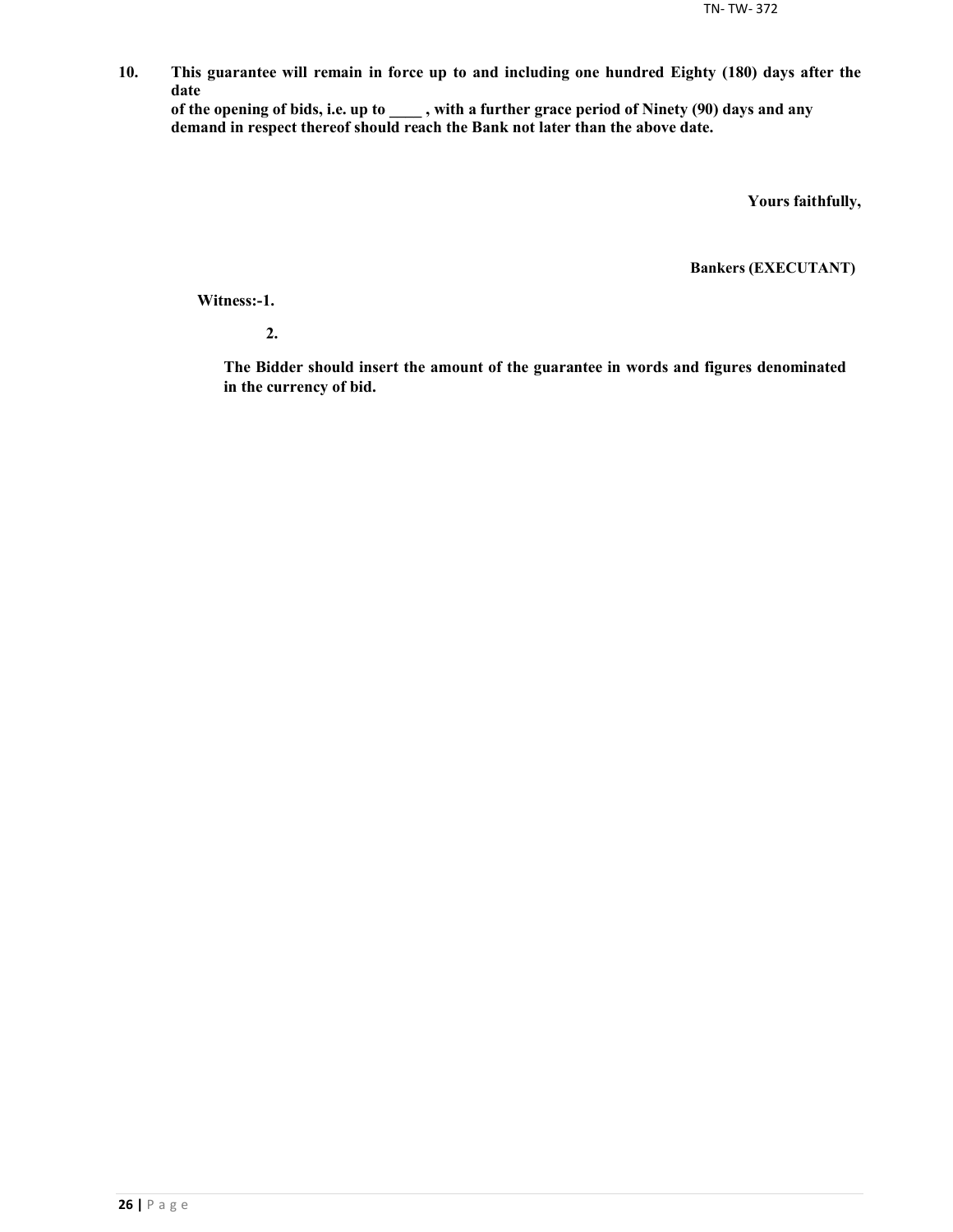| <b>SCHEDULE-2</b><br>JODHPUR VIDYUT VITRAN NIGAM LIMITED                                                                                                                                   |
|--------------------------------------------------------------------------------------------------------------------------------------------------------------------------------------------|
| <b>AGREEMENT</b><br>(On non-judicial stamp paper of Govt. of Rajas than having stamp duty as applicable)                                                                                   |
|                                                                                                                                                                                            |
| This indenture made at on this day of the Month of<br><sup>of</sup><br>between the Managing Director, Jodhpur Vidyut Vitran<br>the year $\frac{1}{\sqrt{1-\frac{1}{2}} \cdot \frac{1}{2}}$ |
| Nigam Ltd.                                                                                                                                                                                 |
| (hereinafter referred to as the Owner) which expression unless the context does not<br>permit includes successors and assigns) of the one part and                                         |
| (I) To be used in case of Limited Companies                                                                                                                                                |
|                                                                                                                                                                                            |
| incorporated                                                                                                                                                                               |
| <b>Example 2</b> under the <b>companies</b> act and<br>having                                                                                                                              |
| its Registered office at<br>(hereinafter referred to as                                                                                                                                    |
| <b>Contractor</b> which                                                                                                                                                                    |
| expression unless the context does not permit includes their successors and permitted<br>assigns).                                                                                         |
| (2) To be used in case of Partnership concerns                                                                                                                                             |
| M/s a Partnership Firm consisting of the following Partners namely:                                                                                                                        |
| (Age) (Residence)(Occupation)<br>(Name)<br>1                                                                                                                                               |
|                                                                                                                                                                                            |
|                                                                                                                                                                                            |
| 2                                                                                                                                                                                          |
|                                                                                                                                                                                            |
|                                                                                                                                                                                            |
| 3                                                                                                                                                                                          |
|                                                                                                                                                                                            |
| 4                                                                                                                                                                                          |
|                                                                                                                                                                                            |
| (hereinafter referred to as Contractor which expression unless the context does not<br>permit includes their respective heirs, executors, administrators, legal representatives,           |
| permitted<br>assigns) of the second part, witness the as follows:-                                                                                                                         |
|                                                                                                                                                                                            |
| (1) The contractor, does by these presents agree to supply and execute/complete the<br>erection work of (Name of work) to the Owner and the Owner does agree to purchase                   |
| and execute/complete the erection work from the Contractor, the material/equipment and                                                                                                     |
| erection work as                                                                                                                                                                           |
| work order No. _________ dated _________ and amendment<br>specified in the                                                                                                                 |
| letter No.                                                                                                                                                                                 |
| dated a propended and on the terms & conditions constrained in the                                                                                                                         |
| said order and amendment letter. The General terms and conditions of the contract<br>appended hereto are considered a part of this agreement.                                              |
| The Contractor has deposited Rs.<br>$\mathbf{Rs.}$<br>$(\text{In})$<br>(2)                                                                                                                 |
| *(a) In cash, or<br>word                                                                                                                                                                   |
| $\mathbf{s}$                                                                                                                                                                               |
| by furnishing a Demand Draft No._edated ______<br>drawn in<br>$*(b)$                                                                                                                       |
| favor of<br><sub>or</sub>                                                                                                                                                                  |
| *(c) by furnishing a Bank Guarantee amounting to Rs. _ _____________towards security and performance o<br>(* delete which is not applicable)                                               |
| (3) The contractor is also bound to fulfill all the conditions<br>mentioned in the above work order.                                                                                       |
| (4) The work to be executed under this agreement shall be as per<br>terms and conditions mentioned in the above work order.                                                                |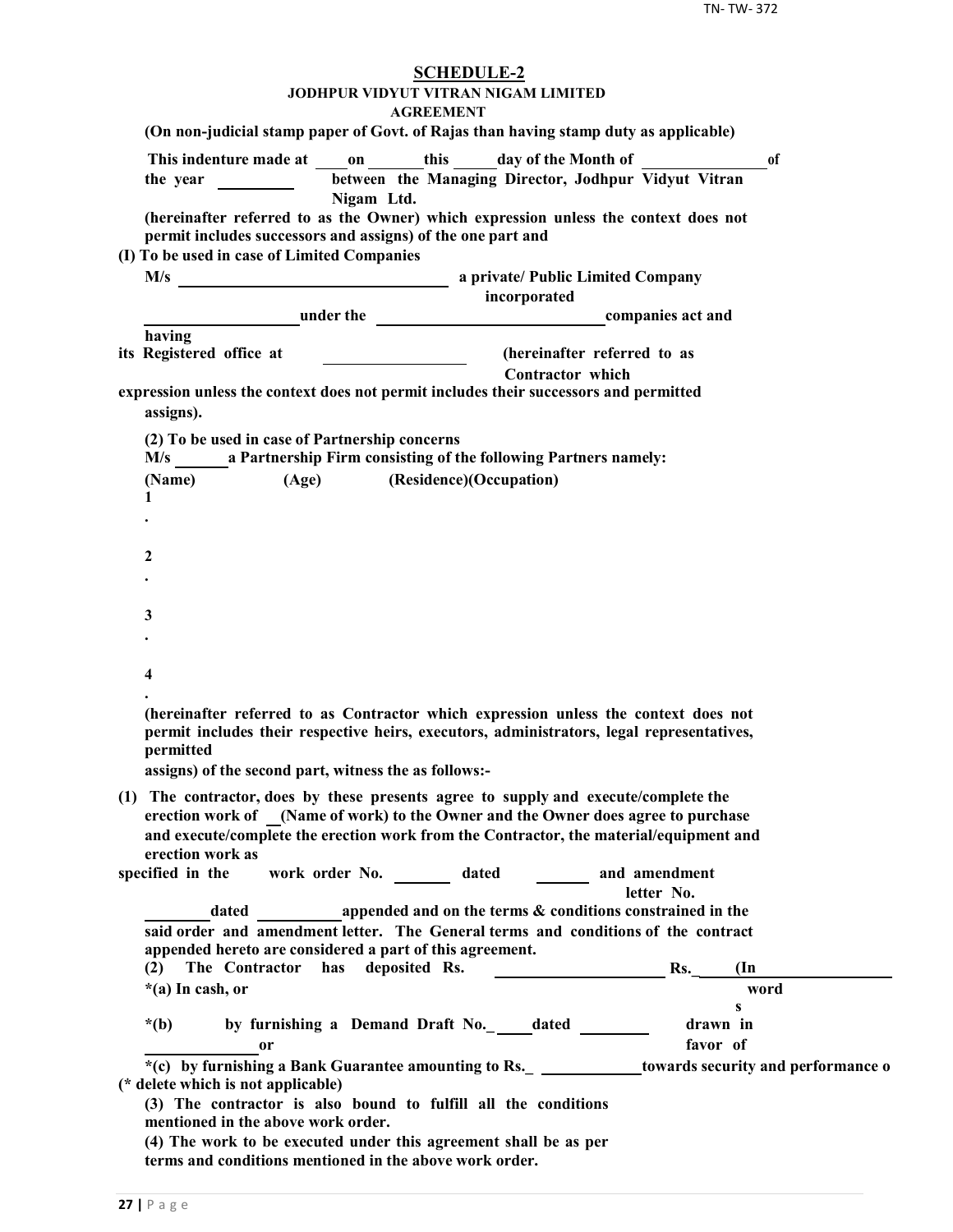| (5)                      |                                                                                                             | -of<br>In case |
|--------------------------|-------------------------------------------------------------------------------------------------------------|----------------|
|                          | dispute as to whether any materials supplied are or are not in accordance with                              |                |
|                          | specifications set forth in the schedule, the decision of The Superintending Engineer                       |                |
|                          | (TW), JDVVNL shall be final and binding on both the parties.                                                |                |
|                          | (6) The delivery shall be effected and completed as per clause No.<br>of the                                | work order     |
|                          | from the date of this Work Order and amendment letter No.<br>dt.                                            | . The first    |
|                          | installment of supplies will begin as per clause No.<br>of the<br>work                                      | order<br>and   |
| amendment letter No.     |                                                                                                             |                |
| dt.                      | to the work order.                                                                                          |                |
|                          | (7) Payment of the work executed under this agreement shall as under :                                      |                |
| <b>As per clause No.</b> | of the Work Order and amendment letter No.                                                                  | dt             |
| to the work order.       |                                                                                                             |                |
|                          | (8) If the Contractor fails wholly or in part to fulfill this agreement, the Owner shall be entitled at his |                |

**discretion to retain the whole or any part of the deposit made by the Contractor under clause (2) and if the loss suffered by the Owner exceeds the amount of said deposit, he will be entitled to recover the said loss from the Contractor.**

**(9) If any sum remains due or becomes recoverable from the Contractor on account of the nonfulfillment of this agreement or on account of any other reason, the Contractor shall pay the same immediately on demand, the Owner shall be entitled to recover the same from the Contractor as arrears of Land Revenue.**

**(10) In witness of the due execution of this agreement the parties have hereunder set their hands the day and the year first above written.**

**Signed and delivered by**

| In case of                                           | (1)Signature               |                    |  |
|------------------------------------------------------|----------------------------|--------------------|--|
| <b>Limited/Partnership Shri</b>                      |                            |                    |  |
| <b>Companies &amp; Firms ation</b>                   | (2) Signature              |                    |  |
| For and on behalf of                                 | (1) Signature              |                    |  |
| In presence of witnesses                             | (2) Signature              |                    |  |
| <b>Signed and</b>                                    |                            |                    |  |
| delivered by                                         | (1) Signature              |                    |  |
| In case of individuals Shri                          |                            |                    |  |
| Signed and delivered by                              |                            |                    |  |
| In case of Individuals Shri<br>witness:              | (1) Signature              | In the presence of |  |
| (1) Shri ation                                       | (2) Shri(1) Signatureation | (2) Signature      |  |
| Signed and delivered by the                          | <b>JDVVNL</b>              |                    |  |
| by order and on behalf of the MD of<br><b>JDVVNL</b> |                            |                    |  |
|                                                      |                            |                    |  |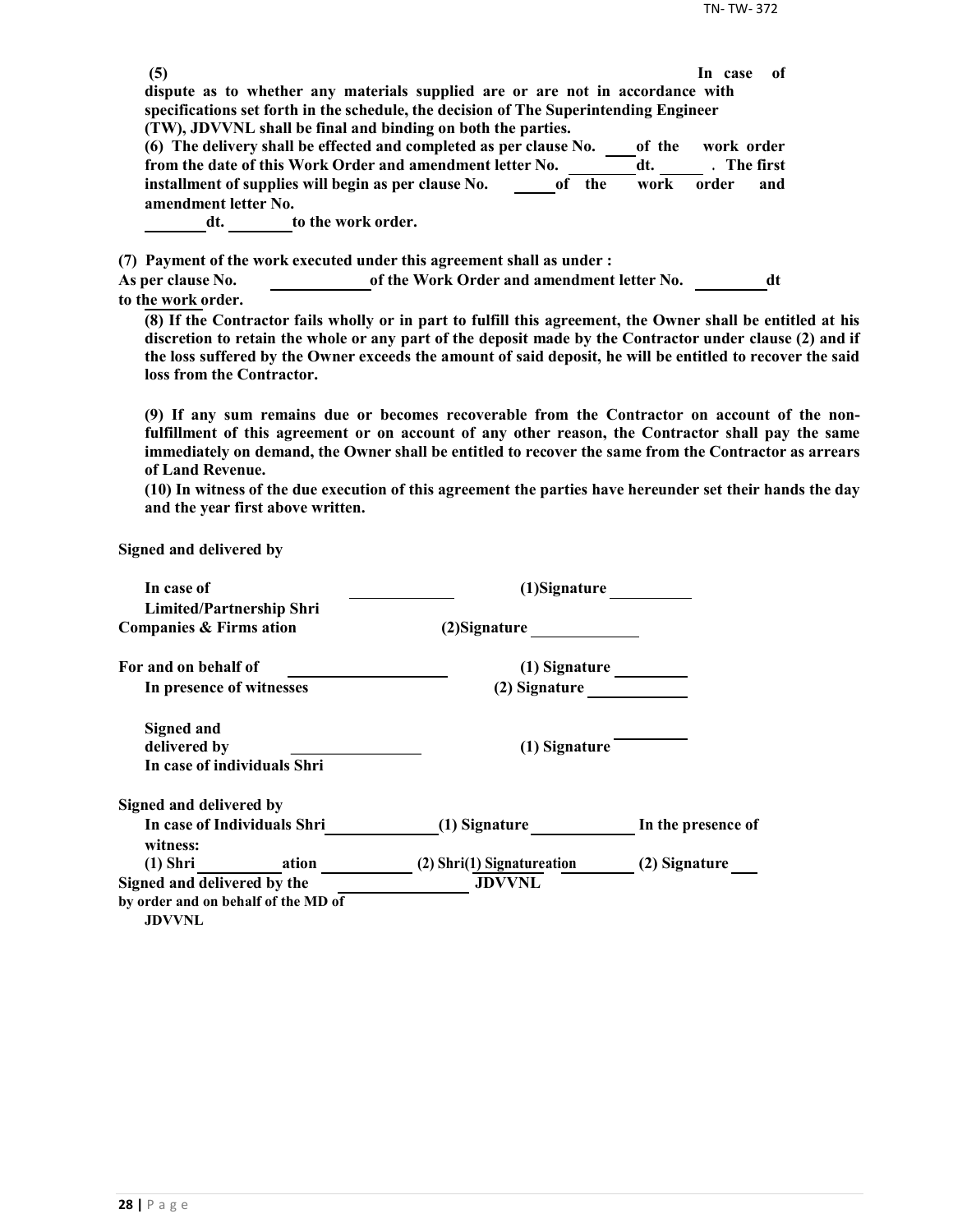## **Commercial Terms & Conditions**

Bidder's Name & Address:

| Tο                                   |  |
|--------------------------------------|--|
| The Superintending Engineer (TW),    |  |
| JODHPUR Vidyut Vitran Nigam Limited, |  |
| New Power House Road,                |  |
| JODHPUR $-342003$                    |  |

Dear Sirs,

Sub : Confirmation for "No Deviation" in Commercial terms & conditions of package No JdVVNL/ SE/ TW/ TN-372

We hereby confirm that there is no deviation in commercial terms  $\&$ conditions stipulated in the bidding documents and we are agreed to adhere the same strictly.

(Signature)……...........................

Date :

| Place : |  |
|---------|--|
|         |  |
|         |  |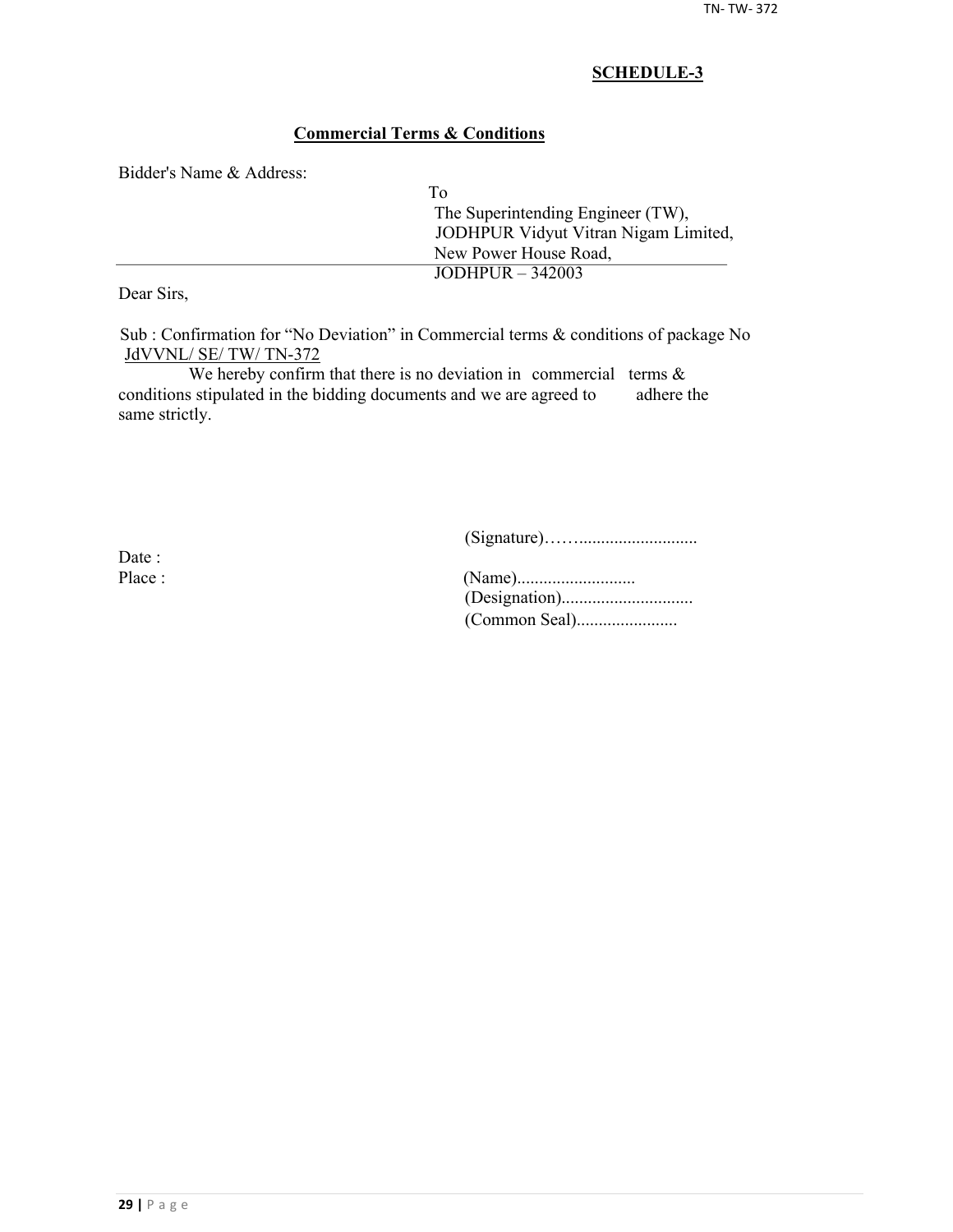## **Technical Terms & Conditions**

To

Bidder's Name & Address :

The Superintending Engineer (TW), JODHPUR Vidyut Vitran Nigam Limited, New Power House Road JODHPUR – 342003

Dear Sirs,

Sub :- Confirmation for "No Deviation" in Technical terms & conditions of package No. JdVVNL/ SE/ TW/ TN-372

We hereby confirm that there is no deviation in technical terms  $\&$  conditions stipulated in the bidding documents and we are agreed to adhere the same strictly.

We also confirm that tendered material shall be procured from vendors approved by JDVVNL and shall be conforming to various requirements of relevant ISS/Specification/orders and as per design and drawing approved by the Nigam.

(Signature) ……...........................

Date :

| Place : |  |
|---------|--|
|         |  |
|         |  |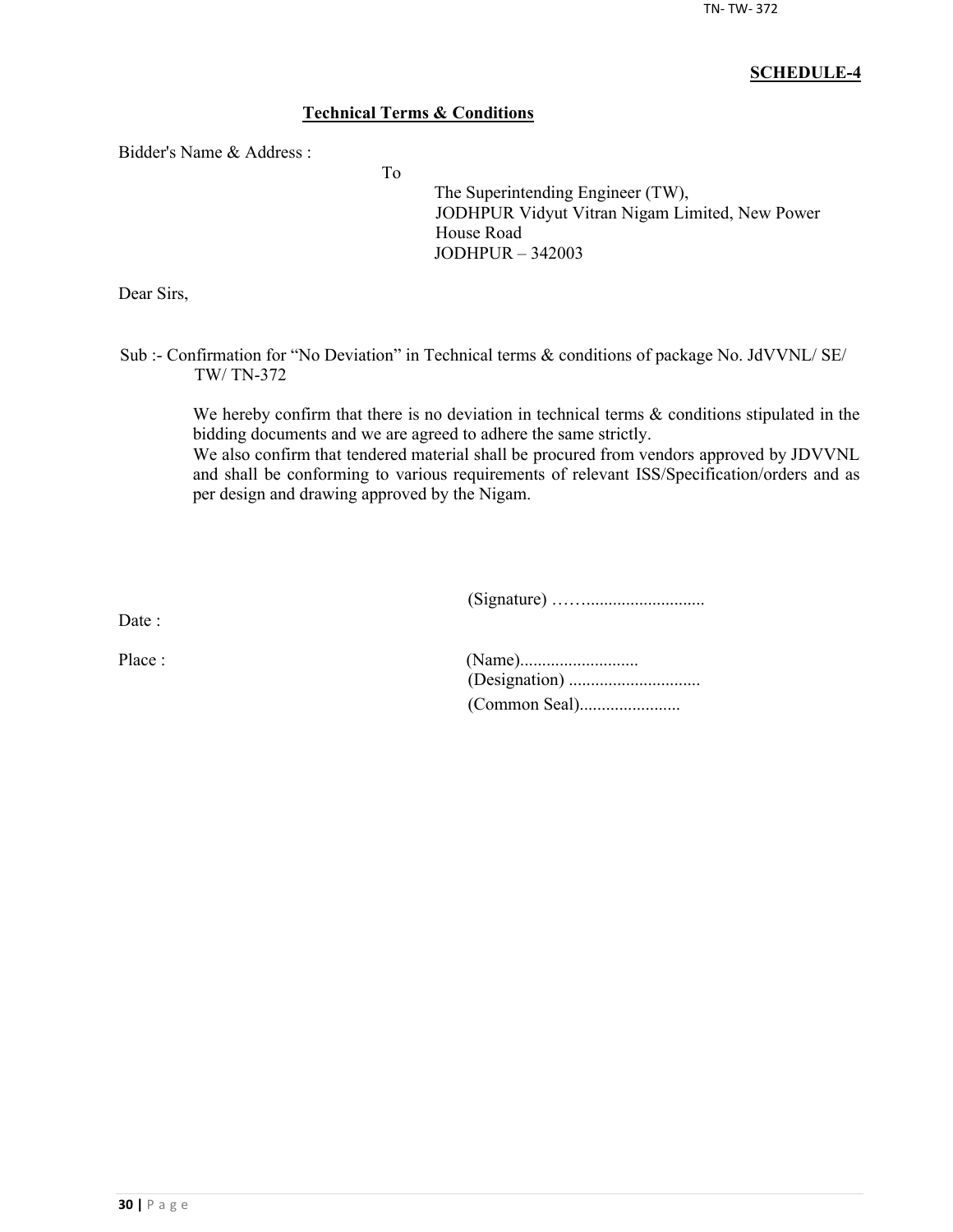#### **List of Past Experience**

Bidder's Name & Address :

To, The Superintending Engineer (TW), Jodhpur Vidyut Vitran Nigam Limited, New Power House Road JODHPUR – 342003

Dear Sirs,

We have completed /executed the work orders Turn key pacages Labour contracts required as per spec under TN-372 successfully as per details given hereunder:-

|                          |            |                  | Name        |              |
|--------------------------|------------|------------------|-------------|--------------|
| S.No                     | Details of |                  | & details   | Date of      |
|                          | ordered    | Order No. & Date |             |              |
| $\overline{\phantom{a}}$ |            |                  | of ordering | commencement |
|                          | work       |                  | utility     |              |
|                          |            |                  |             |              |
|                          |            |                  |             |              |

| Date       | Contract value of        | Whether<br>order executed                                     | Remarks |
|------------|--------------------------|---------------------------------------------------------------|---------|
| of         |                          |                                                               |         |
| completion | ordered/executed<br>work | stipulated work<br>per<br><b>as</b><br>completion<br>schedule |         |
|            |                          | <sub>or</sub><br>not                                          |         |
|            |                          |                                                               |         |
|            |                          |                                                               |         |

Note: Certificate(s) of competent authority of the utility for satisfactory execution of stated works are to be furnished along-with this schedule.

Date :

| $(Name)$ |
|----------|
|          |
|          |

Place :

(Common Seal).............................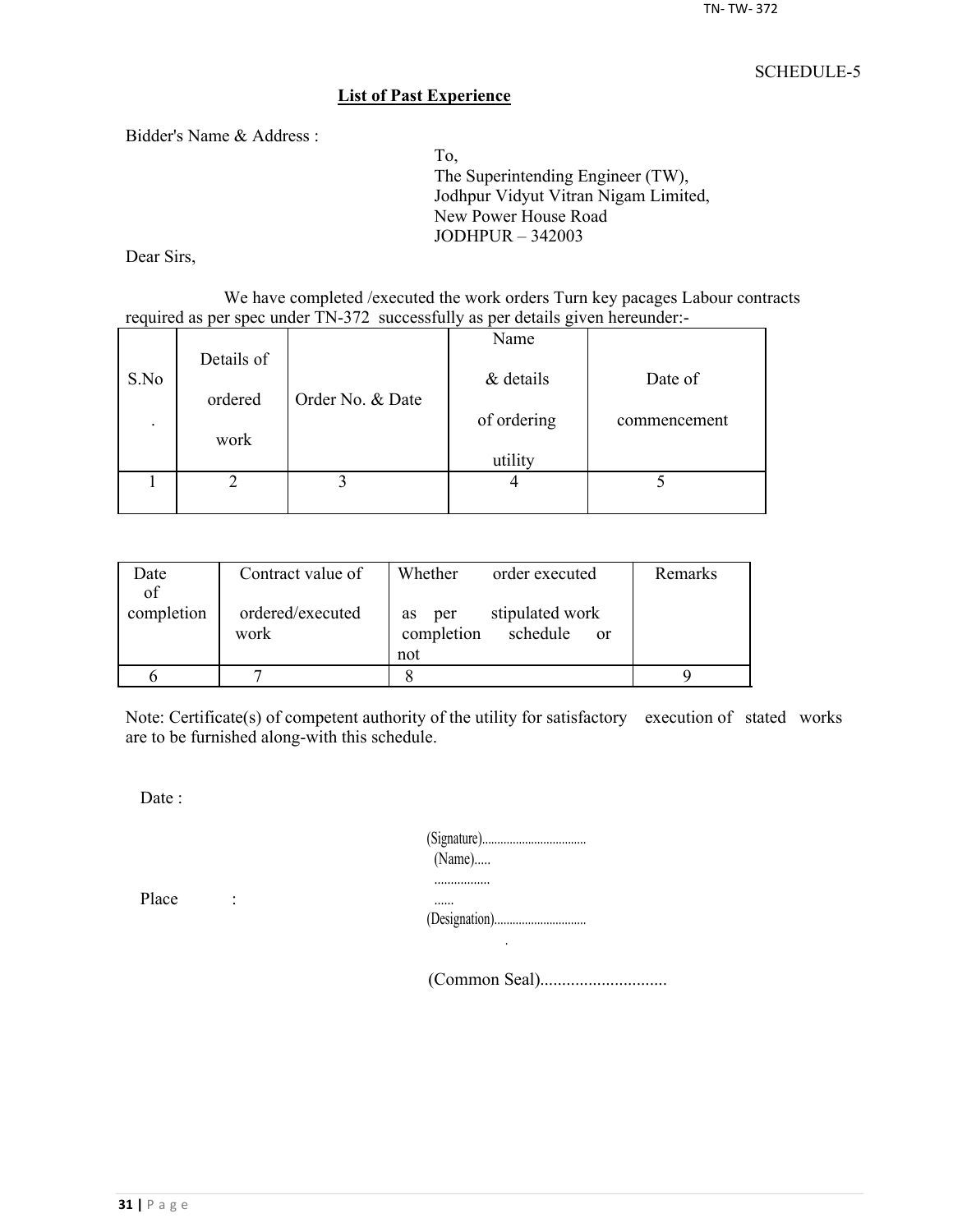## **LIST OF EQUIPMENTS AND TECHNICAL HANDS**

Bidder's Name & Address :

To, The Superintending Engineer (TW), Jodhpur Vidyut Vitran Nigam Limited, New Power House Road, JODHPUR – 342003

Dear Sirs,

We hereby declare that we have sufficient men  $\&$  machinery for successful execution of work against this tender enquiry, the details of which are given as under:-

Date :

| Place |  |
|-------|--|
|       |  |
|       |  |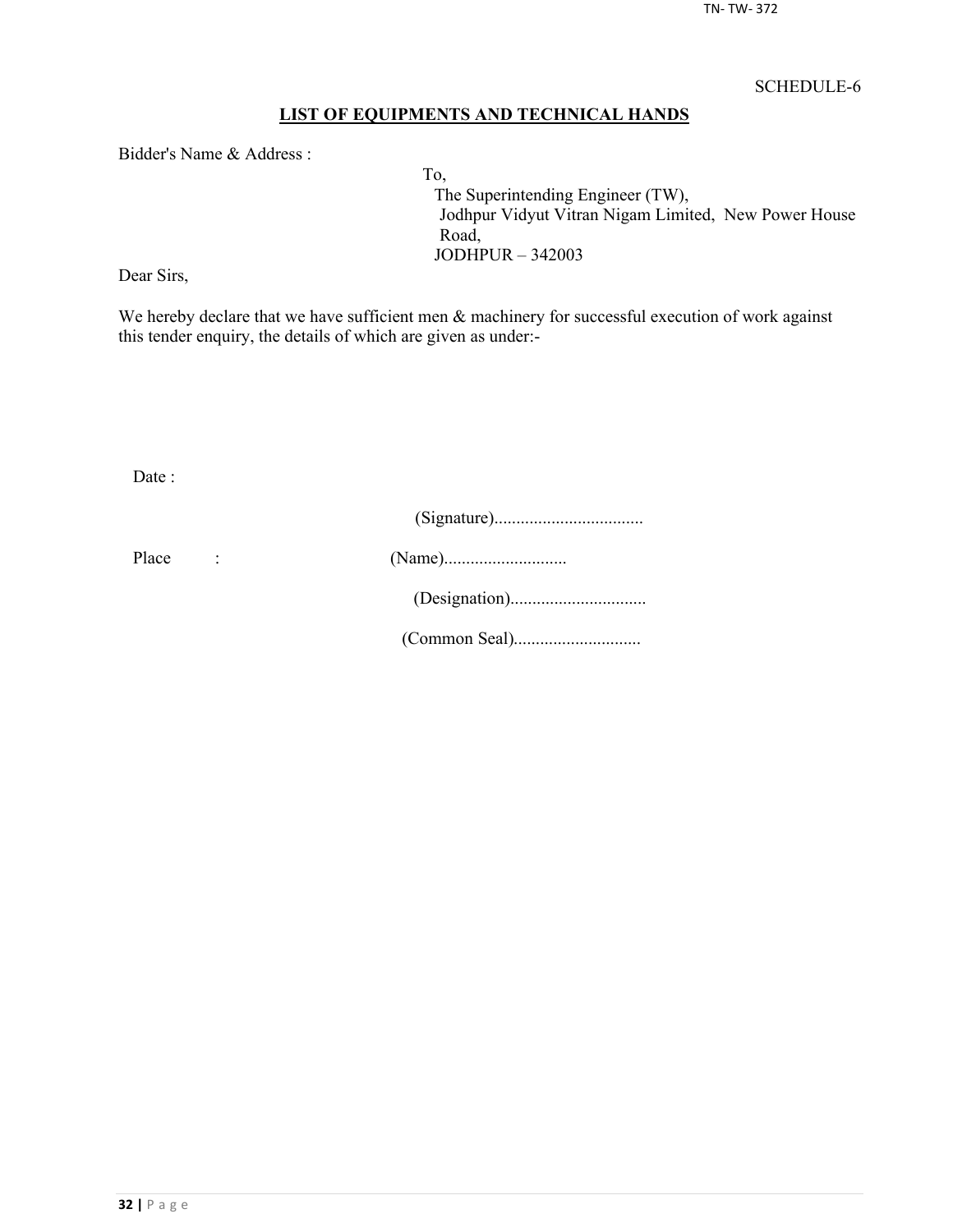### **SCHEDULE-6(A)**

#### **Qualification Requirements (Tender No.** JdVVNL/ SE/ TW/ TN-372**)**

#### **Details of Turnover during last three financial years (2014-15,2015-16 & 2016-17)**

**Bidder's Name & Address:**

**To**

**The Superintending Engineer (TW) Jodhpur Vidyut Vitran Nigam Limited New Power House Road, Jodhpur- 342003**

## **Dear Sirs,**

**We hereby declare that we are qualified for bidding in reference to "Qualification Requirements" indicated in Sec.III of the bidding documents as per details given here under:**

| S.No                    | <b>PARTICULARS</b>      | <b>DETAILS</b> |                         |  |  |  |
|-------------------------|-------------------------|----------------|-------------------------|--|--|--|
| $\mathbf{1}$            | <b>Turn Over</b>        |                | (In Crores of Rs. only) |  |  |  |
|                         |                         | 2014-15        |                         |  |  |  |
|                         |                         | 2015-16        |                         |  |  |  |
|                         |                         | 2016-17        |                         |  |  |  |
| $\overline{2}$          | <b>Net Profit After</b> |                | (In Crores of Rs. only) |  |  |  |
|                         | Int. & Dep.             | 2014-15        |                         |  |  |  |
|                         |                         | 2015-16        |                         |  |  |  |
|                         |                         | 2016-17        |                         |  |  |  |
| $\overline{\mathbf{3}}$ | Corporate/              |                | (In Lacs of Rs. only)   |  |  |  |
|                         | <b>Income Tax Paid</b>  | 2014-15        |                         |  |  |  |
|                         |                         | 2015-16        |                         |  |  |  |
|                         |                         | 2016-17        |                         |  |  |  |

**and submitting the following certificate(s) /documents in support of the above: -**

- **1. Copy of Valid Contractor License.**
- **2. Copy of registration with Jodhpur-Discom, if registered.**
- **3. Copies of Audited Balance Sheet pertaining to last three years**
- **4. Furnishing of a certificate issued by a registered Chartered Accountant certifying of specified qualification requirements is essential. The name, stamp and the registration no. of the Chartered Accountant are necessary of the certificate.**

| Place: | <b>Name:</b> |
|--------|--------------|
|        |              |

| Date: | Designation: |
|-------|--------------|
|       |              |

**Signature: \_\_\_\_\_\_\_\_\_\_\_\_\_\_\_\_\_\_\_\_**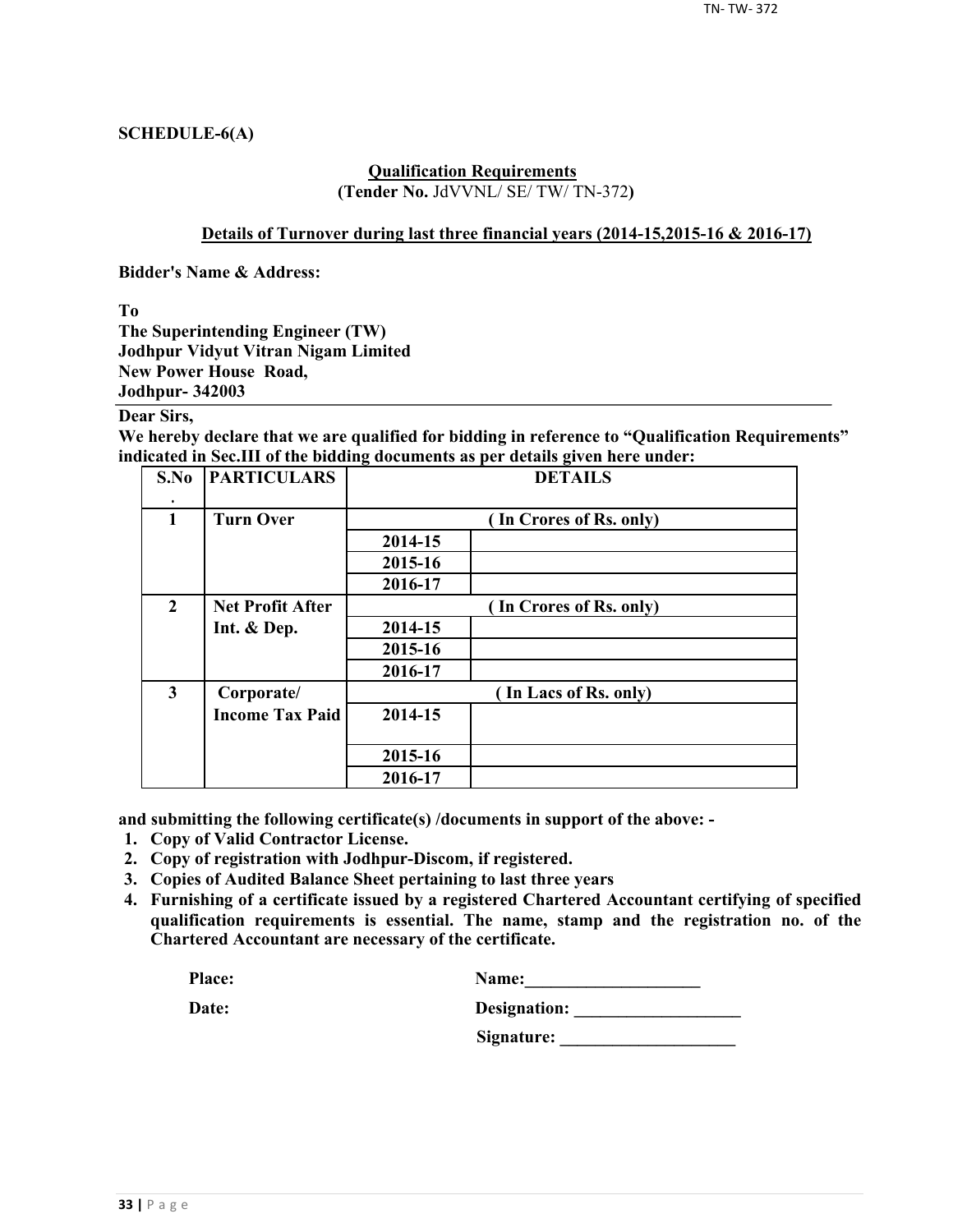#### Schedule-6(B)

#### **Qualification Requirements**

## **(Tender No.** JdVVNL/ SE/ TW/ TN-TW 372**)**

#### **Details of Works Executed during last Five financial years (2012-13, 2013-14,2014- 15, 2015-16 & 2016-17)**

| Order Awarding Authority |                          | Work<br>order |                      | Stipulated completionPeriod | commencement           | ompletion     | Value of work actually executed (as per<br>completion certificate) during last FY<br>2012-13, 2013-14, 2014-15, 2015-16 & 2016-<br>$17$ ) (Amt.in Rs. Lacs) |         |         |         |             |       | 17/ balance                                              | <b>Remarks</b> |
|--------------------------|--------------------------|---------------|----------------------|-----------------------------|------------------------|---------------|-------------------------------------------------------------------------------------------------------------------------------------------------------------|---------|---------|---------|-------------|-------|----------------------------------------------------------|----------------|
|                          | <b>DescriptionofVork</b> | No.&Date      | Amount (Rsimla<br>อิ |                             | $\mathfrak{b}$<br>Date | Date of actua | 2012-13                                                                                                                                                     | 2013-14 | 2014-15 | 2015-16 | $2016 - 17$ | Total | $\dot{\mathcal{L}}$<br>$\overline{\mathbf{5}}$<br>After: |                |
|                          |                          |               |                      |                             |                        |               |                                                                                                                                                             |         |         |         |             |       |                                                          |                |
|                          |                          |               |                      |                             |                        |               |                                                                                                                                                             |         |         |         |             |       |                                                          |                |
|                          |                          |               |                      |                             |                        |               |                                                                                                                                                             |         |         |         |             |       |                                                          |                |
|                          |                          |               |                      |                             |                        |               |                                                                                                                                                             |         |         |         |             |       |                                                          |                |
|                          |                          |               |                      |                             |                        |               |                                                                                                                                                             |         |         |         |             |       |                                                          |                |
|                          |                          |               |                      |                             |                        |               |                                                                                                                                                             |         |         |         |             |       |                                                          |                |
| <b>TOTAL:</b>            |                          |               |                      |                             |                        |               |                                                                                                                                                             |         |         |         |             |       |                                                          |                |

**Note:**

- **1. Copy of each work order, G-schedule & completion report be enclosed.**
- **2. Completion report must be certified by a competent technical officer only, i.e. not below the rank of Executive Engineer as per Qualification Requirement mentioned at section –I and should also be duly attested by Notary Public.**
- **3. Furnishing of the completion report of each of work executed specially indicating the amount thereof, is essential as the qualification of the bidder shall be determined on this basis. The Work experience shall not be counted on account of non-furnishing of such documents.**

**(Signature) ……...........................**

**Date :**

**Place : (Name)........................... (Designation) .............................. (Common Seal).......................**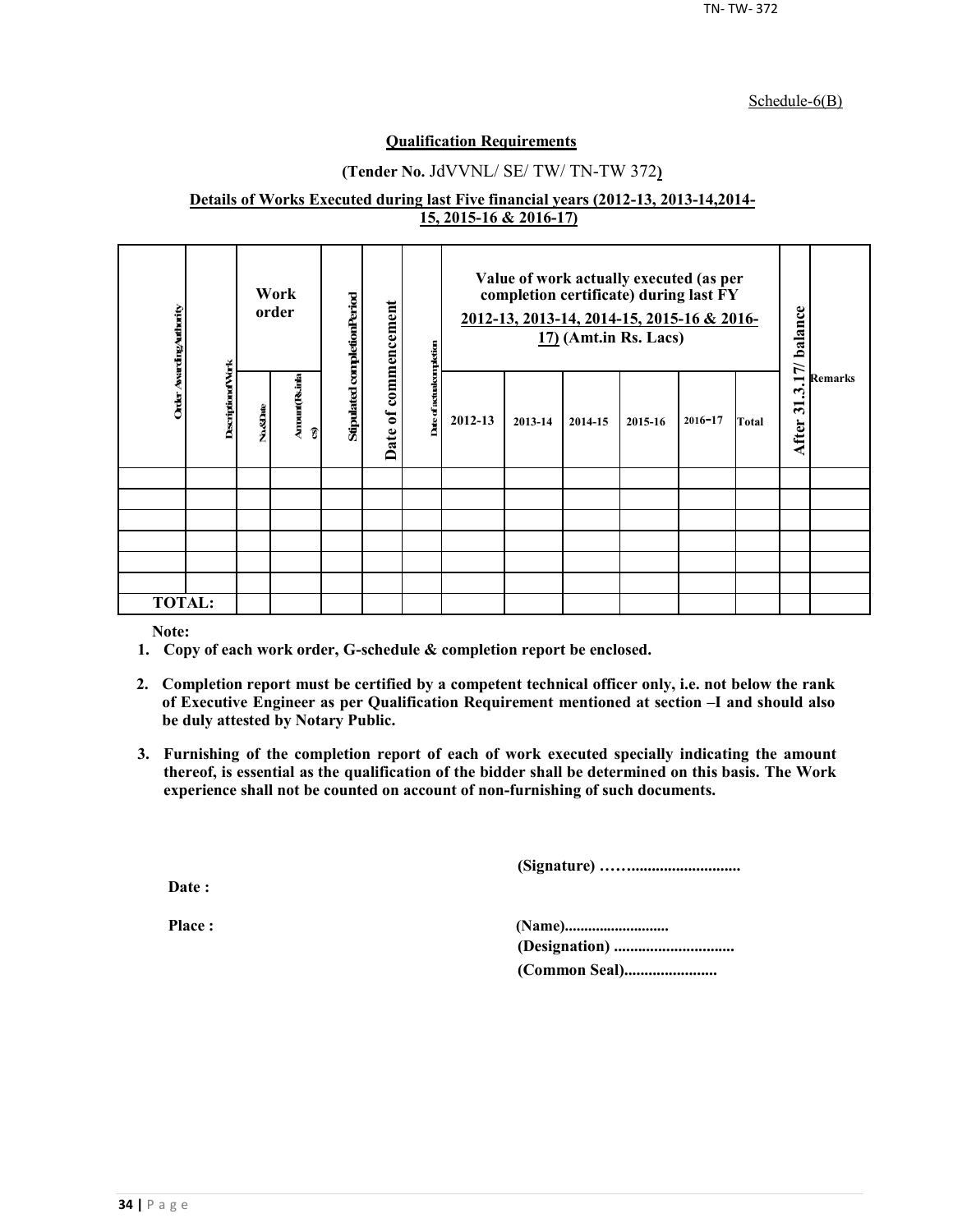# **SECURITY BANK GUARANTEE FOR SAFE CUSTADY OF 33/11 KV GSS REGARDING OPERATION AND MAINTENANCE OF GSS**

**The Superintending Engineer (TW),**

# **JDVVNL, Jodhpur**

**Bank Guarantee No…………………… Date………………**

Whereas M/s…………………………has entered into a contact with Jodhpur Vidyut Vitran Nigan Limited, New Power House Road, Jodhpur-342003(Raj.) the Nigam (herein after called the Nigam) vide work order no.JDVVNL /SE(TW)/XEN(TW)..........for contract of operation and maintenance of GSS. And where as under the terms of the said contract the contractor is to furnish the Nigam a security Bank

Guarantee for an amount of,……………………………………………………… for safe custody of 33/11 KV GSS i.e.loss on account of damages, fire, riots and flud for GSS under contract.

And whereas the contractors has requested Bank having its registered office at …………………………………………………..…………. to guarantee to pay the due payments by the contractor of the aforesaid amount of the Nigam.

Now we ……………………………………………………………………………….hereby agree unequivocally and unconditionally to pay within 48 hours on demand in written from the Nigamn or any officer authorized by it in this behalf and without demur, any amount upto and not exceeding

Rs………………………………………..to the Nigam on behalf of the contractor.

The Guarantee shall be valid and binding on us ……………………………………………..for the period of 12 months from this date and shall not be terminable or affected by notice of any change in the constitution of the Bank or of the Firm or contractors or by any other reason whatsoever and the

……………………………………………………..liablity hereunder shall not be impaired or discharge by any extension of time of variations of alternations made give conceded, agreed to with or without our knowledge or consent, by or between the parties to the said written contract.

All the rights of the Nigam under this Guarantee shall be relieved and discharged from all liabilities there under:

All disputes arising under the said guarantee between the Bank and the Nigam or between the supplier and the Nigam pertaining to this Guarantee shall be subject to the Jurisdiction of Court at Jaipur, Rajasthan.

Notwithstanding any thing to the contrary contained herein:

1. Our liability under this Bank Guarantee shall not exceed ………………………………………

2. This Bank Guarantee shall be valid upto …………………….. with claim period Three months upto ……………………..

3. We are liable to pay the Gurantee amount or any part thereof under this Guarantee only and only if you serve upon us a written claim or demand on or before Date :…………………..

**Yours faithfully,**

**Bankers (EXECUTANT)**

**Witness:-1.** 

**2.**

**The Bidder should insert the amount of the guarantee in words and figures denominated in the currency of bid.**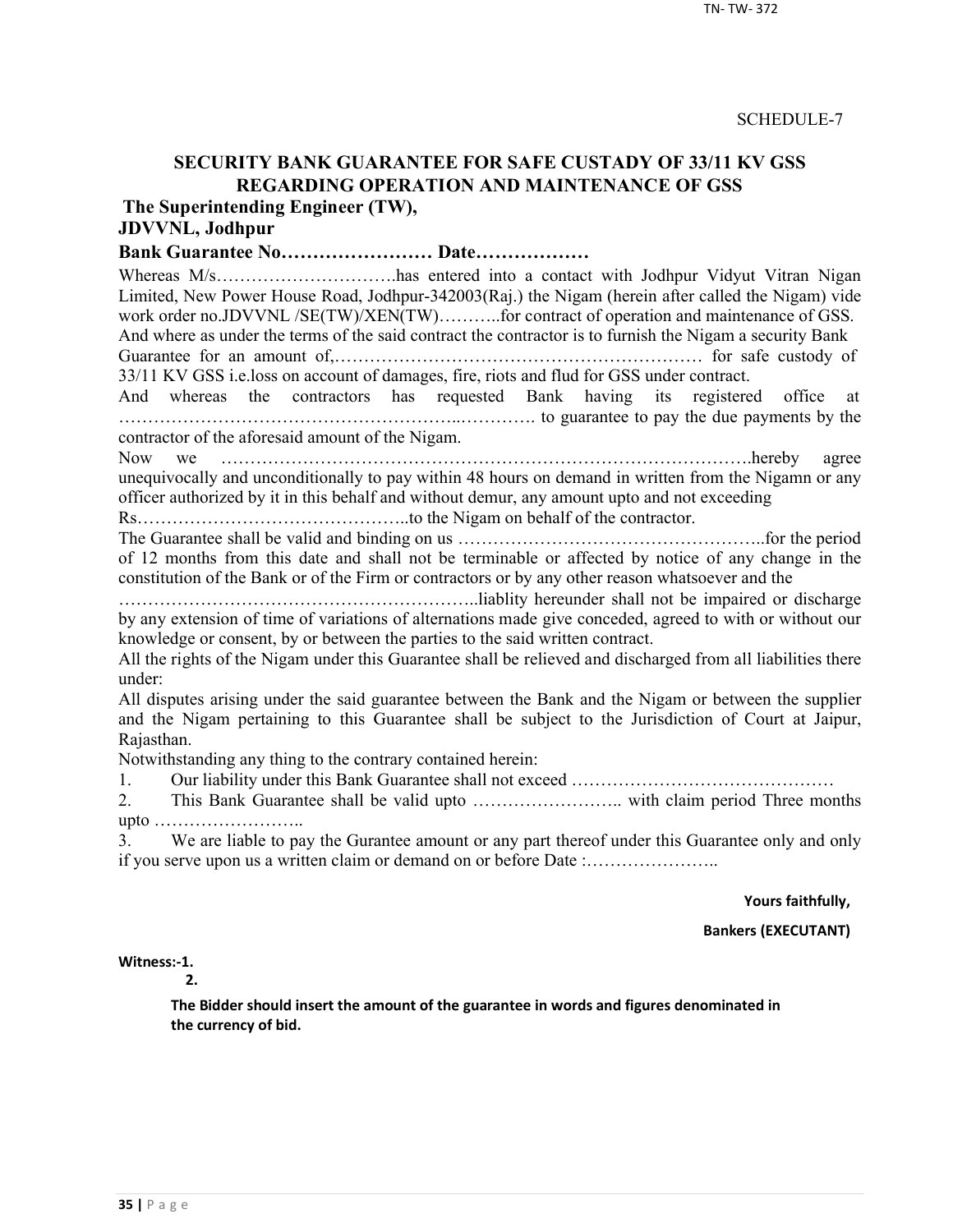|                                                                                |                                                                          |          |                                                                                                     | <b>ANNEXURE-I</b> |
|--------------------------------------------------------------------------------|--------------------------------------------------------------------------|----------|-----------------------------------------------------------------------------------------------------|-------------------|
| Name of 33 KV S/S                                                              |                                                                          |          | PTW/Book No.                                                                                        |                   |
| The Shift Incharge,<br>33/11 KV Sub-Station                                    |                                                                          |          |                                                                                                     |                   |
| Kindly permit to work undersigned on following feeder from To                  |                                                                          |          |                                                                                                     |                   |
| 1.<br>2.                                                                       |                                                                          |          |                                                                                                     |                   |
|                                                                                |                                                                          |          | Signature:<br>Name of Employee:<br>Designation:<br>Office:<br>Time:<br>Date:                        |                   |
| <b>PTW</b>                                                                     |                                                                          |          |                                                                                                     |                   |
| I<br>feeder                                                                    |                                                                          |          |                                                                                                     |                   |
| (i)<br>(ii)                                                                    | Feeder is isolated from 33/11 KV S/S<br>Earthing to be done at work site |          |                                                                                                     |                   |
|                                                                                |                                                                          |          | Shift Incharge:<br>Designation:<br>Office:                                                          |                   |
| Signature of Employee:                                                         |                                                                          |          |                                                                                                     |                   |
| Return of PTW                                                                  | Time                                                                     | Page No. |                                                                                                     |                   |
| I<br>completing of work. All men and material have been removed from the line. |                                                                          |          | hereby return the PTW No. _________ issued to me at _________________on dated _______________ after |                   |
|                                                                                |                                                                          |          | Signature:<br>Name:<br>Designation:<br>Office:<br>Time:<br>Date:                                    |                   |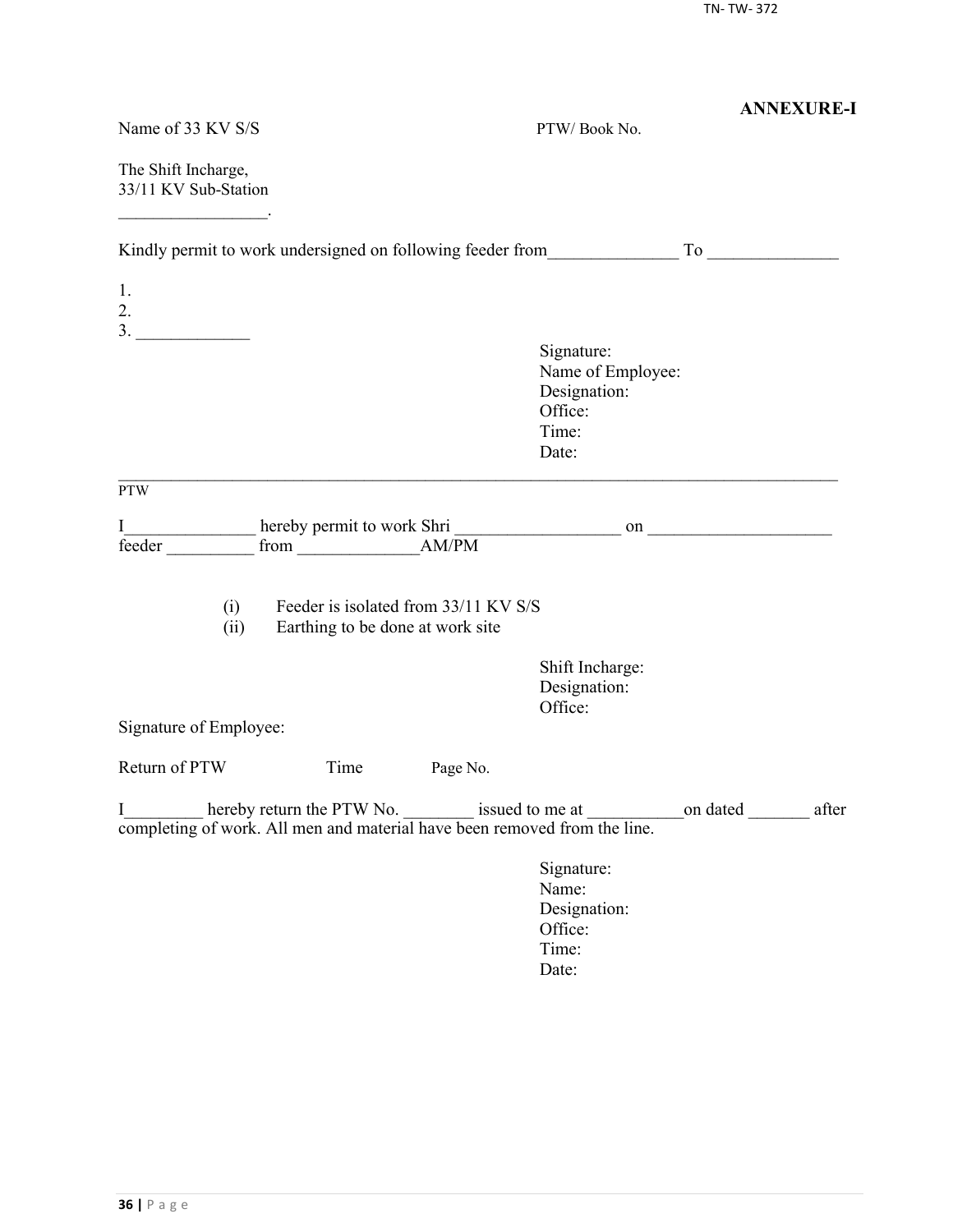## **ANNEXURE-II**

## **IDENTITY CARD** (Contractors labour)

**Card S. No.**



Name of the Employee: Father"s name: Age/Date of birth: Name of contractor: Name of the work: Work Location: Work Order No. & date.:

Employee Signature

Signature of contractor: Counter signature:

Valid from …………To …………..<br>
This card is valid only for 60 days) Signature of concerned XEN<br>
with rubber seal (This card is valid only for 60 days) with rubber seal  $JDVVNL$ 

Note: - This identity card is valid for use in the 33/11 KV JDVVNL Sub-Station premises only.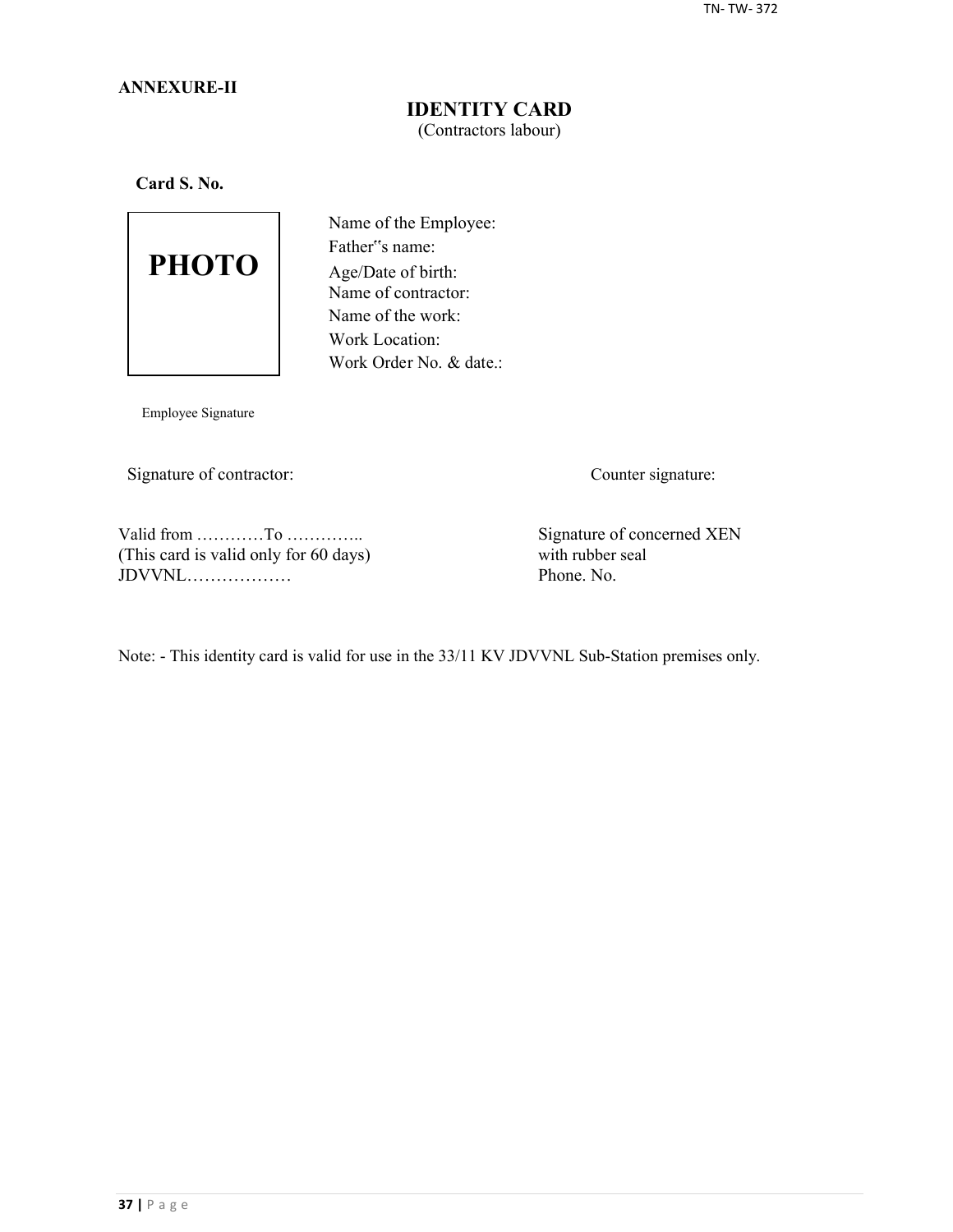# **THE DETAILS TO BE FILLED HOURLY BY AUTHORISED CONTRACTOR PERSON ON DUTY**

|             | <b>LOAD OF</b>     | <b>VOLTAGE OF</b>  | <b>AMBIENT</b> | <b>TRIPPING OF</b>                   | <b>OIL LEVEL</b> | <b>BREATHER</b>  | <b>REMARKS</b> |
|-------------|--------------------|--------------------|----------------|--------------------------------------|------------------|------------------|----------------|
| <b>HOUR</b> | <b>TRANSFORMER</b> | <b>TRANSFORMER</b> |                | <b>TEMPRATURE   FEEDER BREAKER  </b> |                  | <b>CONDITION</b> |                |
| 1.00        |                    |                    |                |                                      |                  |                  |                |
| 2.00        |                    |                    |                |                                      |                  |                  |                |
| 3.00        |                    |                    |                |                                      |                  |                  |                |
| 4.00        |                    |                    |                |                                      |                  |                  |                |
| 5.00        |                    |                    |                |                                      |                  |                  |                |
| 6.00        |                    |                    |                |                                      |                  |                  |                |
| 7.00        |                    |                    |                |                                      |                  |                  |                |
| 8.00        |                    |                    |                |                                      |                  |                  |                |
| 9.00        |                    |                    |                |                                      |                  |                  |                |
| 10.00       |                    |                    |                |                                      |                  |                  |                |
| 11.00       |                    |                    |                |                                      |                  |                  |                |
| 12.00       |                    |                    |                |                                      |                  |                  |                |
| 13.00       |                    |                    |                |                                      |                  |                  |                |
| 14.00       |                    |                    |                |                                      |                  |                  |                |
| 15.00       |                    |                    |                |                                      |                  |                  |                |
| 16.00       |                    |                    |                |                                      |                  |                  |                |
| 17.00       |                    |                    |                |                                      |                  |                  |                |
| 18.00       |                    |                    |                |                                      |                  |                  |                |
| 19.00       |                    |                    |                |                                      |                  |                  |                |
| 20.00       |                    |                    |                |                                      |                  |                  |                |
| 21.00       |                    |                    |                |                                      |                  |                  |                |
| 22.00       |                    |                    |                |                                      |                  |                  |                |
| 23.00       |                    |                    |                |                                      |                  |                  |                |
| 24.00       |                    |                    |                |                                      |                  |                  |                |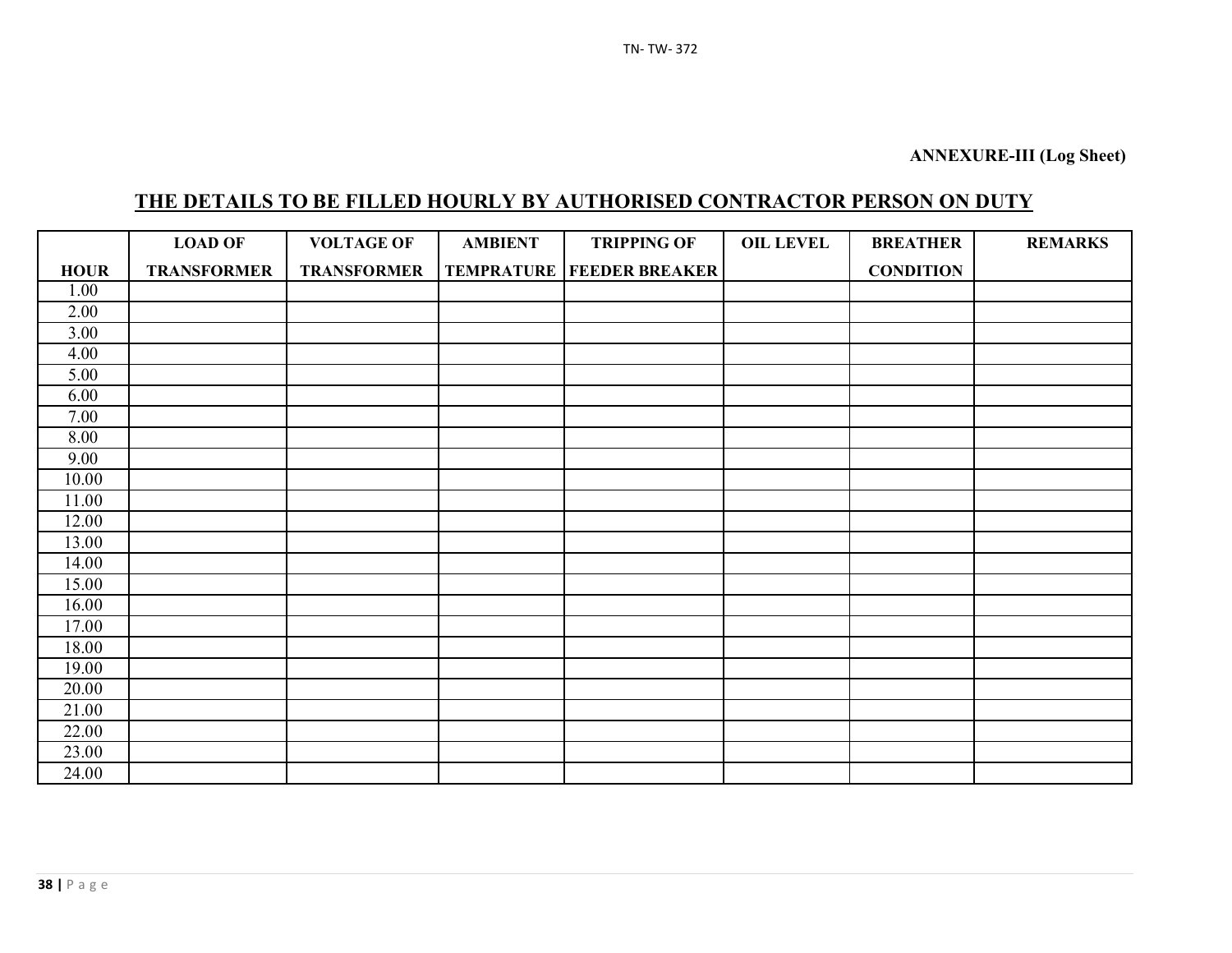#### FORM-V

#### FORM OF CERTIFICATE BY PRINCIPAL EMPLOYER (RULE 21 (2)

Certified that I have engaged the applicant (name of the contractor) as a contractor in my establishment. I undertake to be bound by all the provisions of the contractor labour (Regulation and Abolition) act, 1970 and the contract labour (Regulation and Abolition) Rajasthan State Rules, 1971, in respect of the employment of contract labour by the applicant in my establishment.

Date:-

Place:-<br>
Signature of Principal employers

Name & address of employers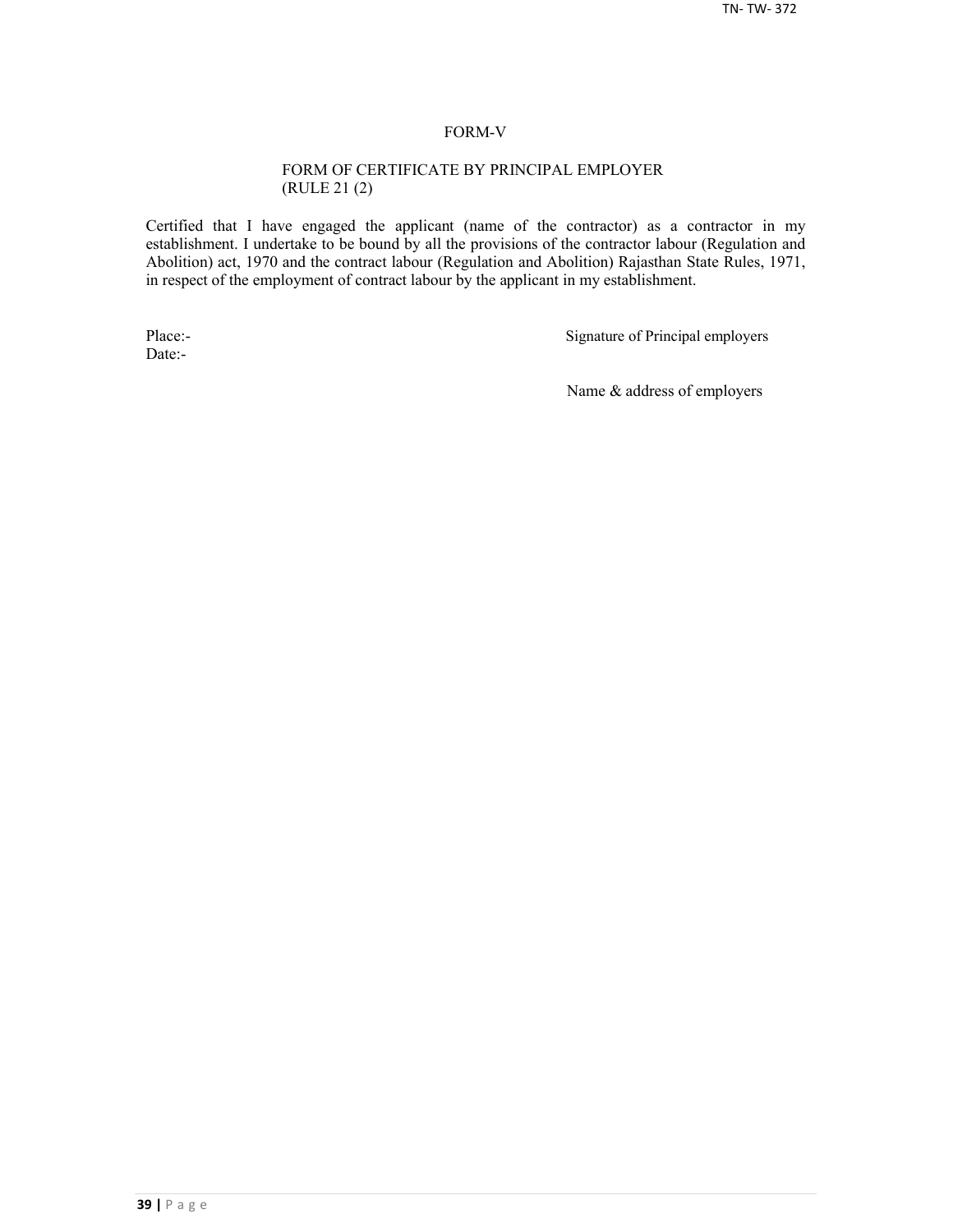#### FORM –VI (SEE RULE 25(1)) GOVERNMENT OF RAJASTHAN OFFICE OF THE LICENSING OFFICER

License No. 2012 Dated: The paid Rs.

1. License is hereby granted to **the under section 12 (2) of the Contract Labour** (Regulation & Abolition) Act, 1970, subject to the condition specified in Annexure/ The license shall remain in force.

Till:\_\_\_\_\_\_\_\_\_\_\_\_\_\_\_\_

Signature and seal of licensing officer

#### RENEWAL  $[PHH]$   $[20(2)]$

| NULLZJ(Z)       |                      |                |  |  |  |  |
|-----------------|----------------------|----------------|--|--|--|--|
| Date of Renewal | Fee paid for renewal | Date of expiry |  |  |  |  |
|                 |                      |                |  |  |  |  |
|                 |                      |                |  |  |  |  |
|                 |                      |                |  |  |  |  |

Date:-<br>
Signature and seal of licensing officer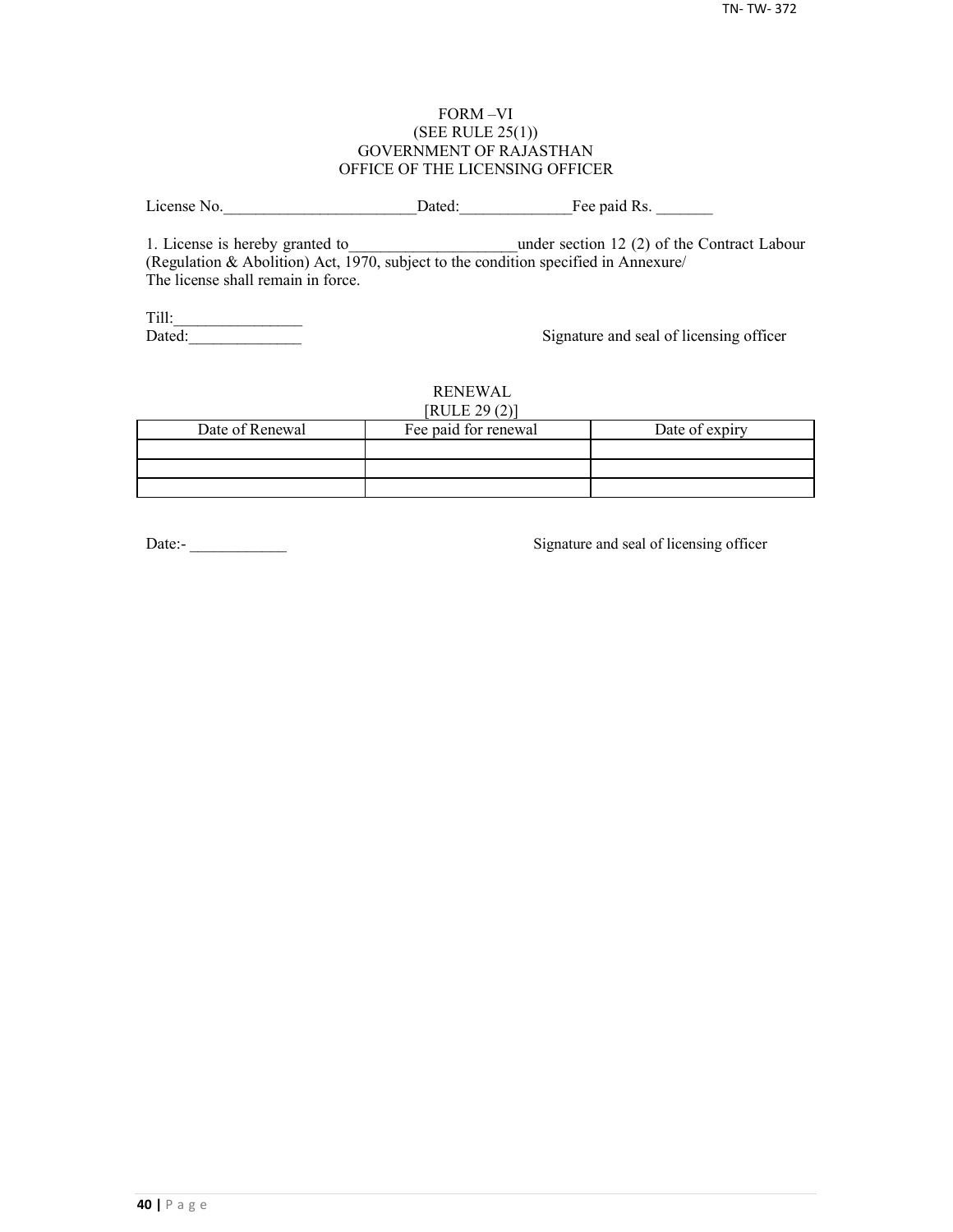### Form-VII (See Rule 73)

#### Part-I

## REGISTER OF PARTICULARS OF CONTRACTORS

- (1)Name and address of the Principal –Employer
- (2) Name and address of the Establishment

| No. | Name and address of | Nature of work on contractor | Location of contractor |
|-----|---------------------|------------------------------|------------------------|
|     | contractor          |                              | work                   |
|     | . .                 |                              |                        |

| Period of contract | Amount/Value of | Max. No. of workmen    | Security deposits with the |
|--------------------|-----------------|------------------------|----------------------------|
| from To            | contractor      | employed by contractor | Principal Employer         |
|                    | ∸               |                        |                            |

## PART –II

## PROGRESS OF CONTRACTOR WORK

Name of Contractor: Nature of work:

| Wages period | Max. number of        | Total amount of wages | Amount actually disbursed |
|--------------|-----------------------|-----------------------|---------------------------|
|              | workmen employed by   | earned by the workmen | on pay day.               |
|              | the contractor during |                       |                           |
|              | the wages period      |                       |                           |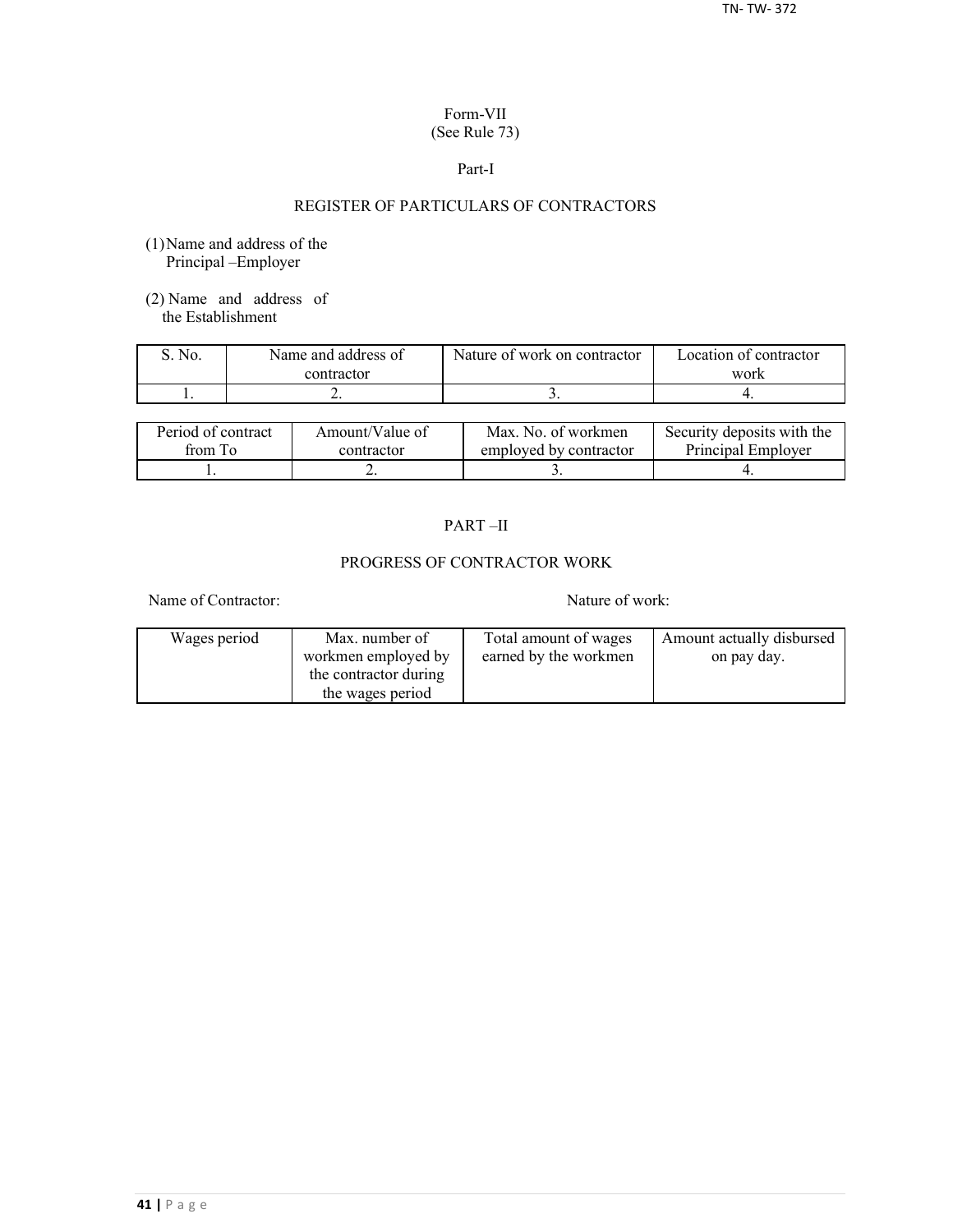## FORM-VIII (See Rule 74) REGISTER OF WORKMEN EMPLOYED BY CONTRACTOR

Name and address of Name and address of establishment in /under contractor: which contract is carried on

Name and location of Name and address of Principal-

 $\mathcal{L}_\text{max}$ 

Employer work\_\_\_\_\_\_\_\_\_\_\_\_\_\_\_\_\_\_\_\_\_\_\_\_\_\_\_\_\_

|                    | EIIIDIOVEI WOIK |         |               |             |                        |         |
|--------------------|-----------------|---------|---------------|-------------|------------------------|---------|
| S. No.             | Name and        |         | Age and Sex   | Father's    | Name of                |         |
|                    | surnames of     |         |               | /Husband 's | employment/Designation |         |
|                    | workmen         |         |               | name        |                        |         |
|                    |                 |         |               |             |                        |         |
|                    | Permanent Home  | Present | Date of       | Date of     | Signature or           | Remarks |
| address of workmen |                 | address | commencement  | termination | thumb                  |         |
| (Village $&$       |                 |         | of employment | of          | impression of          |         |
| Tehsil/Taluka and  |                 |         | Date of       | employment  | workmen                |         |
| Distt.             |                 |         | termination   |             |                        |         |

## Form-IX (See Rule 75) EMPLOYMENT CARD

| Name | and | address |  | of Contractor   Name and address of Establishment in/ under<br>which contract is certified on |                                       |  |
|------|-----|---------|--|-----------------------------------------------------------------------------------------------|---------------------------------------|--|
|      |     |         |  |                                                                                               | Name & Address of Principal- Employer |  |

| Name of workman | S. No. in the register of | Name of                | Wages rate (with      |
|-----------------|---------------------------|------------------------|-----------------------|
|                 | workman employed          | employment/designation | particular of unit in |
|                 |                           |                        | case of piece work)   |
|                 |                           |                        |                       |
| Wage period     | Period of employment      | Remarks                | Signature of          |
|                 |                           |                        | contractor            |
|                 |                           |                        |                       |
|                 |                           |                        |                       |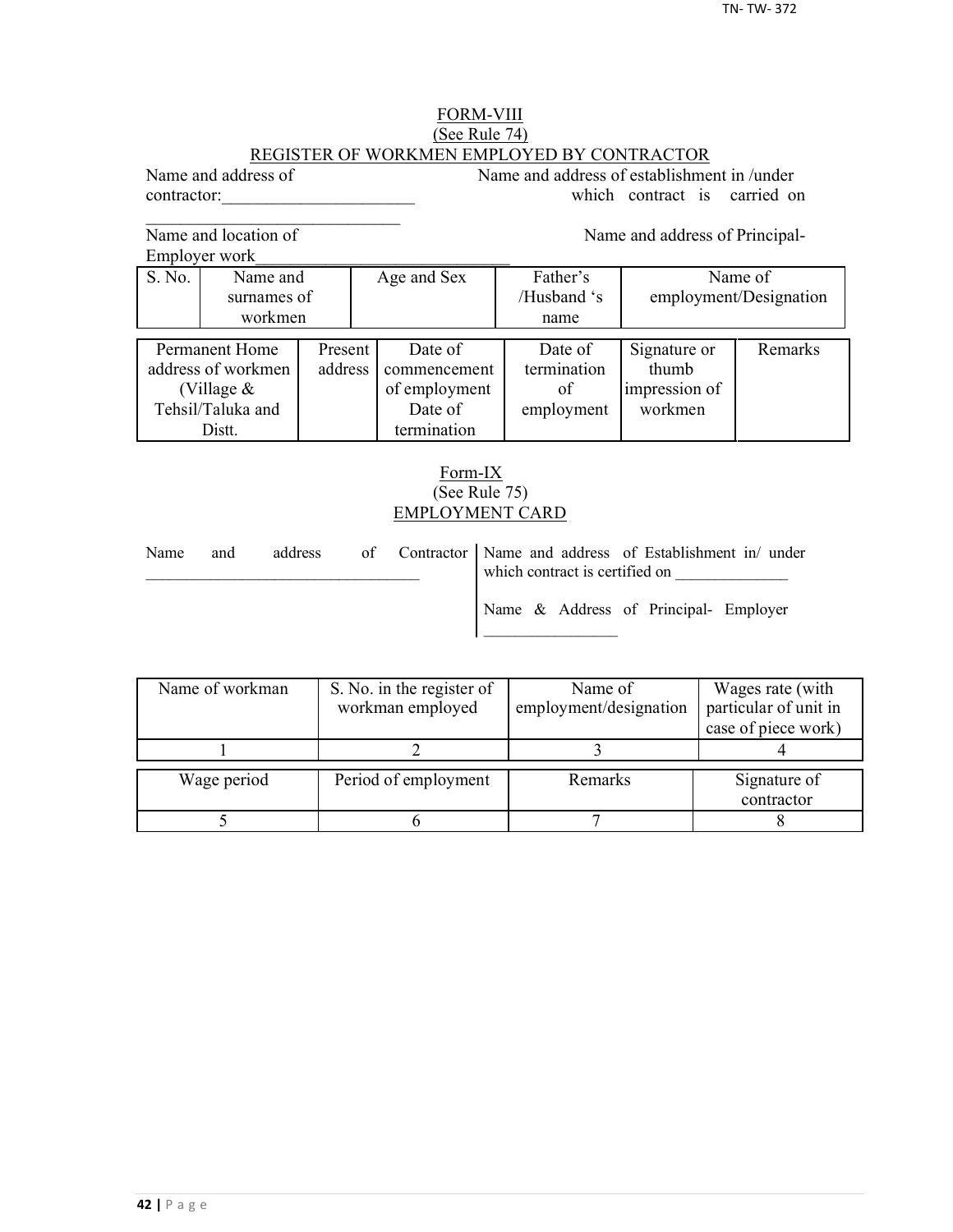## FORM-X See Rule 81(2) ANNUAL RETURN OF PRINCIPAL EMPLOYER TO BE SENT TO THE REGISTERING **OFFICER**

Return for the year ending  $31<sup>st</sup>$  Dec

- (1) Full name and address of the Principal-Employer.
- (2) Name of Establishment :
	- (a) District :
	- (b) Postal Address.
	- (c) Nature of operation/
		- Industry / work carried on.
- (3) Full name of the manager or person responsible for supervision and control of the Establishment.
- (4) Maximum No. of work men employed as contract labor on any day during the year.
- (5) Total number of days during the year on which contract labor was employed .
- (6) Total number of man- days worked by contractor labor during the year.
- (7) Maximum No. of workmen employed directly on any day during the year.
- (8) Total no. of man days during the year on which directly employed labor was employed.
- (9) Total No. of man days worked by directly employed workmen .
- (10) Nature of work on which contract laboures was employed.
- (11) Amount of security Deposits made by contractors (Give contractor-wise).
- (12) Amount of security deposit forfeited together with the names of contractor, if any.
- (13) Whether there is any changes in the management of the establishment its location or any particular furnished to Registering officer in the form of Application for Registration at the time of Registration, if so, from what date?

Place:

Date:

Principal-Employer